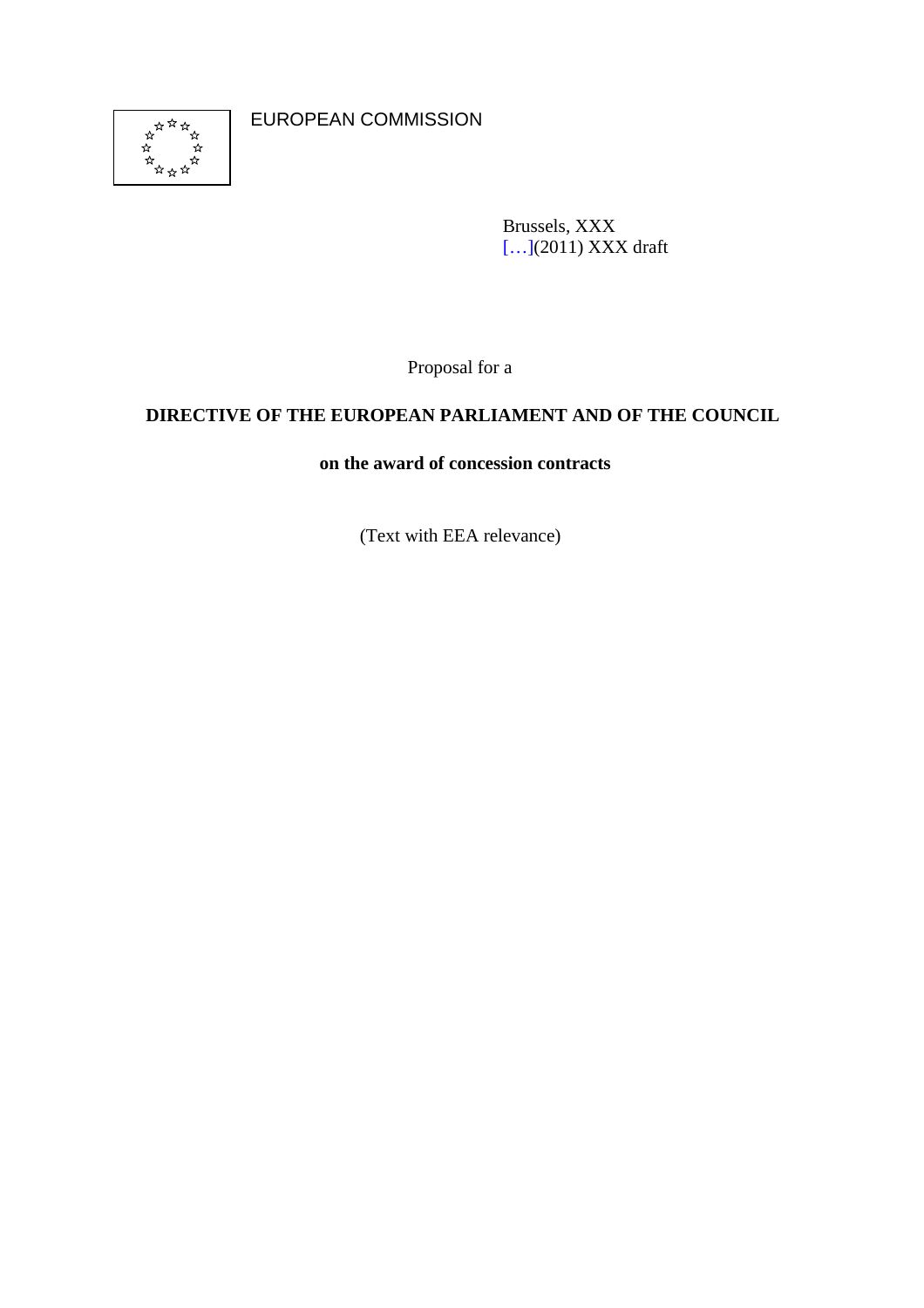## **EXPLANATORY MEMORANDUM**

#### **1. CONTEXT OF THE PROPOSAL**

The award of works concessions is presently subject to a limited number of secondary law provisions, while service concessions are covered only by the general principles of the TFEU. This loophole gives rise to serious distortions of the Internal Market, notably the limited access of European undertakings, especially Small and Medium Enterprises, to the economic opportunities related to concession contracts. It is also at the origin of inefficiencies related to the lack of legal certainty.

The present initiative aims to ensure effective access to the market to all EU economic operators and to favour public investments in infrastructures and strategic services by creating an adequate legal framework for the award of concession contracts (thus also Public Private Partnerships).

In the context of severe budgetary constraints and economic difficulties in many EU Member States, the efficient allocation of public funds is subject to special concern. The potential of a legislative initiative on concession contracts for creating a supportive EU framework for PPPs was singled out in the Commission's 2009 Communication on «Mobilising private and public investment for recovery and long term structural change: developing Public Private Partnerships»

Moreover, the Commission announced the intention to adopt a legislative initiative on concessions in its Communication Single Market Act Twelve levers to boost growth and strengthen confidence "Working together to create new growth" of 13 April 2011.

The present draft is pursued in parallel to the revision of Public Procurement Directives<sup>1</sup>. It will result in the adoption of a separate legal instrument, regulating the award of concesssions. The two proposals: the one resulting from the revision of the public procurement framework and a directive on concessions, will be submitted for adoption by the Commision in December 2011.

## **2. RESULTS OF CONSULTATIONS WITH THE INTERESTED PARTIES AND IMPACT ASSESSMENTS**

Between 12 May and 9 July 2010, the Commission services launched a public online consultation addressed to the general public.

Between 5 August and 30 September 2010 another public consultation targetting the business community, social partners and contracting entities was organised. The results of the above mentioned consultations confirmed the existence of problems related to the uncertainty of the present rules and demonstrated obstacles that companies face with regard to the access to market. They also pointed to the desirability of an adequate EU intervention.

 $\overline{a}$ 

 $1$  COM(2010) 608 final, point 1.4, proposal n° 17.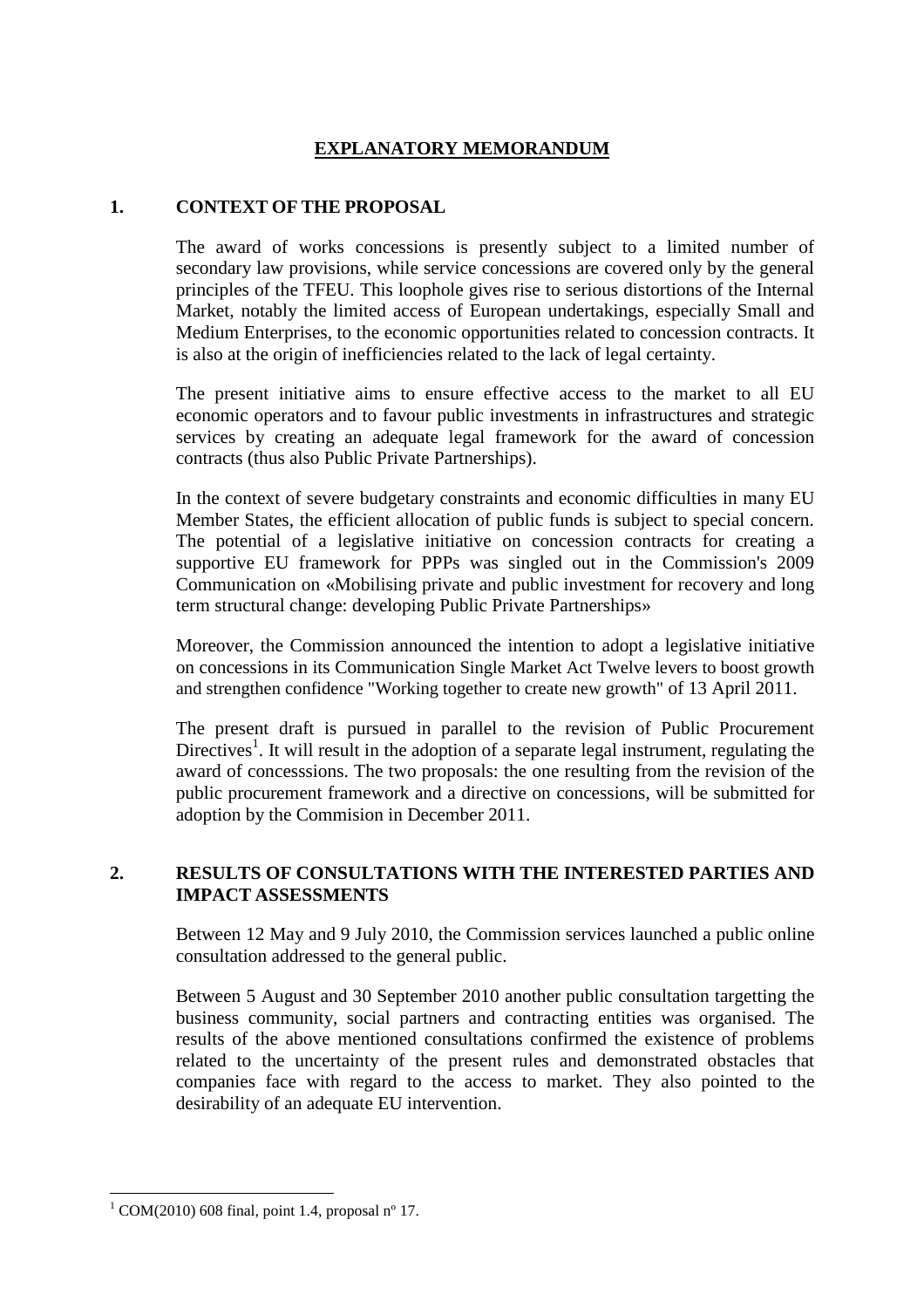The abovementioned conclusions have also been corroborated by a number of bilateral meetings with the representatives of Member States, local level as well as undertakings active in the sectors concerned and industry asociations.

The results can be found at http://ec.europa.eu/internal\_market/consultations/2010/concessions\_en.htm

The information gathered during the aforementioned consultation fed into the Impact Assessment Report. This report has been accepted by the Impact Assessment Board on 21st March 2011.

The conclusions of the report confirmed the need for a legislative initiative. According to its findings, economic operators are faced with unlevel playing field, often translating into missed business opportunities. This situation gives rise to costs and proves prejudicial for competitors located in other Member States, contracting entities and consumers. Moreover, as the definition of concessions, as well as the precise content of the obligations of transparency and non-discrimination arising from the Treaty remain unclear, the resulting lack of legal certainty increases the risk of cancellation or early termination of illegally awarded contracts and ultimately discourages the authorities from using concessions where this type of contract can be a good solution.

Even if Member States took legislative action to establish a legal framework based on the Treaty principles, still at least two problems remain unresolved: risk of the legal uncertainty related to interpretations of those principles by national lawmakers and large disparities between the legislations in different Member States.

The optimal solution identified was legislation based on the provisions currently applicable to public works concessions, adequatly adjusted and complemented with some additional provisions. A more restrictive approach, consisting in the extension of provisions applicable to public contracts, was considered counter-productive, as it would discourage contracting authorities from using concessions.

The selected option is expected to have beneficial impact on transparency, fairness and legal certainty, therefore contributing to a better realisation of a number of objectives of the present initiative, notably a better access to the market, improved investments opportunities and hence more and better quality services.

## **3. LEGAL ELEMENTS OF THE PROPOSAL**

The present Directive provides for a more precise definition of concession contracts, making reference to the notion of operational risk, explaining what types of risk are considered as operational and how to define the significant risk.

It submits services concessions to majority of the obligations which currently apply to the award of works concessions. Moreover, it extends their application to concession contracts in the utilities sector (the award of which is currently exempt from any secondary legislation).

Notably, in order to ensure transparency and equal treatment of all economic operators, the present Directive provides for compulsory publication of concession contracts above certain thresholds (applicable to the value of such contracts calculated following a methodology specified therein) and defines a minimum scope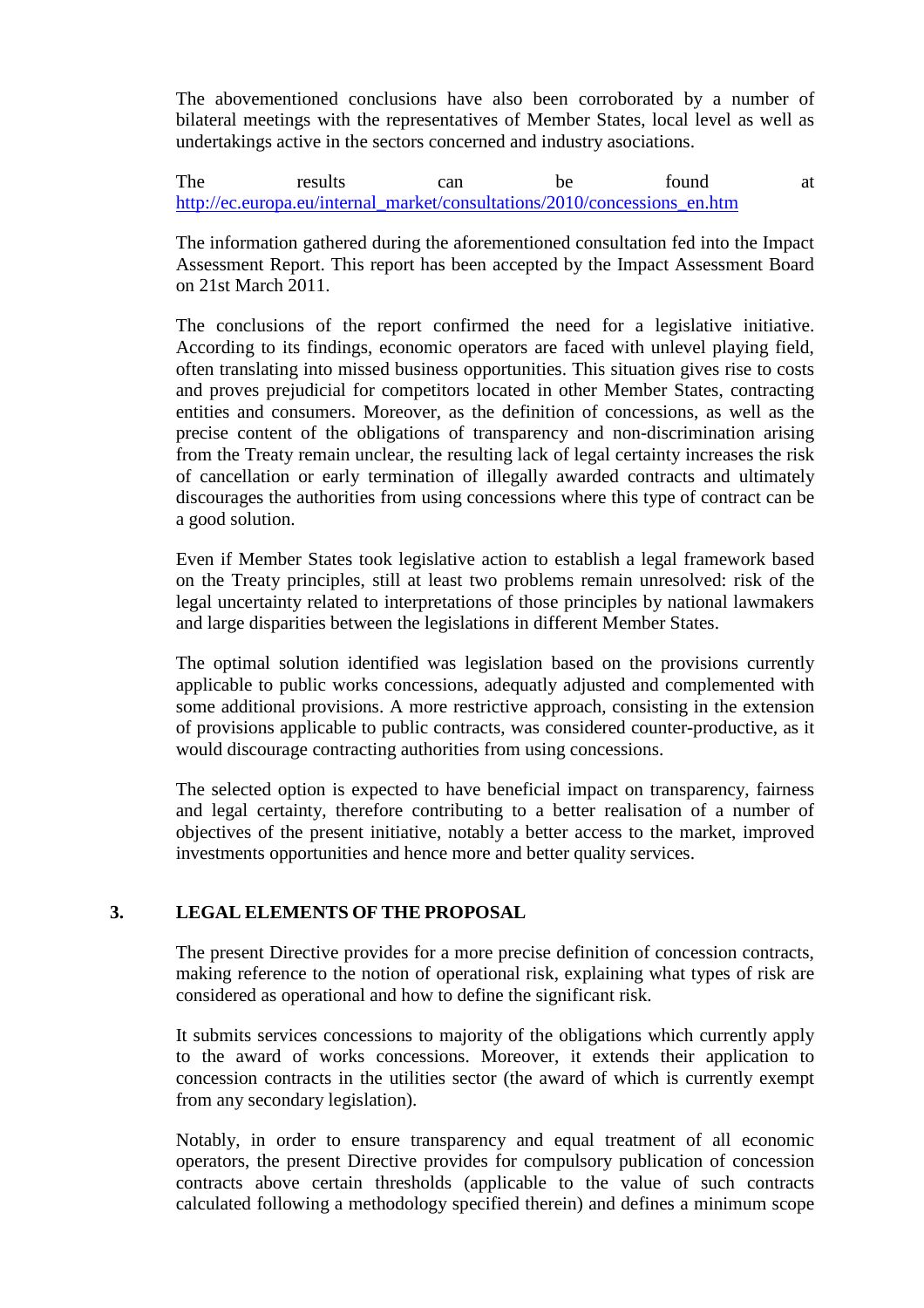of information to be communicated to the users. For the same reason, it establishes a minimum deadline for the submission of interest in any concession contract covered by its rules, amounting to 52 days, as this is currently the case for the public works concessions.

Last but not least, the present Directive provides for an extension of the scope of application of the Remedies Directives (Directives 89/665/EEC and 92/13/EC, as amended by Directive 2007/66/EC) to all concession contracts above the threshold. This text guarantees to all interested party an effective possibility to challenge the award decision before a court and provides for some minimal judicial standards which have to be observed by contracting entities.

In addition to the extension of the aforementioned rules, the present Directive provides for obligations related to the award and selection criteria to be applied by the contracting entities while awarding concessions. These rules are less restrictive than similar provisions currently applicable to public contracts. Their purpose is mostly to ensure that such criteria be published in advance, that they are objective and not discriminatory. The present Directive will also establish some basic rules regarding the transparency and fairness of the negotiation process between the parties, reiterating the case law of the Court of Justice of the European Union

The limited character of the proposed rules allows for a joint framework covering concessions in both classic and the utilities sector, preserving specificities of the utilities when absolutely necessary.

## **4. BUDGETARY IMPLICATION [WHERE NECESSARY]**

[…]

**5. OPTIONAL ELEMENTS [WHERE NECESSARY]**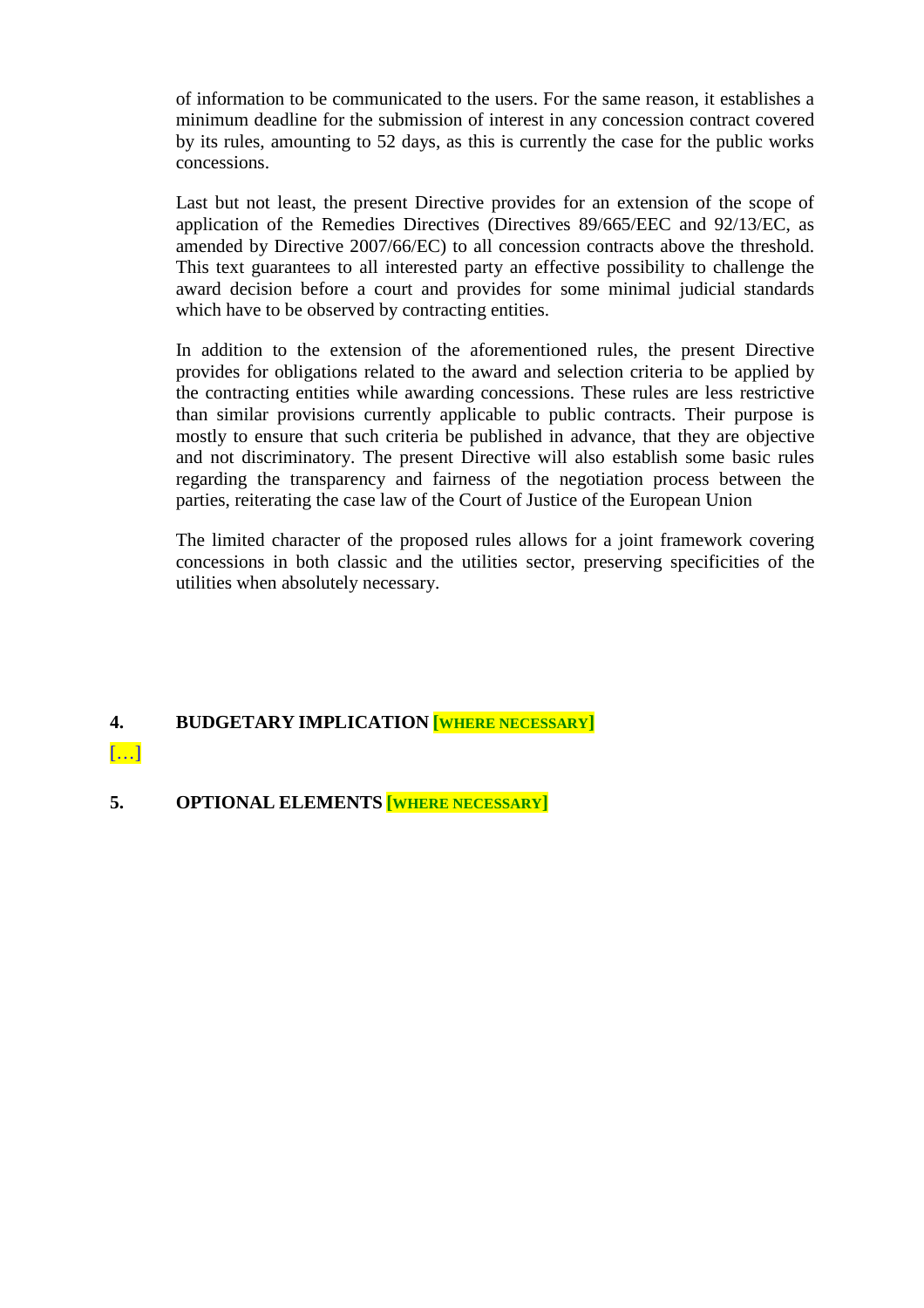- (1) The absence of clear rules at EU level governing the award of concession contracts gives rise to legal uncertainty and to obstacles to the free provision of services and causes distortions in the functioning of the Internal Market. As a result, EU citizens do not benefit from quality services at best prices, economic operators, in particular SMEs, are being deprived of their rights within the Internal Market and miss out on important business opportunities while public authorities may fail to manage public resources on a sound financial basis. Therefore, there is a need to create an adequate legal framework for the award of concessions in order to ensure effective and nondiscriminatory access to the market to all EU economic operators and legal certainty, favouring public investments in infrastructures and strategic services to the citizen
- (2) The award of award of works concessions is subject to basic rules of Directive 2004/18 while the award of service concessions with a cross-border interest in the Member States by contracting authorities and entities is subject to the principles of the Treaty, principle of freedom of movement of goods, the principle of establishement and the principle of freedom to provide services and to the principles deriving therefrom. However, there is a risk of legal uncertainty related to different interpretations of the principles of the Treaty by national legislators and of wide disparities among the legislations of different Member States.stemming from national legislation of Member States. Such risk has been confirmed by the extensive case law of the Court of Justice of the European Union which only partially addressed certain aspects of the award of concession contracts. Hence, a uniform concretisation of the TretyTreaty principles across all Member States and the elimination of discrepancies in their understanding following therefrom is necessary at the EU levelin order to eliminate persisting distortions of the Internal Market.
- (3) For concessions above a certain value, it is appropriate to provide for a minimum coordination of national procedures for the award of such contracts based on those principles so as to guarantee the opening-up of public procurement to competition and adequate legal certainty. Those coordinating provisions should not go beyond what is necessary in order to achieve the aforementioned objectives.
- (4) Minimal coordination provisions should also be introduced for the award of works and services concessions awarded in the water, energy, transport and postal services sectors given that national authorities may influence the behaviour of entities operating in those sectors and taking into account the closed nature of the markets in which they operate, due to the existence of special or exclusive rights granted by the Member States concerning the supply to, provision or operation of networks for providing the services concerned.
- (5) For procurement the value of which is lower than that triggering the application of provisions of European Union coordination, it is advisable to recall the case-law developed by the Court of Justice of the European Union according to which the rules and principles of the Treaty referred to above apply.
- (6) This Directive shall not in anyway affect the freedom of Member States and/or public authorities to decide on the direct provision of works or services to the public or on the externalisation of such provision to third parties. Member States and/or public authorities remain free to define the characteristics of the service to be provided,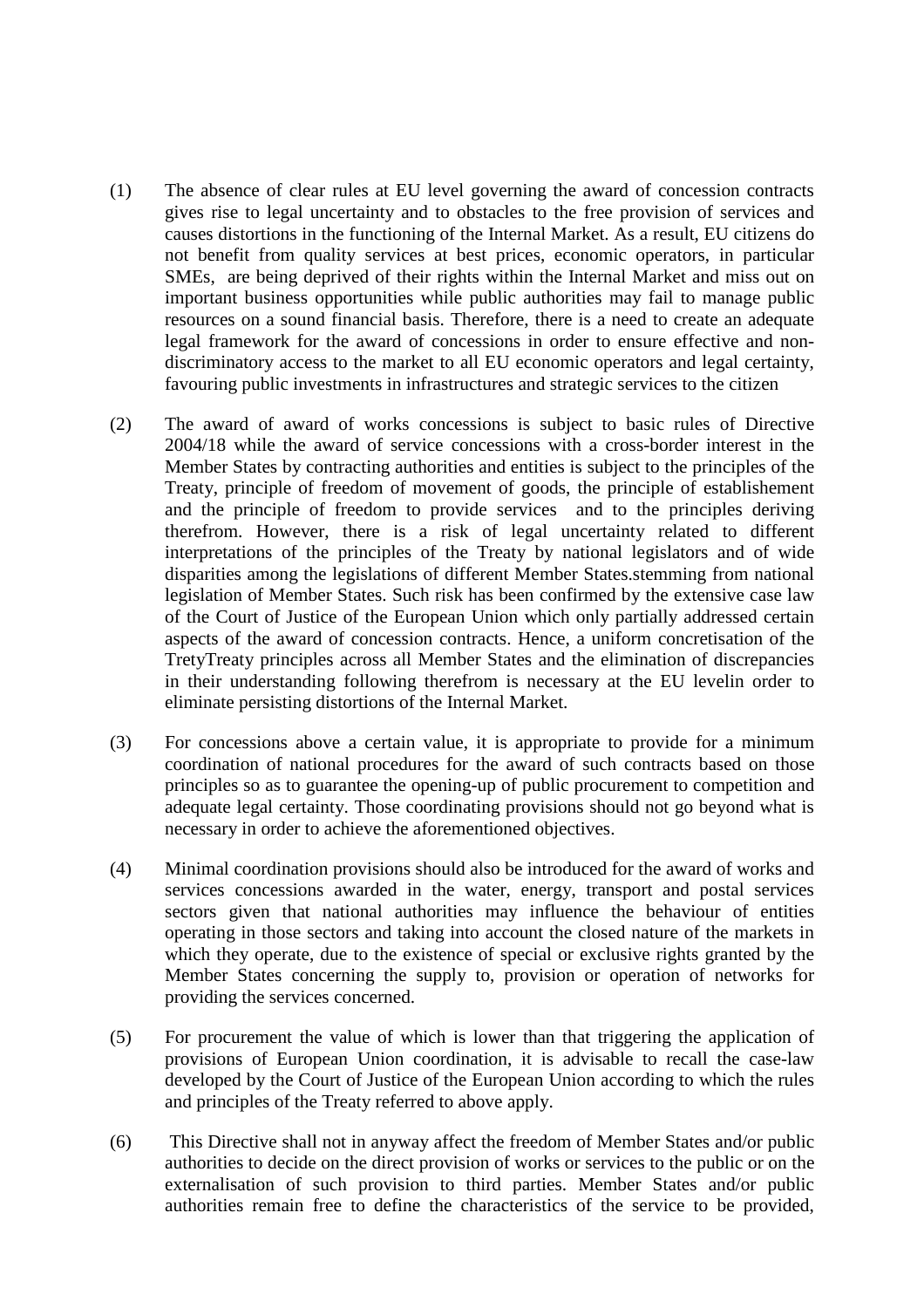including any conditions regarding the quality or price of the services, in order to pursue their public policy objectives.

- (7) Concessions are contracts whereby the State and /or a contracting authority transfers to a third party the performance of certain tasks falling normally within their own responsibility/competence, in accordance with specifical mutually binding obligations which can be legally enforceable. By contrast, certain State acts such as authorisations or licences whereby the State and/or a public authority establishes the conditions for the exercise of an economic activity, or certain agreements such as land lease contracts whereby the State and /or contracting authority or entity estblishes only general conditions of use of a geographical should not qualify as concessions.
- (8) Private entities are subject to this Directive only to the extent that they exercise one of the activities covered on the basis of special or exclusive rights. However, those entities should not be subject to this Directive if the rights on the basis of which they exercise these activities have been granted by means of a procedure in which adequate publicity has been ensured and where the granting of these rights was based on objective criteria, notably pursuant to Union legislation.
- (9) The increasingly diverse forms of public action have generated the need to define more clearly the notion of procurement itself. The Directive on concessions refers to the forms of disbursement of public money at the acquisition of works or services for a consideration consisting in exploitation of those works or services. The notion of acquisition should be understood in a broad way in the sense of obtaining the benefits of the works or services in question, not necessarily requiring a transfer of property to the contracting authorities or contracting entities. –
- (10) It has also proven necessary to clarify what should be understood as one single procurement, with the effect that the aggregate value of all concessions concluded for the purpose of this procurement has to be taken into account with regard to the thresholds of the Directive, and that the procurement should be advertised as a whole, possibly split into lots. The concept of one procurement encompasses all supplies, works and services needed for the realisation of a certain project. Indications for the existence of one single project can for instance consist in an overall prior planning and conception by the contracting authority, the fact that the different elements purchased fulfil a single economic and technical function or that they are otherwise logically interlinked and carried out in a narrow time frame.
- (11) Difficulties related to the interpretation of the concepts of concession and public contract have been source of continued legal uncertainty among stakeholders and have given rise to numerous judgments of the Court of Justice of the European Union on this subject. Therefore, the definition of concession should be clarified, in particular by referring to the concept of substantial operating risk. The main feature of a concession, the right to exploit the works or services, always implies the transfer to the concessionaire of an economic risk involving the possibility that it will not recoup the investments made and the costs incurred in operating the works or services awarded. The application of specific procurement rules governing the award of concessions would not be justified if the awarding entity relieved the contractor of any potential loss, by guaranteeing a minimal revenue, equal or higher to the costs that the contractor has to incur in relation with the performance of the contract. Similarly, where sector specific regulation provides for a guarantee to the concessionaire on breaking even on investments and costs incurred for operating the contract, such contract will not qualify as a concession within the meaning of this Directive.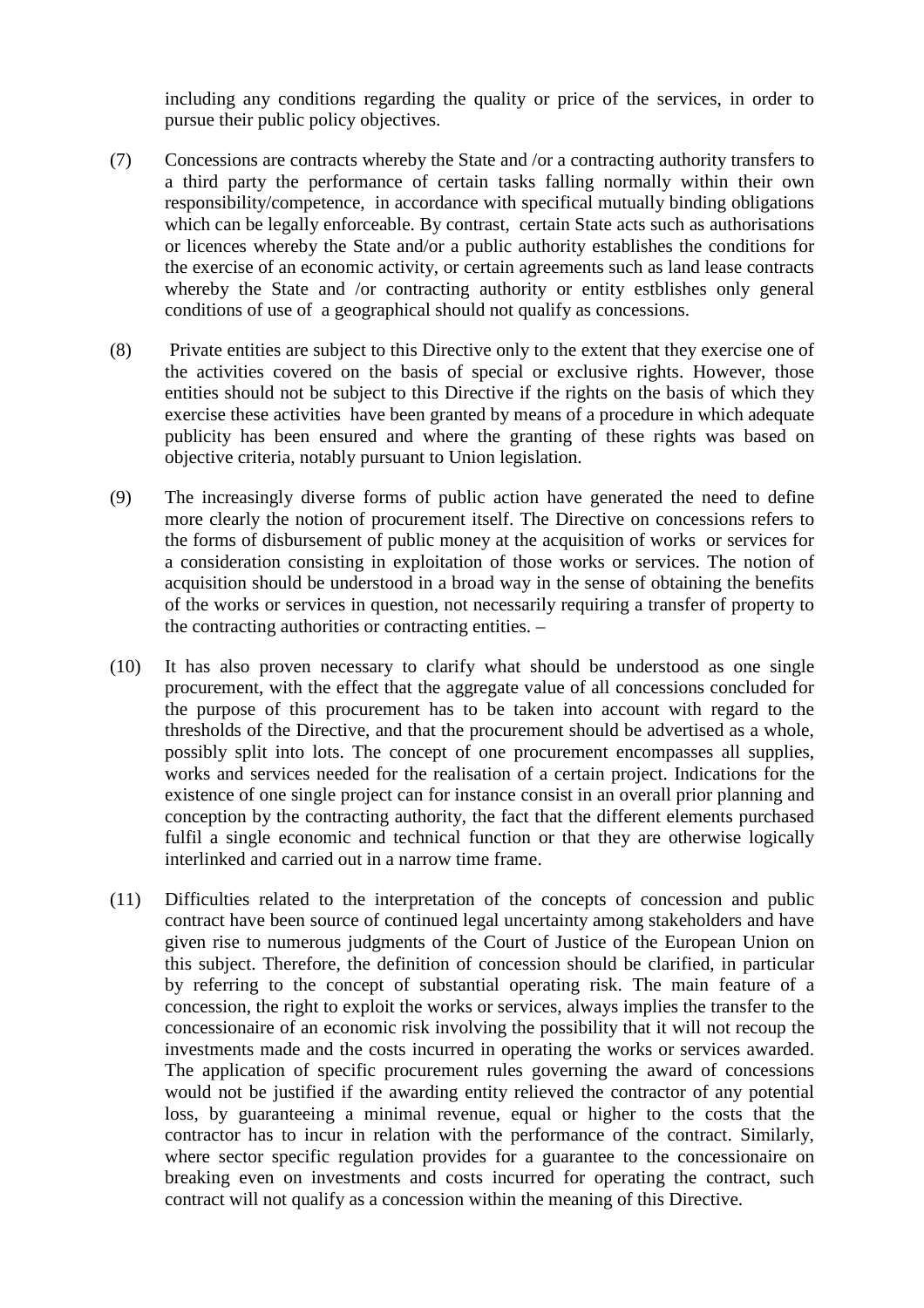- (12) To ensure a real opening up of the market and a fair balance in the application of procurement rules in the water, energy, transport and postal services sectors it is necessary for the entities covered to be identified on a basis other than their legal status. It should be ensured, therefore, that the equal treatment of contracting entities operating in the public sector and those operating in the private sector is not prejudiced. It is also necessary to ensure, in keeping with Article 345 of the Treaty on the Functioning of the European Union, that the rules governing the system of property ownership in Member States are not prejudiced.
- (13) Concessions may be awarded by contracting entities for the purpose of meeting the requirements of several activities, possibly subject to different legal regimes. It should be clarified that the legal regime applicable to a single concession intended to cover several activities should be subject to the rules applicable to the activity for which it is principally intended. Determination of the activity for which the concession is principally intended may be based on an analysis of the requirements which the specific concession must meet, carried out by the contracting entity for the purposes of estimating the concession value and drawing up the procurement documents. In certain cases, it might be objectively impossible to determine for which activity the concession is principally intended. The rules applicable to such cases should be indicated.
- (14) It is appropriate to exclude certain service and works concessions awarded to an undertakings affiliated to contracting entities, having as its principal activity the provision of such services or works to the group of which it is part, rather than offering them on the market. It is also appropriate to exclude certain service and works concessions awarded by a contracting entity to a joint venture which is formed by a number of contracting entities for the purpose of carrying out activities covered by this Directive and of which that entity is part. However, it is appropriate to ensure that this exclusion does not give rise to distortions of competition to the benefit of the undertakings or joint ventures that are affiliated with the contracting entities; it is appropriate to provide a suitable set of rules, in particular as regards the maximum limits within which the undertakings may obtain a part of their turnover from the market and above which they would lose the possibility of being awarded concessions without calls for competition, the composition of joint ventures and the stability of links between these joint ventures and the contracting entities of which they are composed.
- (15) In the light of the results of the evaluation conducted by the Commission services on Public Procurement it appears appropriate to exclude from the full application of the Directive only those services which, by their very nature, have a limited cross-border dimension, namely the so-called services to the person such as certain social, health and educational services. These services are provided within a particular context widely varying amongst the Member States, due to the different cultural traditions. It is therefore appropriate to establish a specific concession regime for these services. Given the importance of the cultural context and the sensitivity of these services, Member States should be given large discretion to organise the choice of the service providers in the way they consider most appropriate.
- (16) This Directive should not apply to concessions awarded by contracting entities and intended to permit the performance of an activity referred to in Annex III if, in the Member State in which this activity is carried out, it is directly exposed to competition on markets to which access is not limited, as established following a procedure provided for to this purpose in accordance with Art. 27 of Directive [current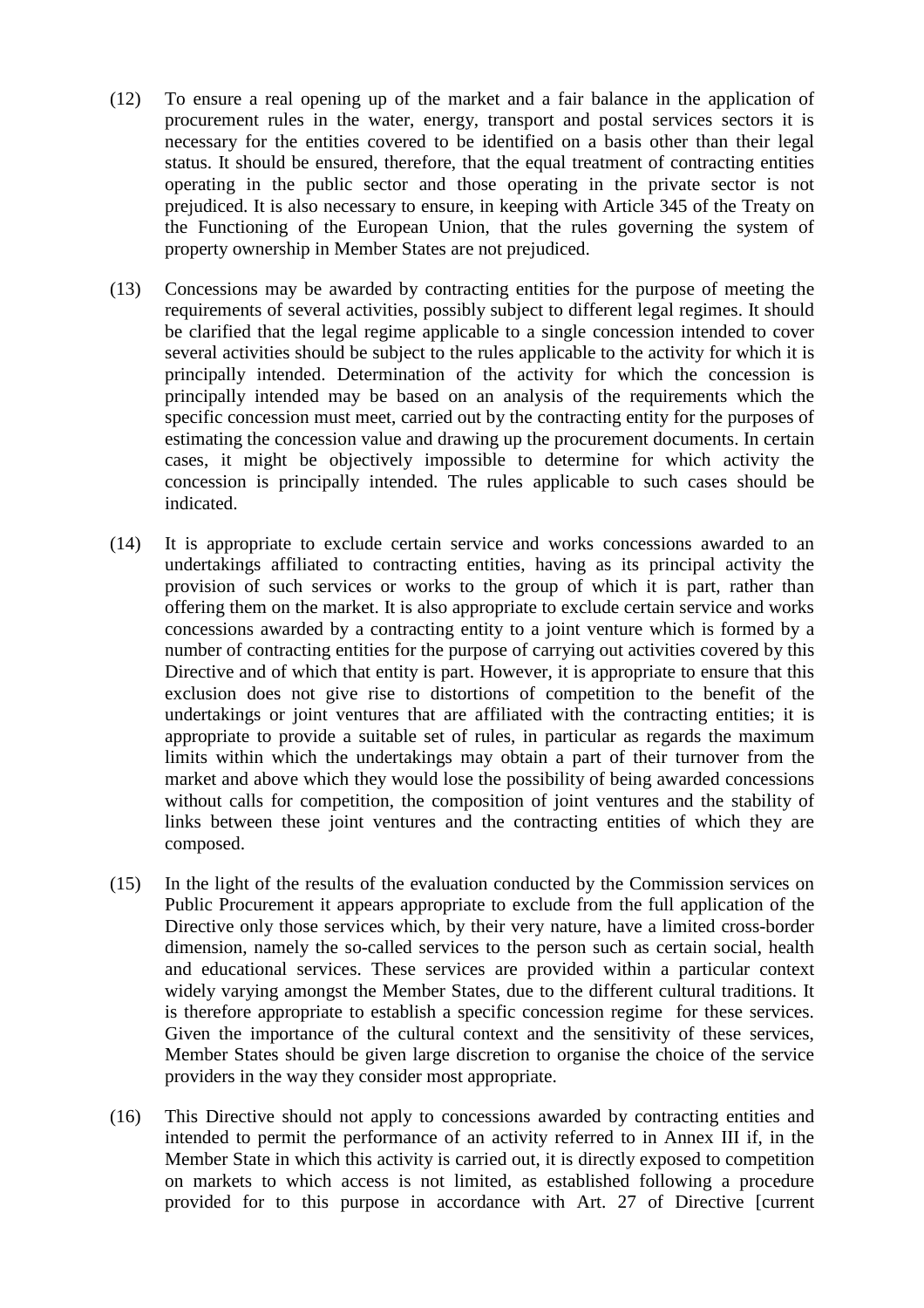2004/17/EC]. This procedure should provide legal certainty for the entities concerned, as well as an appropriate decision-making process, ensuring, within short time limits, uniform application of Union law in this area.

- (17) Being addressed to Member States, the Directive does not apply to the procurement carried out by international organisations on their own behalf and for their own account. There is, however, a need to clarify to which extent it is appropriate to apply the Directive to procurement governed by specific international rules.
- (18) The application of public procurement rules should not interfere with the freedom of public entities to decide how to organise the way that they carry out their public service tasks. There is however considerable legal uncertainty on how far cooperation between public authorities should be covered by public procurement rules. The relevant case-law of the Court of Justice of the European Union is interpreted divergently between Member States and even between contracting authorities. It is therefore necessary to clarify in which cases concessions concluded between contracting authorities are not subject to the application of public procurement rules. Concessions awarded to controlled entities or cooperation for the joint execution of the public service tasks of the participating contracting authorities and contracting entities referred to in Art. 4 paragraph 1 sub-paragraph 1 should hence be exempted from the application of the rules if the conditions set out in the Directive are met. The sole fact that both parties to an agreement are themselves contracting authorities does not as such exclude the application of procurement rulesThe rules of the Directive aim at ensuring that any exempted public-public cooperation does not cause a distortion of competition in relation to private economic operators. Furthermore, the participation of a contracting authority as a tenderer in a procedure for the award of a concession should not cause any distortion of competition.
- (19) For procurement the value of which is lower than that triggering the application of provisions of European Union coordination, it is advisable to recall the case-law developed by the Court of Justice of the European Union according to which the rules and principles of the Treaty referred to above apply.
- (20) In order to ensure adequate advertisement of works and services concessions above a certain value awarded by contracting entities and by the contracting authorities, the award of such contracts should be preceded by the compulsory publication of a concession notice in the Official Journal of the European Union. The thresholds should reflect the clear cross-border interest of concessions to economic operators located in other Member States. To calculate the value of a services concession, account must be taken of the estimated value of all services to be provided by the concessionnaire from the point of view of a potential tenderer.
- (21) In view of the detrimental effects on competition, awarding concessions without prior publication should only be permitted in very exceptional circumstances. This exception should be limited to cases where it is clear from the outset that a publication would not trigger more competition, notably because there is objectively only one economic operator who can perform the concession. Only situations of objective exclusivity can justify the award of a concession without publication to an economic operator, where the situation of exclusivity has not been created by the contracting authority itself in view of the future award procedure, and where there are no adequate substitutes, the availability of which should be assessed thoroughly.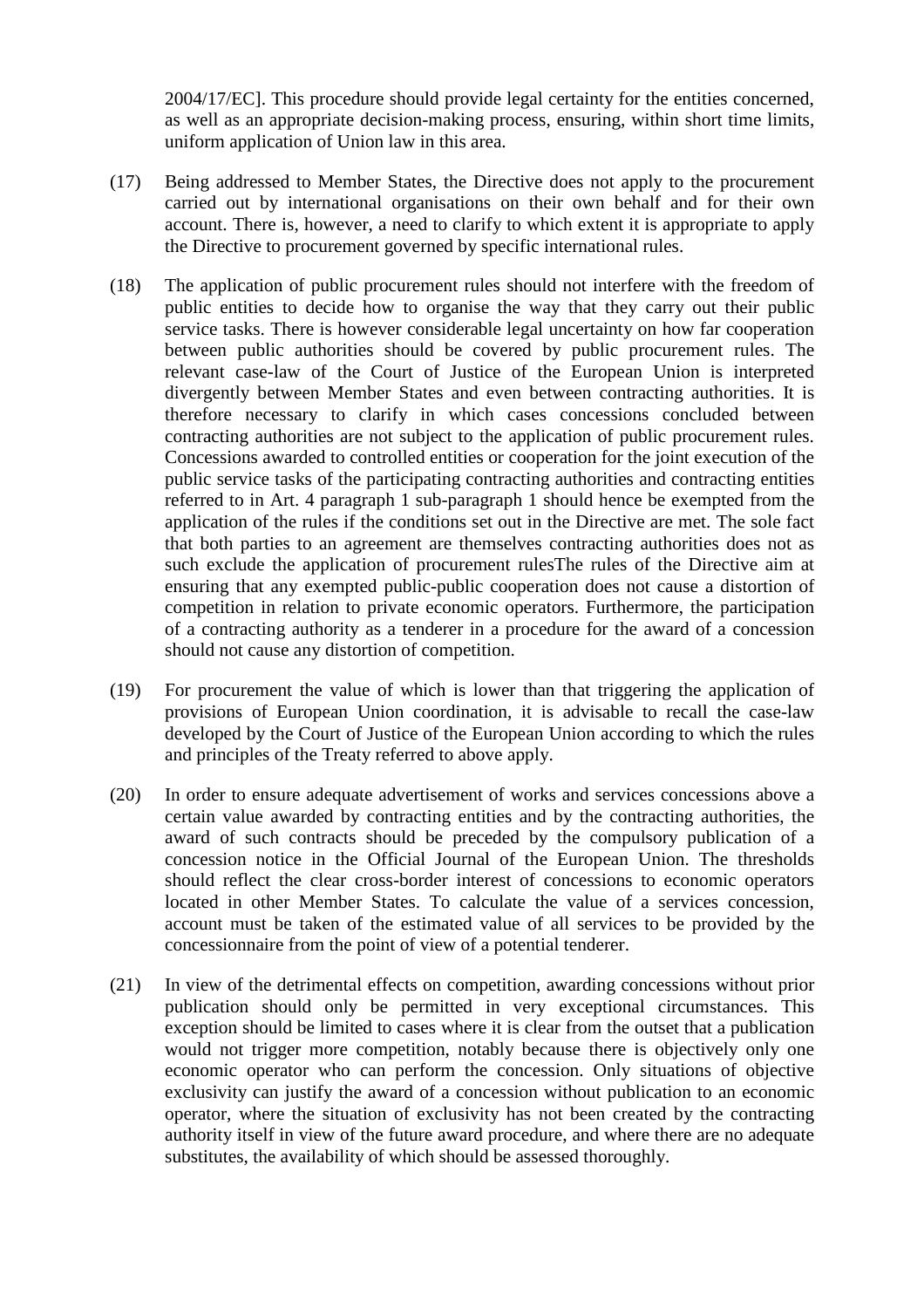- (22) In order to make it possible for all interested operators to submit applications and tenders, contracting authorities and contracting entities should be obliged to respect a minimum time limit for the receipt of such applications.
- (23) The choice and application of proportional, non-discriminatory and fair selection criteria to economic operators is crucial for their effective access to the economic opportunities related to concessions. In particular, the possibility for a candidate to rely on the capacities of other entities can be decisive to enable the participation of small and medium sized enterprises. Therefore, it is appropriate to provide that the selection criteria relate exclusively to the technical, financial and economic capacity of operators, are announced in the concession notice and cannot preclude an economic operator from relying on the capacities of other entities, regardless of the legal nature of its links with those entities, if the latter proves to the contracting authority or entity that it will have at its disposal the necessary resources.
- (24) A contracting authority or a contracting entity and a concessionnaire, as well as the exercise of public prerogatives which concessions often involve, may justify that the award criteria refer to the capacity of a tenderer in a non discriminatory way. Moreover, contracting authorities or entities are free to set adequate quality standards by using technical specifications or concession performance conditions. Nevertheless, contracting authorities and contracting entities should avoid arbitrariness when choosing and applying the award criteria. They should also ensure that those criteria and their method of application are known in advance to all potential tenderers. It is therefore appropriate to require that such criteria should not offer to the contracting authority an unrestricted freedom of choice. They should be related to the subject matter of the contract and should be announced in the concession notice or documents. Without prejudice to the above Member States and/or contracting authorities or entities may decide to award concessions on the basis of the most economically adavantageous criteria.
- (25) Where the contracting authorities and contracting entities choose to award a concession to the most economically advantageous tender, they shall determine the economic and quality criteria on the basis of which they assess the tenders in order to identify which one offers the best value for money. The determination of these criteria depends on the object of the concession since they must allow the level of performance offered by each tender to be assessed in the light of the subject-matter of the concession, as defined in the technical specifications and the value for money of each tender to be measured.
- (26) Concessions are usually long term, complex arrangements where the contractor assumes responsibilities and risks traditionally born by the contracting authorities and contracting entities. For this reason, the latter should maintain a margin of flexibility in organising the awarding process, involving also a possibility to negotiate the content of the contract with the candidates. However, in order to ensure equal treatment and transparency throughout the awarding procedure, it is appropriate to provide for certain requirements as to the structure of the awarding process, including negotiations, the dissemination of information and the availability of written records. It is also necessary to provide that the initial terms of the concession notice should not be deviated from, in order to prevent unfair treatment of any potential candidates.
- (27) The technical specifications drawn up by public purchasers need to allow public procurement to be opened up to competition. To this end, it must be possible to submit tenders which reflect the diversity of technical solutions so as obtain a sufficient level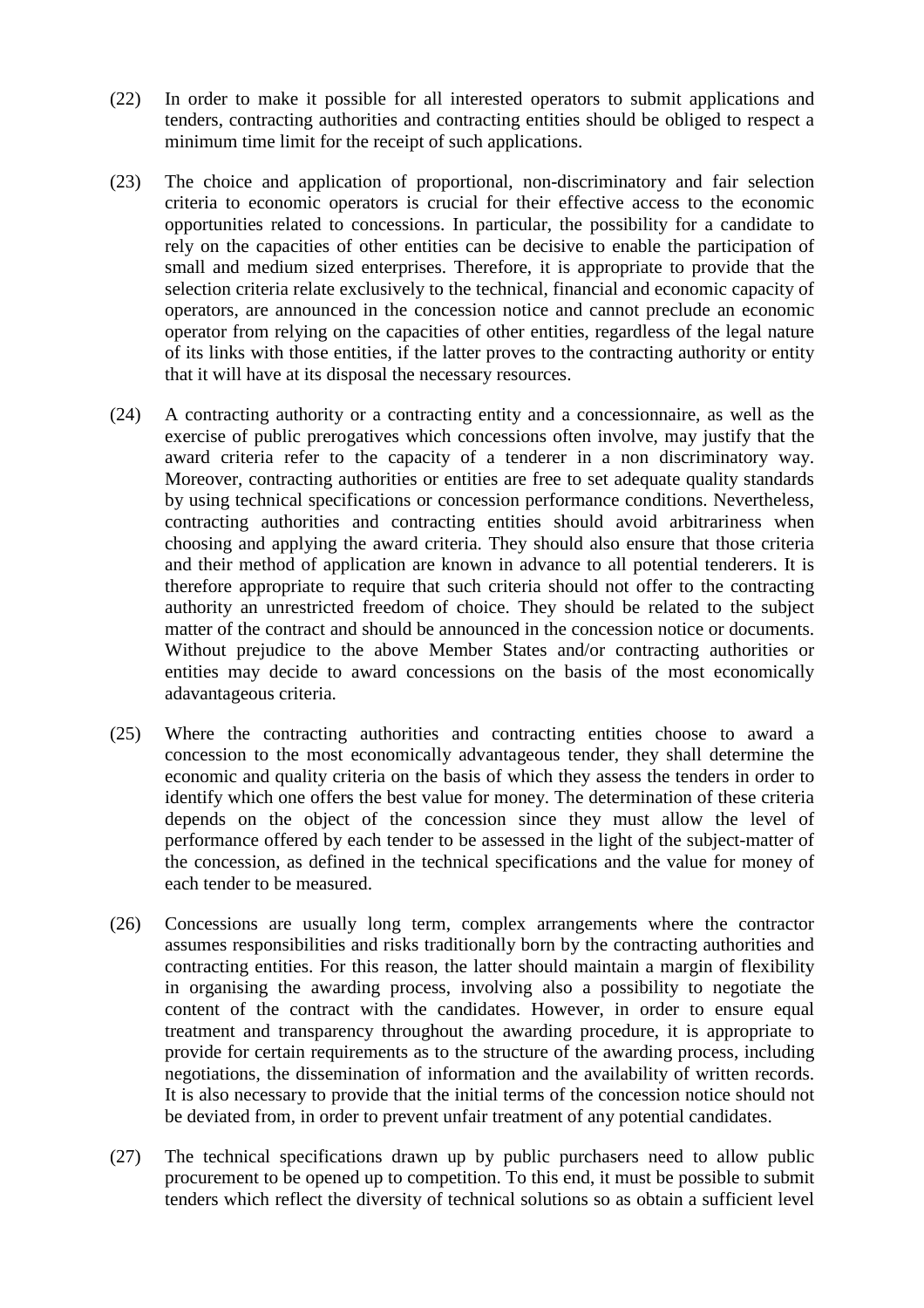of competition. Consequently, technical specifications should be drafted in a way as to avoid artificially narrowing down competition through requirements that favour specific economic operator by mirroring key characteristics of the products, services or works habitually offered by that economic operator. Contracting authorities and contracting entities that wish to define environmental requirements for the technical specifications of a given concession may lay down the environmental characteristics, such as a given production method, and/or specific environmental effects of product groups or services. They can use, but are not obliged to use appropriate specifications that are defined in eco-labels, such as the European Eco-label, (multi-)national ecolabels or any other eco-label providing the requirements for the label are drawn up and adopted on the basis of scientific information using a procedure in which stakeholders, such as government bodies, consumers, manufacturers, distributors and environmental organisations can participate, and providing the label is accessible and available to all interested parties.

- (28) It should be stressed that electronic means of information and communication can greatly simplify the publication of concessions and increase the efficiency and transparency of procurement processes. They should therefore to the greatest extent possible be given precedence over traditional means of communication and information exchange. The use of electronic means also leads to savings in time. As a result, provision should be made for reducing the minimum periods where electronic means are used, subject, however, to the condition that they are compatible with the specific mode of transmission envisaged at European Union level
- (29) Contracting authorities and contracting entities from different Member States may be interested in cooperating and in awarding jointly public concessions in order to take the best benefit of internal market potential in terms of economies of scale and riskbenefit sharing, notably for innovative projects involving a greater amount of risk than reasonably supportable by a single contracting authority or contracting entity. Therefore new rules on cross-border joint procurement designating the applicable law should be established in order to facilitate setting up cross-border joint public procurement.
- (30) Concession performance conditions are compatible with this Directive provided that they are not directly or indirectly discriminatory, linked to the subject-matter of the concession and are indicated in the concession notice or in the procurement documents.
- (31) The laws, regulations and collective agreements, at both national and European Union level, which are in force in the areas of employment conditions and safety at work apply during performance of a concession, providing that such rules, and their application, comply with European Union law. In cross-border situations, where workers from one Member State provide services in another Member State for the purpose of performing a concession, Directive 96/71/EC of the European Parliament and of the Council of 16 December 1996 concerning the posting of workers in the framework of the provision of services<sup>2</sup> lays down the minimum conditions which must be observed by the host country in respect of such posted workers.
- (32) It is necessary to clarify the conditions under which modifications of a concession during its execution require a new award procedure, taking into account the relevant case-law of the Court of Justice. A new award procedure is required in case of material

 $\frac{1}{2}$ OJ L 18, 21.1.1997, p. 1.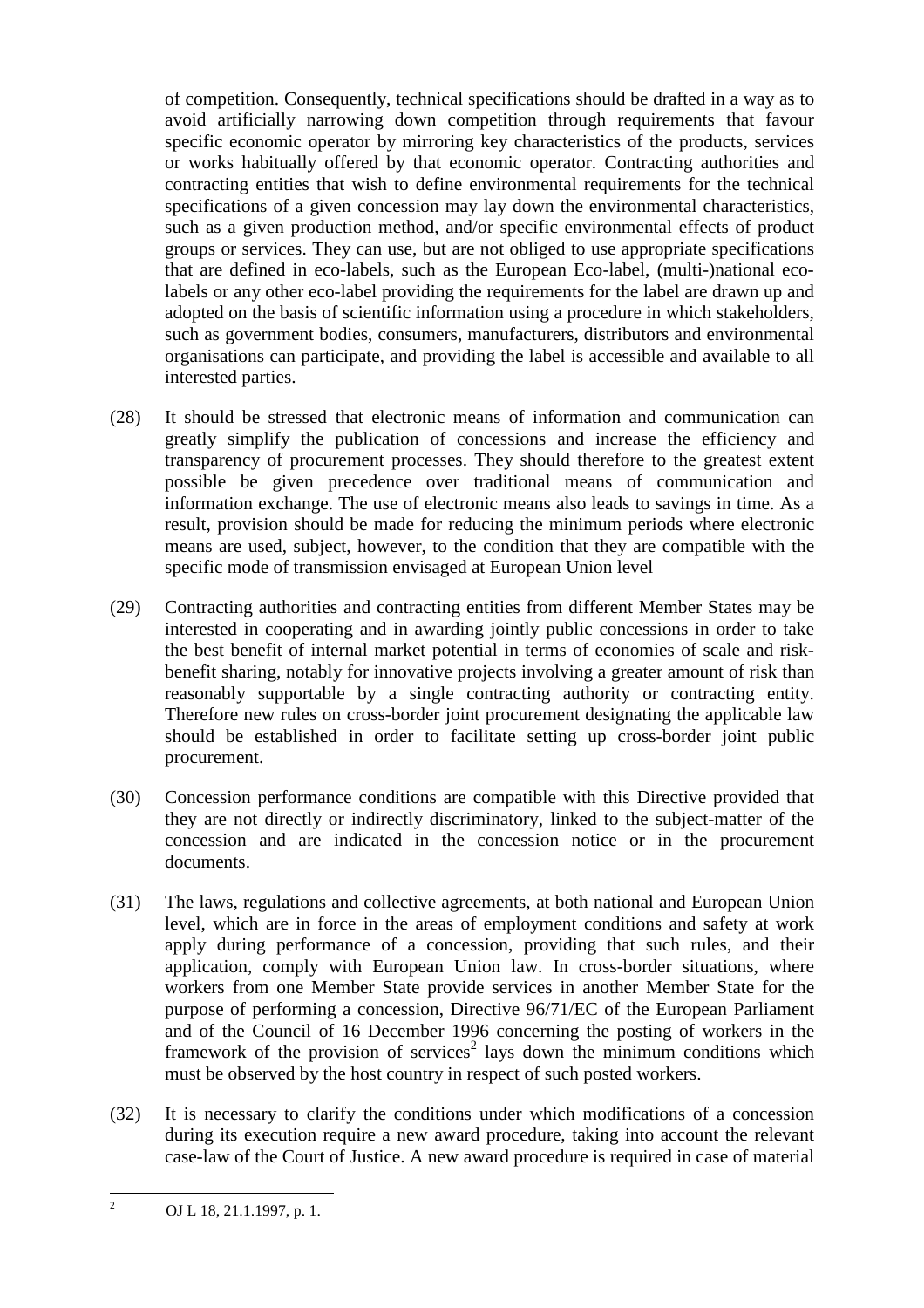changes to the initial concession, demonstrating the intention of the parties to renegotiate essential terms or conditions of that concession. This is notably the case if the amended conditions would have had an influence on the outcome of the procedure, had they been part of the initial procedure.

- (33) Contracting authorities and contracting entities can be confronted with external circumstances which they could not foresee at the moment of the award of the concession. In this case, a certain degree of flexibility is needed to adapt the concession to these circumstances without new award procedure. The notion of circumstances that a diligent contracting authority or contracting entity could not foresee refers to those circumstances which were unpredictable despite a reasonably diligent preparation of the initial tender by the contracting authority or contracting entity taking into account its available means, the nature and characteristics of the concrete project, good practices in the field in question and the need to ensure an adequate relationship between the resources spent in preparing the tender and its foreseeable value. However, this cannot apply in cases where a modification results in an alteration of the nature of the overall procurement, for instance by replacing the works, products or services to be procured by something different or by fundamentally changing the type of procurement since, in such a situation, a hypothetical influence on the outcome may be assumed.
- (34) The principles of equal treatment and transparency require that the successful tenderer is not replaced by another economic operator without reopening the concession to competition. However, the successful tenderer performing the concession may undergo certain structural changes during the performance of the concession, such as purely internal reorganisations, mergers and acquisitions or insolvency or be substituted on the basis of a contractual clause known to all tenderers and in line with the principles of equal treatment and transparency. Such changes should not automatically require new award procedures for all concessions performed by that undertaking.
- (35) Contracting authorities should have the possibility to foresee modifications to a concession in the concession contract itself, but such review clauses should not give them unlimited discretion. It is hence appropriate to set out to which extent modifications may be foreseen in the initial concession.
- (36) The persisting differences between Member States' national e-Procurement systems and solutions may create barriers for economic operators to participate in electronic procedures, especially from across the borders, making it necessary to adopt common standards and requirements for formats as well as processes and messaging in procurement procedures conducted using electronic means of communication.
- (37) In order to adapt to rapid technical and economic developments, the power to adopt acts in accordance with Article 290 of the Treaty on the Functioning of the European Union should be delegated to the Commission in respect of the technical procedures for the calculation methods concerning thresholds; the lists of central government authorities; references to "NUTS" and to CPV nomenclature; the technical details and characteristics of the devices for electronic receipt; and the exclusive use of electronic means of communication.
- (38) In order to ensure adequate judicial protection of candidates and tenderers in the concession award procedures, as well as to make effective the enforcement of the rules of the present Directive and of the Treaty principles, Council Directive 89/665/EEC on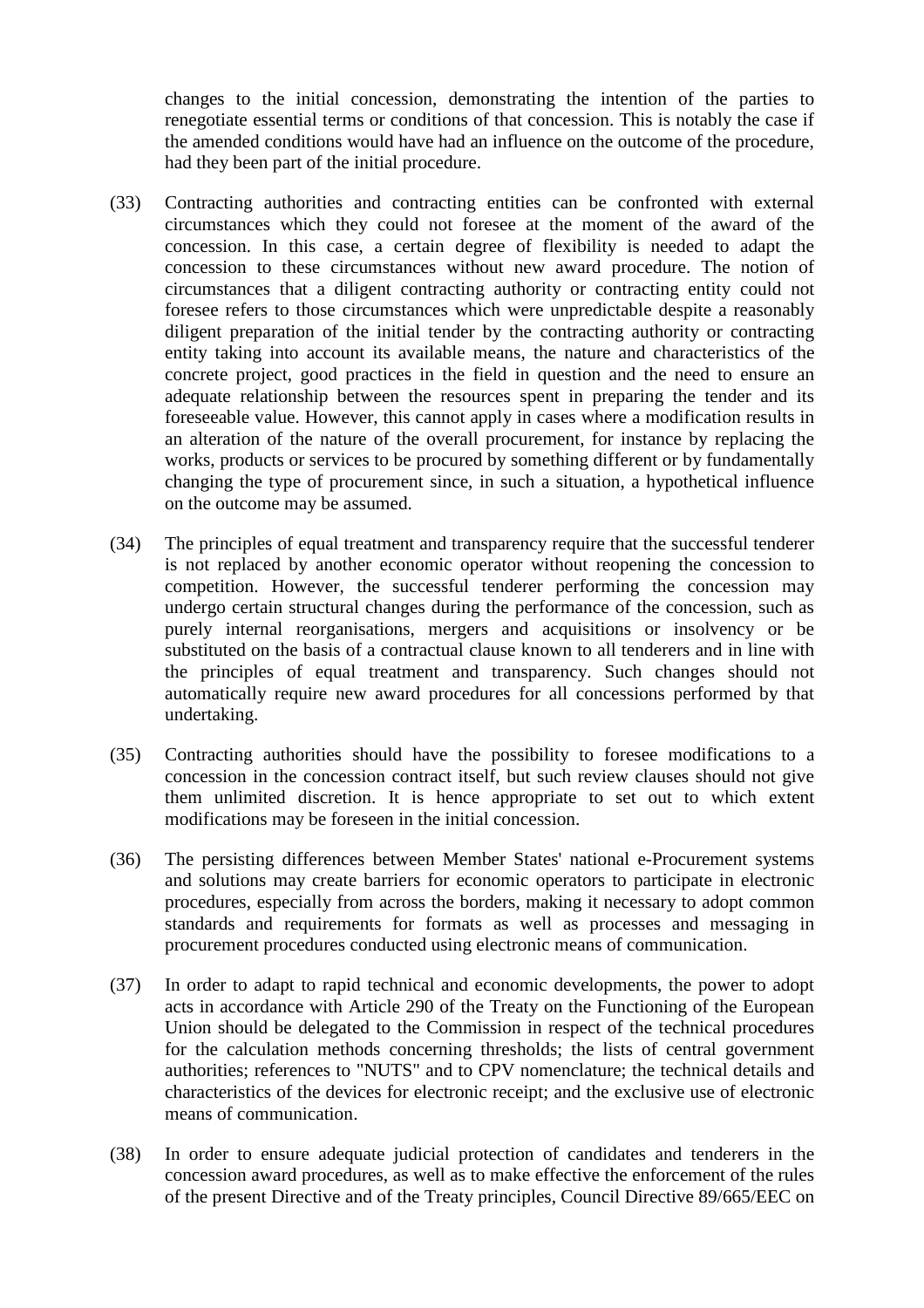the coordination of the laws, regulations and administrative provisions relating to the application of review procedures to the award of public supply and public works contracts<sup>3</sup> and Council Directive 92/13/EEC coordinating the laws, regulations and administrative provisions relating to the application of Community rules on the procurement procedures of entities operating in the water, energy, transport and  $t$ elecommunications sectors<sup>4</sup> should also apply to services concessions and to works concessions awarded by both contracting authorities and contracting entities. Directives 89/665/EEC and 92/13/EEC should, therefore, be amended accordingly.

- (39) The processing of personal data pursuant to this Directive should be governed by Directive 95/46/EC of the European Parliament and of the Council of 24 October 1995 on the protection of individuals with regard to the processing of personal data and on the free movement of such data<sup>5</sup>.
- (40) It is of particular importance that the Commission carry out appropriate consultations during its preparatory work, including at expert level. The Commission, when preparing and drawing-up delegated acts, should ensure a simultaneous, timely and appropriate transmission of relevant documents to the European Parliament and Council.
- (41) In order to ensure uniform conditions for the implementation of this Directive; the procedure for drawing up and transmission of notices and for sending and publishing data referred to in Annexes IV to VII, the amendment of the thresholds implementing powers should be conferred on the Commission. Those powers should be exercised in accordance with Regulation (EU) 182/2011 of the European Parliament and of the Council of 16 February 2011 laying down the rules and general principles concerning mechanisms for control by the Member States of the Commission's exercise of implementing powers<sup>6</sup>. The advisory procedure should be used for the adoption of implementing acts*.*
- (42) In view of the specificity of concessions as compared to public contracts, a mere amendment of Directives governing the award of public contracts would not be appropriate. In the interests of clarity of European Union legislation, Directives 2004/18/EC and 2004/17/EC should therefore be repealed and replaced by the present Directive.
- (43) In accordance with point 34 of the Interinstitutional agreement on better law-making<sup>7</sup>, Member States are encouraged to draw up, for themselves and in the interests of the Union, their own tables illustrating, as far as possible, the correlation between this Directive and the transposition measures, and to make them public.

 3 OJ L 395, 30.12.1989, p. 33.

<sup>4</sup> OJ L 76, 23.3.1992, p. 14.

<sup>5</sup> OJ L 281, 23.11.1995, p. 31.

<sup>6</sup> OJ L 55, 28.2.2011, p. 13.

<sup>7</sup> OJ C 321, 31.12.2003, p. 1.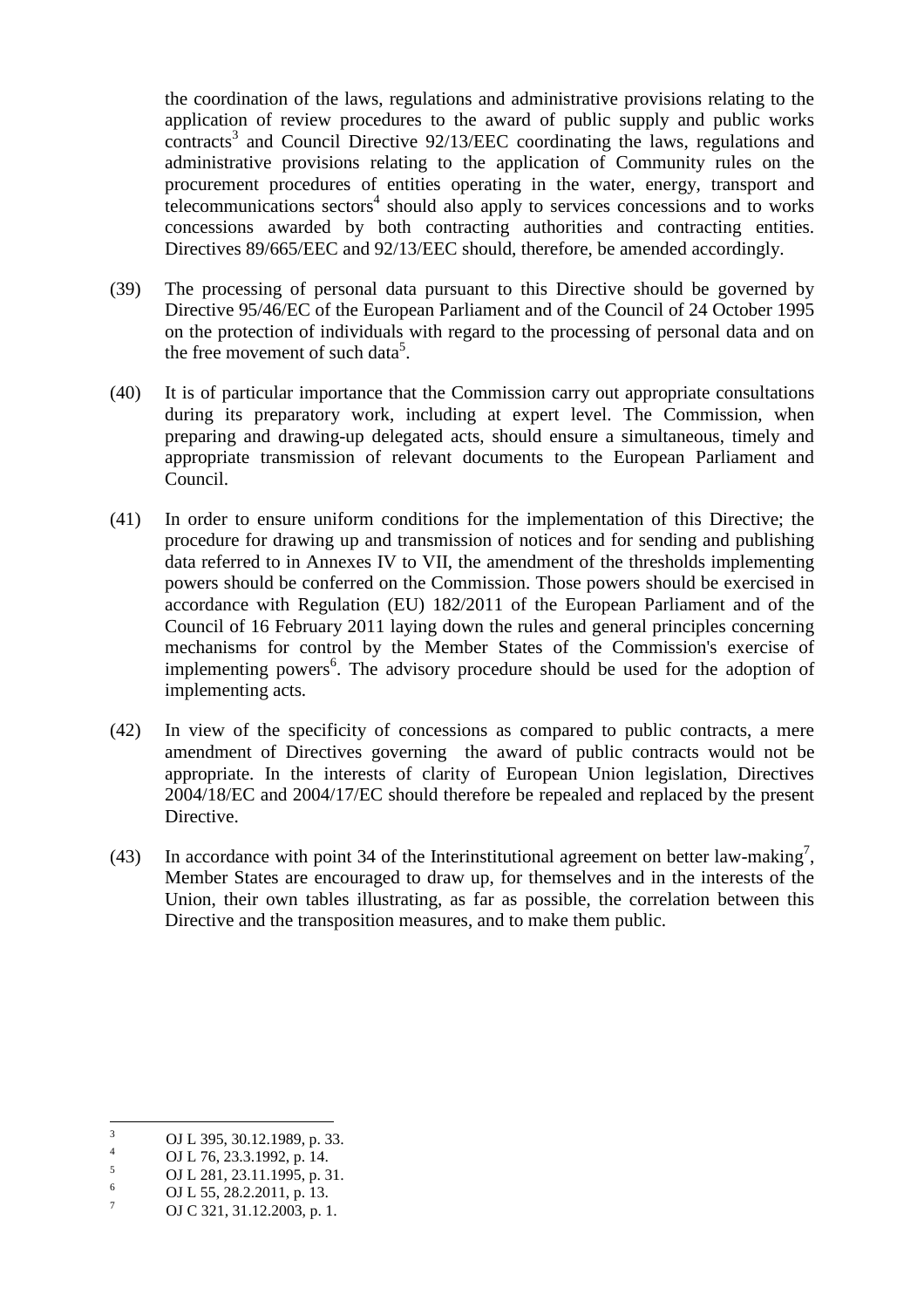# TITLE I DEFINITIONS, GENERAL PRINCIPLES AND SCOPE CHAPTER I

*Definitions, general principles and scope* 

#### Section I

#### *Definitions and scope*

#### *Article 1 Subject-matter and scope*

1. This Directive establishes rules on the procedures for procurement by contracting authorities and by contracting entities giving rise to concessions and whose value is estimated to be not less than the thresholds laid down in Article 9.

2. Procurement within the meaning of this Directive is the purchase or other forms of acquisition of works, supplies or services by one or more contracting authorities or contracting entities from economic operators chosen by:

a) Contracting authorities whether or not the works, supplies or services are intended for a public purpose;

b) Contracting entities provided that the works supplies or services are intended for the pursuit of one of the activities referred to in Annex III.

An entirety of works, supplies and/or services, even if purchased through different contracts, constitutes a single procurement within the meaning of this Directive, if the contracts are part of one single project. Indications for the existence of one single project consist in overall prior planning and conception by the contracting authority, the fact that the different elements purchased fulfil a single economic and technical function or that they are otherwise logically interlinked and carried out in a narrow time frame.

## *Article 2*

#### *Definitions*

1. For the purposes of this Directive, the definitions set out in paragraphs 2, 3, 4 and 5 shall apply.

2. 'Concessions' are public works concessions, works concessions or services concessions.

A 'public works concession' is a contract for pecuniary interest concluded in writing between one or more economic operators and one or more contracting authorities and having as their object the execution of works, where the consideration for the the works to be carried out consists either solely in the right to exploit the works that are the subject of the contract or in that right together with payment.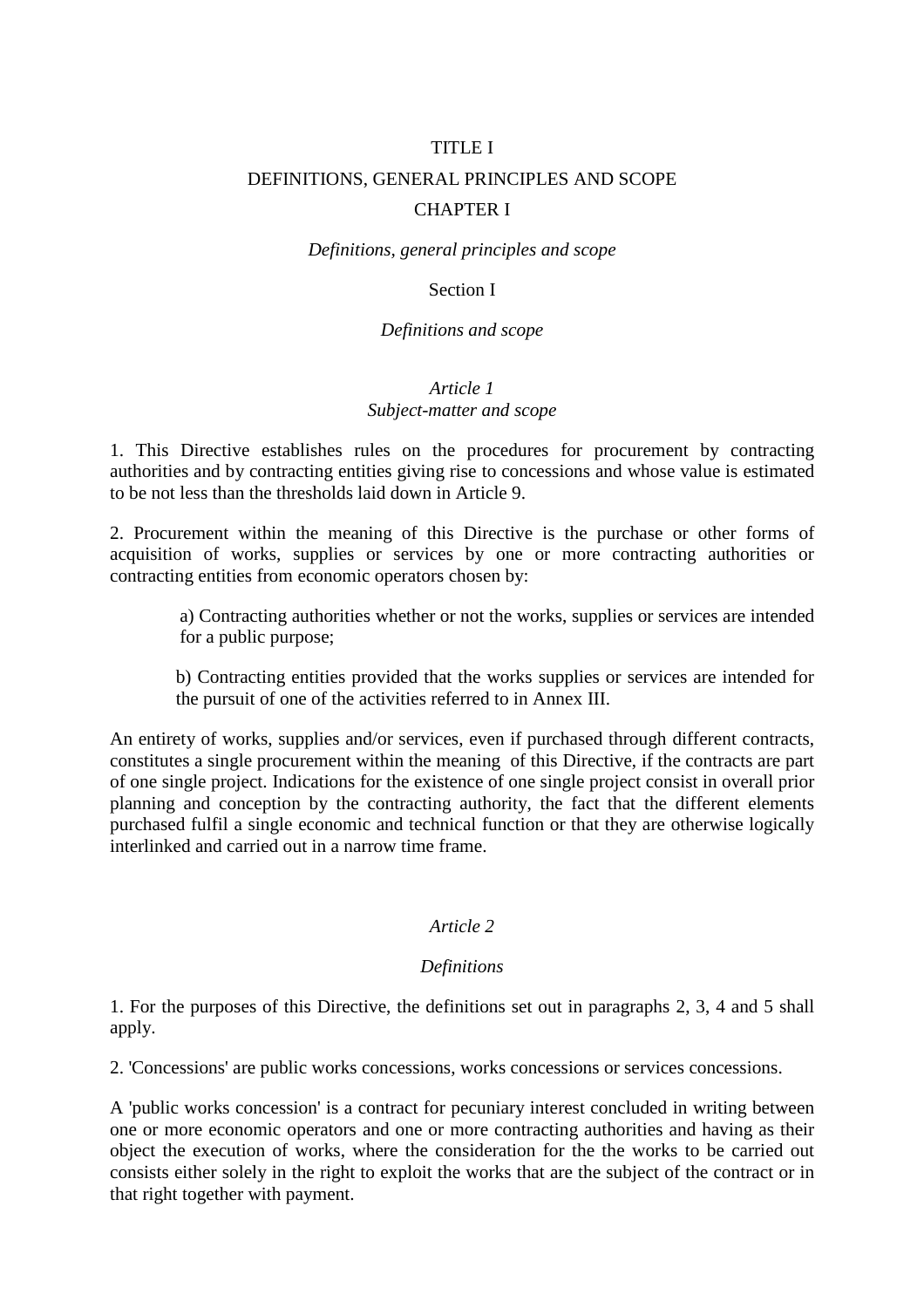'Written' or 'in writing' means any expression consisting of words or figures which can be read, reproduced and subsequently communicated. It may include information which is transmitted and stored by electronic means.

A 'works concession' is a contract of the same type of a "public works concession" except for the fact that it is awarded by a contracting entity.

For the purposes of this Directive the execution of works shall mean the execution, or both the design and execution, of works related to one of the activities within the meaning of Annex I or of a work, or the realisation, by whatever means, of a work corresponding to the requirements specified by the contracting authority exercising a decisive influence on the type or design of the work.

A 'work' means the outcome of building or civil engineering works taken as a whole which is sufficient of itself to fulfil an economic or technical function.

A 'services concession' is a contract for pecuniary interest concluded in writing between one or more economic operators and one or more contracting authorities or contracting entities and having as their object the provision of services other than those referred to in Annex I where the consideration for the services to be provided consists either solely in the right to exploit the services that are subject of the contract or in that right together with payment.

The right to exploit the works or services implies the transfer to the concessionaire of the substantial operating risk. The concessionaire shall be deemed to assume the substantial operating risk where it is not guaranteed to recoup the investments made or the costs incurred in operating the works or the services which are the subject of the concession.

That economic risk may consist in:

i) the risk related to the use of the works or the demand for the provision of the service; or

ii) the risk related to the availability of the infrastructure provided by the concessionaire or used for the provision of services to users.

The duration of the concession shall be limited to the time estimated to be necessary for the concessionaire to recoup the investments made and the costs incurred in operating the works or services together with a resonable return on invested capital.

3. The term "economic operator" means any natural or legal person, or a contracting authority or entity, or a group of such persons and/or entities which offers on the market, respectively, the execution of works and/or a work, supplies or services.

An economic operator that has submitted a tender shall be designated a "tenderer". One An economic operator that has sought an invitation or has been invited to take part in a procurement procedure shall be designated a 'candidate'.

4. The term "concessionaire" means an economic operator having been awarded a concession.

5. 'Electronic means' means using electronic equipment for the processing (including digital compression) and storage of data which is transmitted, conveyed and received by wire, by radio, by optical means or by other electromagnetic means.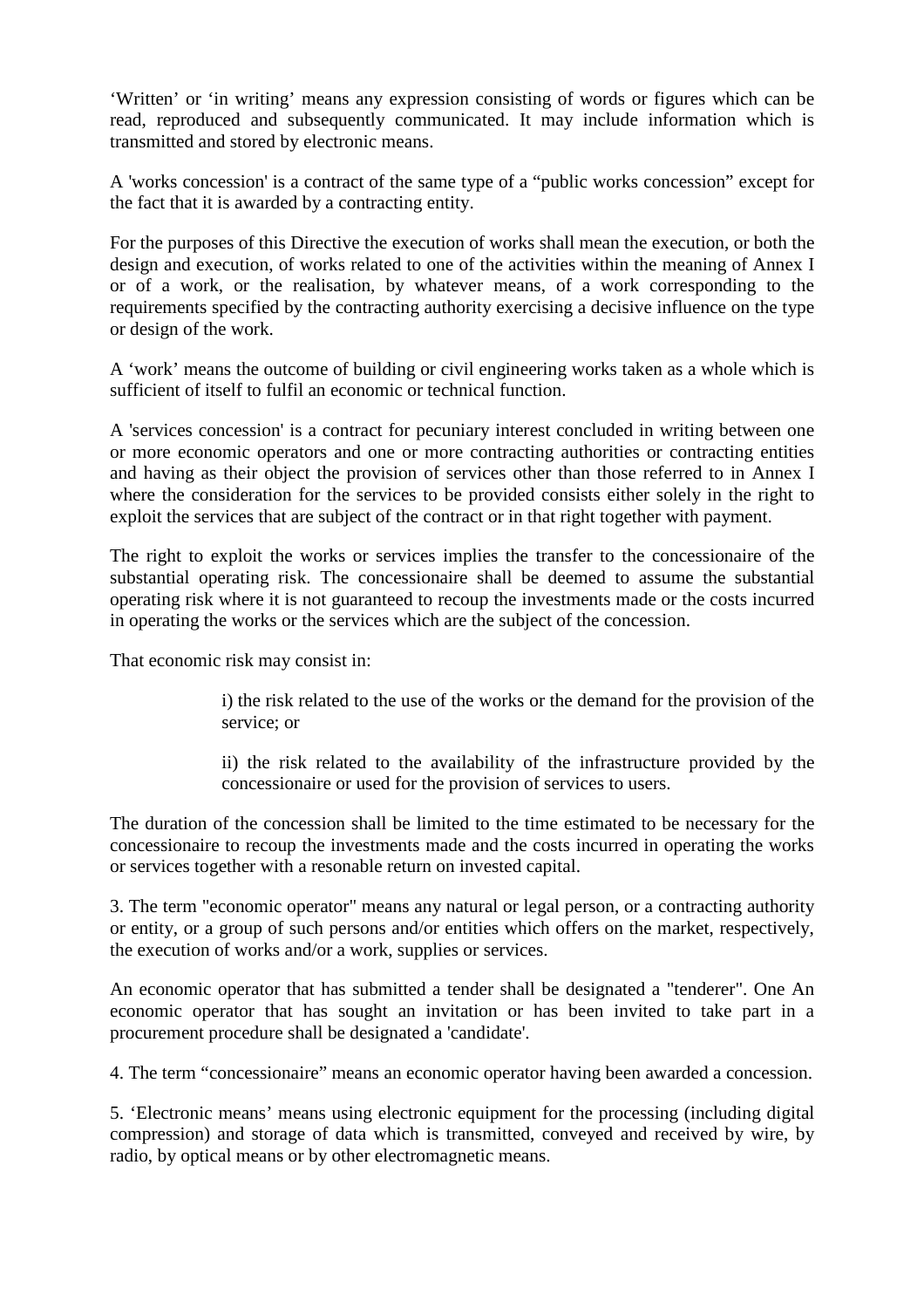#### *Article 3 Contracting authorities*

1. All contracting authorities shall comply with the provisions set out in this Directive when awarding concessions covered by it. 'Contracting authorities' are State, regional or local authorities, bodies governed by public law, associations formed by one or several such authorities or one or several of such bodies governed by public law.

"Regional authorities" include all authorities of the administrative units falling under NUTS 1 and 2, as referred to by Regulation (EC) 1059/2003 of the European Parliament and of the Council of 26 May 2003 on the establishment of a common classification of territorial units for statistics (NUTS)8.

"Local authorities" include all authorities of the administrative units falling under NUTS 3 and smaller administrative units, as referred to by Regulation 1059/2003.

" A body governed by public law" is any body:

- (a) established for the specific purpose of meeting needs in the general interest, not having an industrial or commercial character;
	- (b) having legal personality; and

(c) financed, for the most part, by the State, regional or local authorities, or other bodies governed by public law; or subject to management supervision by those bodies; or having an administrative, managerial or supervisory board, more than half of whose members are appointed by the State, regional or local authorities, or by other bodies governed by public law.

Where a body is operating in normal market conditions, aims to make a profit, and bears the losses associated with the exercise of its activity, it does not have the purpose of meeting needs in the general interest, not having an industrial or commercial character within the meaning of point (a).

#### *Article 4 Contracting entities*

1. This Directive shall apply to contracting entities which pursue one of the activities referred to in Annex III and:

- (1) are contracting authorities as defined in Article 3 or
- (2) public undertakings as defined in paragraph 2 orf
- (3) when they are not contracting authorities or public undertakings, operate on the basis of special or exclusive rights granted by a competent authority of a Member State.

8

OJ L 154, 21.6.2003, p. 1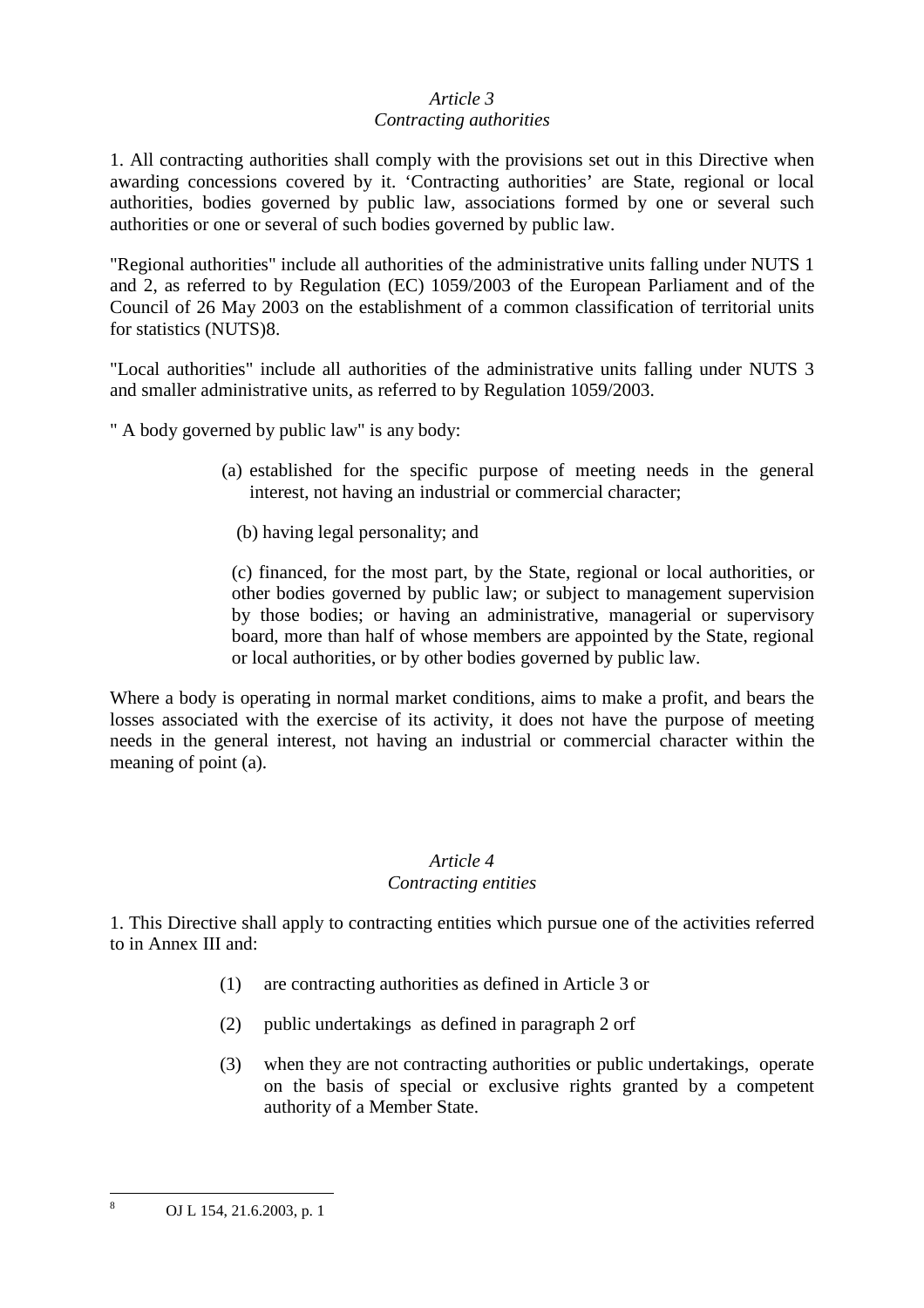2. A 'public undertaking'is any undertaking over which the contracting authorities may exercise directly or indirectly a dominant influence by virtue of their ownership of it, their financial participation therein, or the rules which govern it.

A dominant influence on the part of the contracting authorities shall be presumed when these authorities, directly or indirectly, in relation to an undertaking:

— hold the majority of the undertaking's subscribed capital, or

— control the majority of the votes attaching to shares issued by the undertaking, or

— can appoint more than half of the undertaking's administrative, management or supervisory body.

For the purposes of this Directive, 'special or exclusive rights' mean rights granted by a competent authority of a Member State by way of any legislative, regulatory or administrative provision the effect of which is to limit the exercise of activities defined in Annex III to one or more entities, and which substantially affects the ability of other entities to carry out such activity.

Rights which have been granted by means of a procedure in which adequate publicity has been ensured and where the granting of these rights was based on objective criteria shall not constitute "special or exclusive rights" within the meaning of this Directive.

Such is notably the case in respect of:

- (a) procurement procedures with a prior call for competition in conformity with Directive [2004/18/EC or 2004/17/EC] or this Directive, or
- (b) procedures pursuant to other legislative acts of the European Union, ensuring adequate prior transparency for granting authorisations on the basis of objective criteria. A non-exhaustive list of such legislative acts is identified in Annex XII.

## *Article 5*

## *General Principles*

Contracting authorities and contracting entities shall treat economic operators equally and without discrimination and shall act in a transparent and proportionate way. The design of the procurement may not be made with the objective of excluding it from the scope of this **Directive**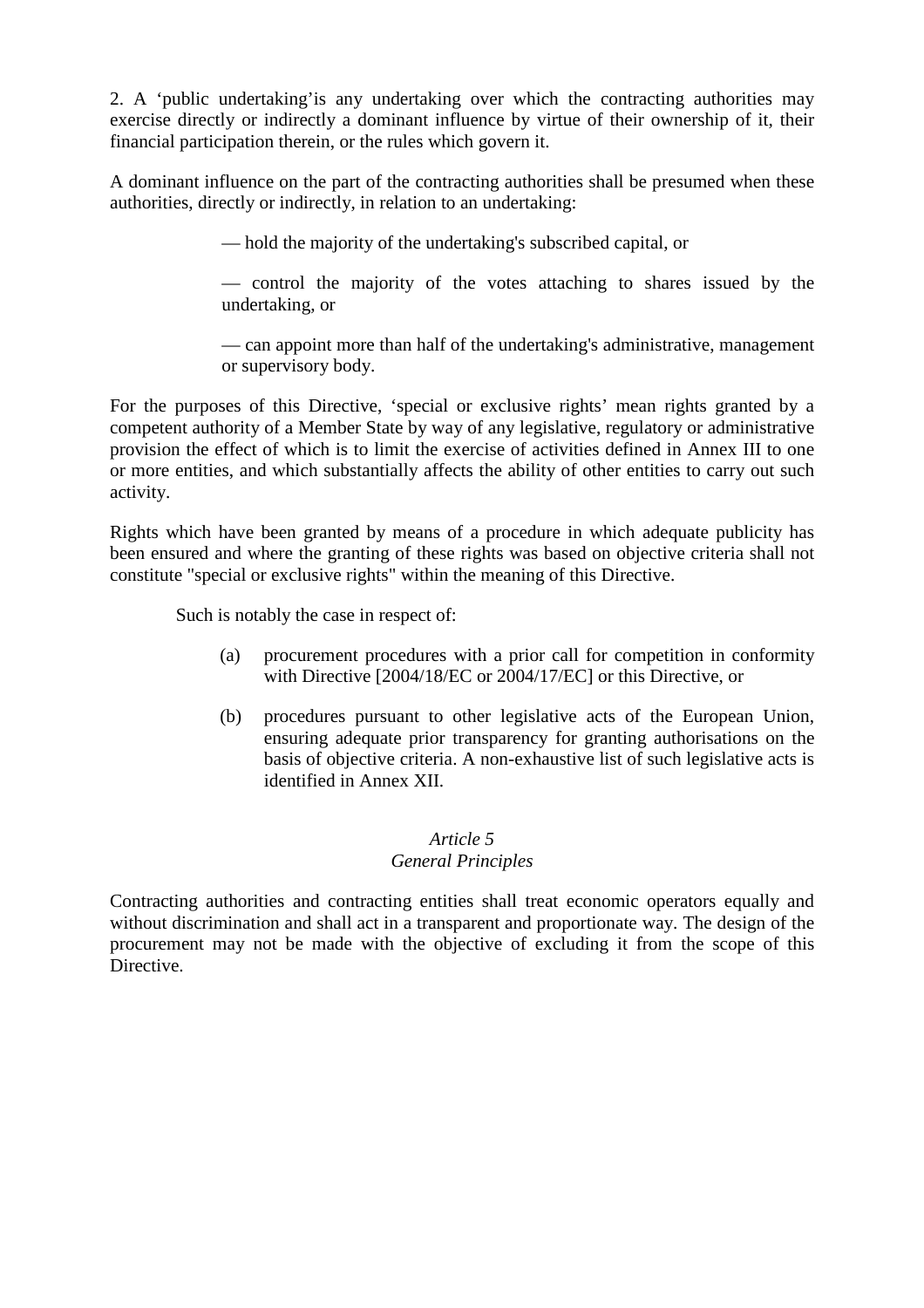## Article 6

## *Social and other specific services*

Contracts for social and other specific services listed in Annex XI falling within the scope of this Directive shall be subject to the obligations of Article 26 (1)

## *Article 7*

## *Mixed procurement*

1. Contracts which have as their object services and supplies shall be awarded according to the provisions of the current directive if:

a) The main object of the contract in question are services and

b) They are concessions within the meaning of Article 2 subparagraph 5

2. Concessions which have as their object both services within the meaning of Article 6 and other services shall be awarded according to the provisions applicable to the main object of the contract in question

3. Concessions which have as their object both works and services shall be awarded according to the provisions applicable to the main object of the contract in question.

4. In the case of mixed contracts referred to in paragraphs 1 and 2 , the main object shall be determined by a comparison of the values of the respective services or supplies.

5. In case of contracts which have as their object procurement covered by this Directive as well as procurement or other elements not covered by it nor by Directives [replacing 2004/17/EC and Directive 2004/18] or 2009/81/EC, the part of the contract which constitutes procurement covered by this Directive shall be awarded according to the provisions thereof. This obligation shall not apply when the different parts of the contract are objectively not separable.

6. If one of the activities for which the concession is intended is subject to the provisions applicable to concessions awarded by contracting authorities of this Directive and the other to provisions applicable to concessions awarded by contracting entities and if it is objectively impossible to determine for which activity the concession is principally intended, the concession shall be awarded in accordance with provisions applicable to concessions awarded by contracting authorities.

7. In the case of concessions subject to this Directive and contracts subject to [Directive  $2004/18/EC$  or  $2004/17/EC$ ] or  $2009/81/EC^9$ , the part of the contract which constitutes a concession covered by this Directive shall be awarded in accordance with the provisions thereof. This obligation shall not apply when the different parts of the contract are objectively not separable.

<sup>9</sup>

OJ L 217, 20.8.2009, p. 76.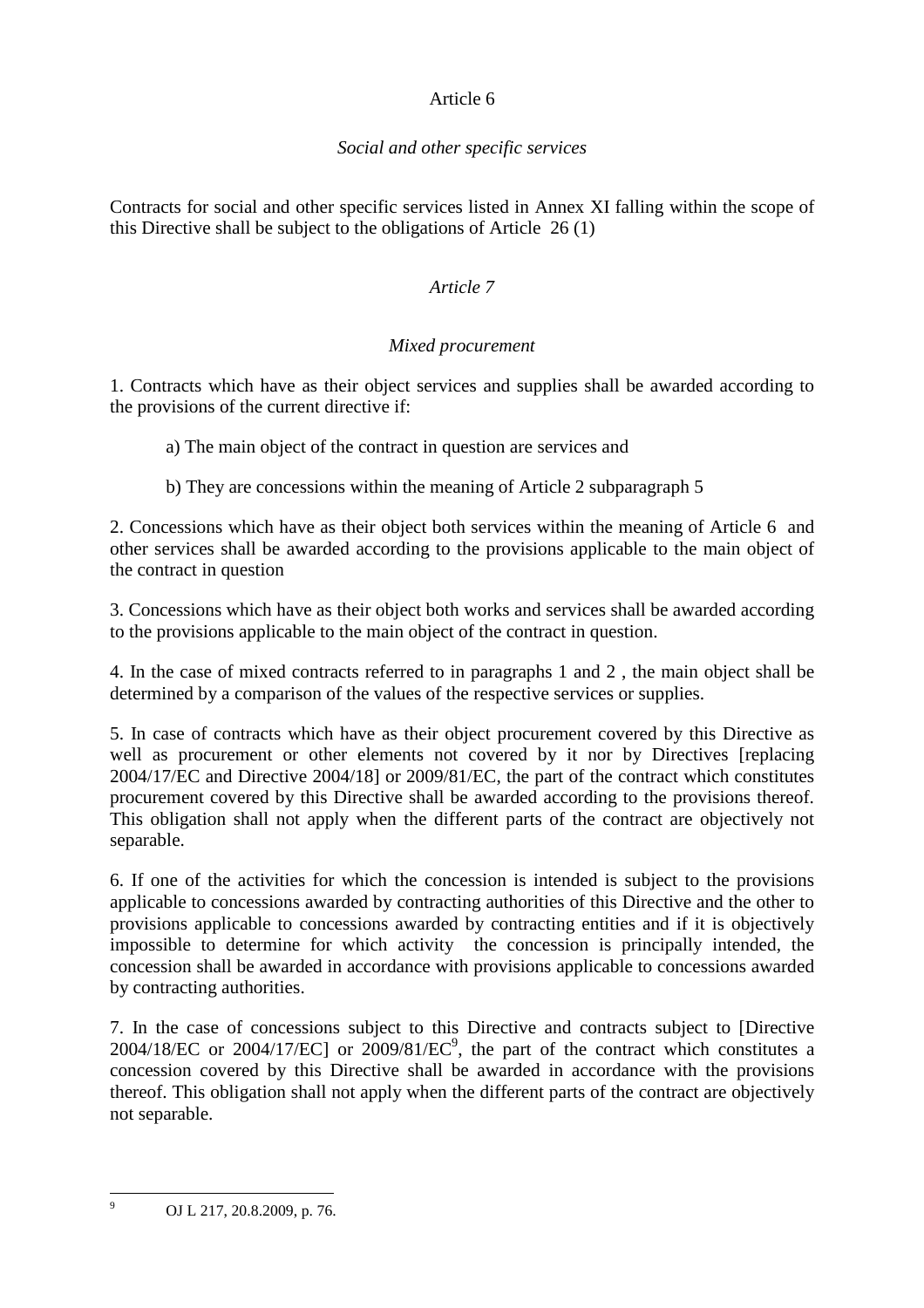## *Article 8*

## *Concessions covering several activities*

1. A concession which is intended to cover several activities shall be subject to the rules applicable to the activity for which it is principally intended.

However, the choice between awarding a single concession and awarding a number of separate concessions may not be made with the objective of excluding it from the scope of this Directive.

2. If one of the activities for which the contract or the concession is intended is subject to this Directive and the other is not subject to either this Directive or [Directive 2004/18/EC or  $2004/17/EC$ ] or  $2009/81/EC^{10}$  and if it is objectively impossible to determine for which activity the contract or the concession is principally intended, the contract or the concession shall be awarded in accordance with this Directive.

## *Article 9*

## *Thresholds*

1. This Directive shall apply to:

- (a) concessions concluded by the contracting entities for the pursuit of one of the activities referred to in Annex III and to
- (b) concessions concluded by the contracting authorities,

where the value of the concession is equal to or greater than EUR 5 000 000. However, concessions the value of which is equal to or greater than EUR 2 500 000 shall be subject to the obligation to publish a concession award notice as provided for in Article 26  $(2).$ 

## *Article 10*

## *Methods for calculating the estimated value of concessions*

1. The calculation of the estimated value of a concession within the meaning of Article 2 shall be based on the total amount payable, net of VAT, as estimated by the contracting authority or the contracting entity, including any form of option and any extension of the duration of the concession.

Where the contracting authority or the contracting entity provides for prizes or payments to candidates or tenderers it shall take them into account when calculating the estimated value of the concession.

2. The choice of the method used to calculate the estimated value of a concession may not be made with the intention of excluding it from the scope of this Directive. Thus, no works project or entirety of services may be subdivided with the effect of preventing its coming within the scope of this Directive, unless justified by objective reasons.

3. This estimate must be valid at the moment at which the concession notice is sent to the Commission, or, in cases where such notice is not foreseen, at the moment at which the

 $10<sup>10</sup>$ <sup>10</sup> OJ L 217, 20.8.2009, p. 76.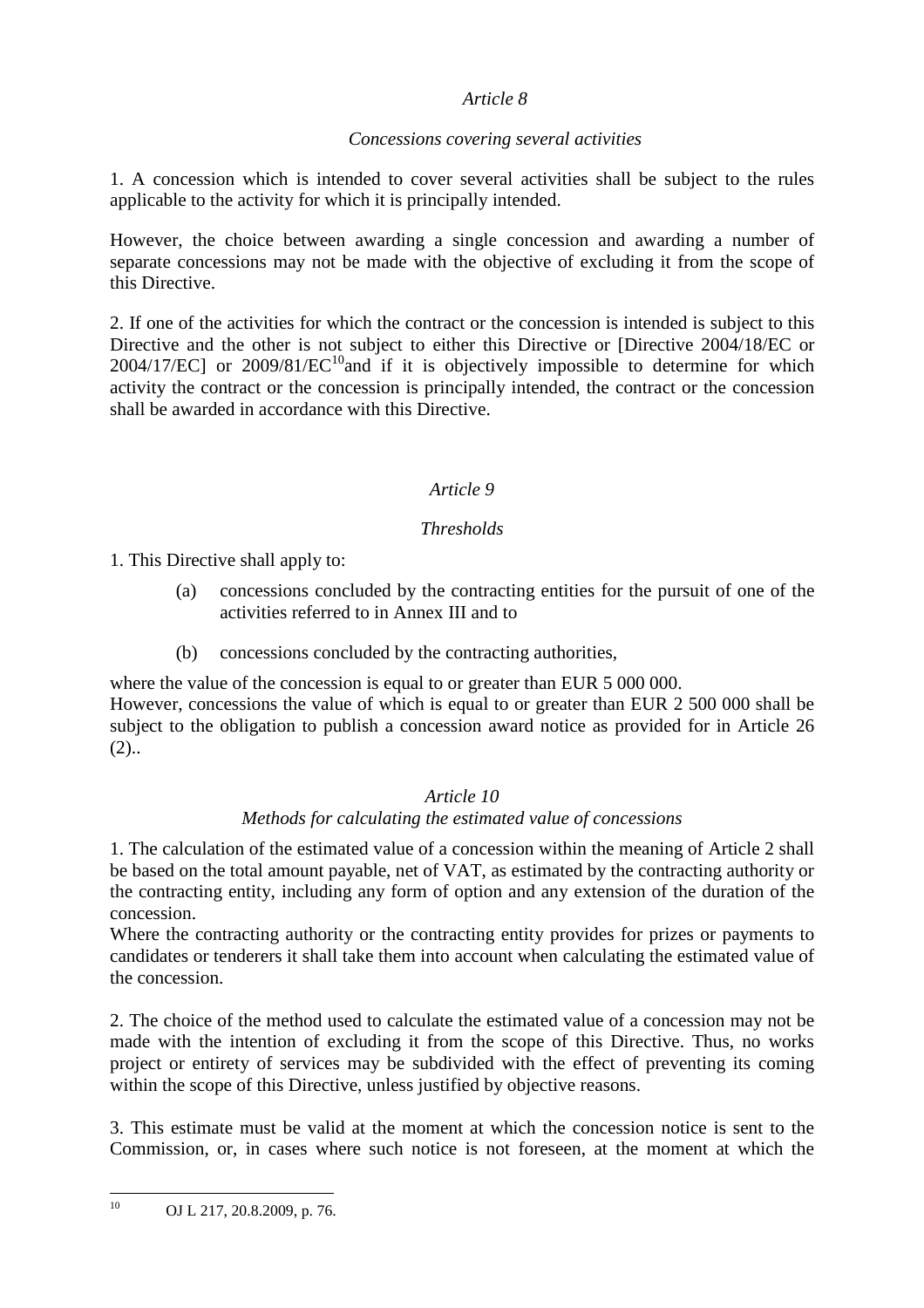contracting authority or the contracting entity commences the concession procurement procedure, in particular by defining its essential characteristics.

4. With regard to public works concessions and works concessions, calculation of the estimated value shall take account of both the cost of the works and of the total estimated value of the supplies and services that are made available to the contractor by the contracting authorities or entities provided that they are necessary for executing the works.

 (a) Where a proposed work or purchase of services may result in concessions being awarded at the same time in the form of separate lots, account shall be taken of the total estimated value of all such lots.

Where the aggregate value of the lots is equal to or exceeds the threshold laid down in Article 9, this Directive shall apply to the awarding of each lot.

 (b) Contracting authorities or contracting entities may award concessions for individual lots without applying the procedures provided for under this Directive, provided that the estimated value net of VAT of the lot concerned is less than EUR 1 million.. However, the aggregate value of the lots thus awarded without applying this Directive shall not exceed 20% of the aggregate value of all the lots into which the proposed work or the proposed purchase of services has been divided.

5. The value of services concessions shall be the estimated total value of services to be provided by the concessionaire during the whole duration of the concession. The basis for calculating the estimated concession value shall, where appropriate, be the

following:

- (c) insurance services: the premium payable and other forms of remuneration;
- (d) banking and other financial services: the fees, commissions, interest and other forms of remuneration;
- (e) design: fees, commission payable and other forms of remuneration;

6. The value of concessions shall include both the estimated revenue to be received from third parties and the amounts to be paid by the contracting authority or the contracting entity.

## Section II

#### *Exclusions*

## *Article 11*

## *Exclusions applicable to concessions awarded by contracting authorities and contracting entities*

1. This Directive shall not apply to concessions awarded by a contracting authority or by a contracting entity to a contracting authority or to a contracting entity as referred to in paragraph 1 subparagraph 1 of Article 4 or to an association of thereof on the basis of an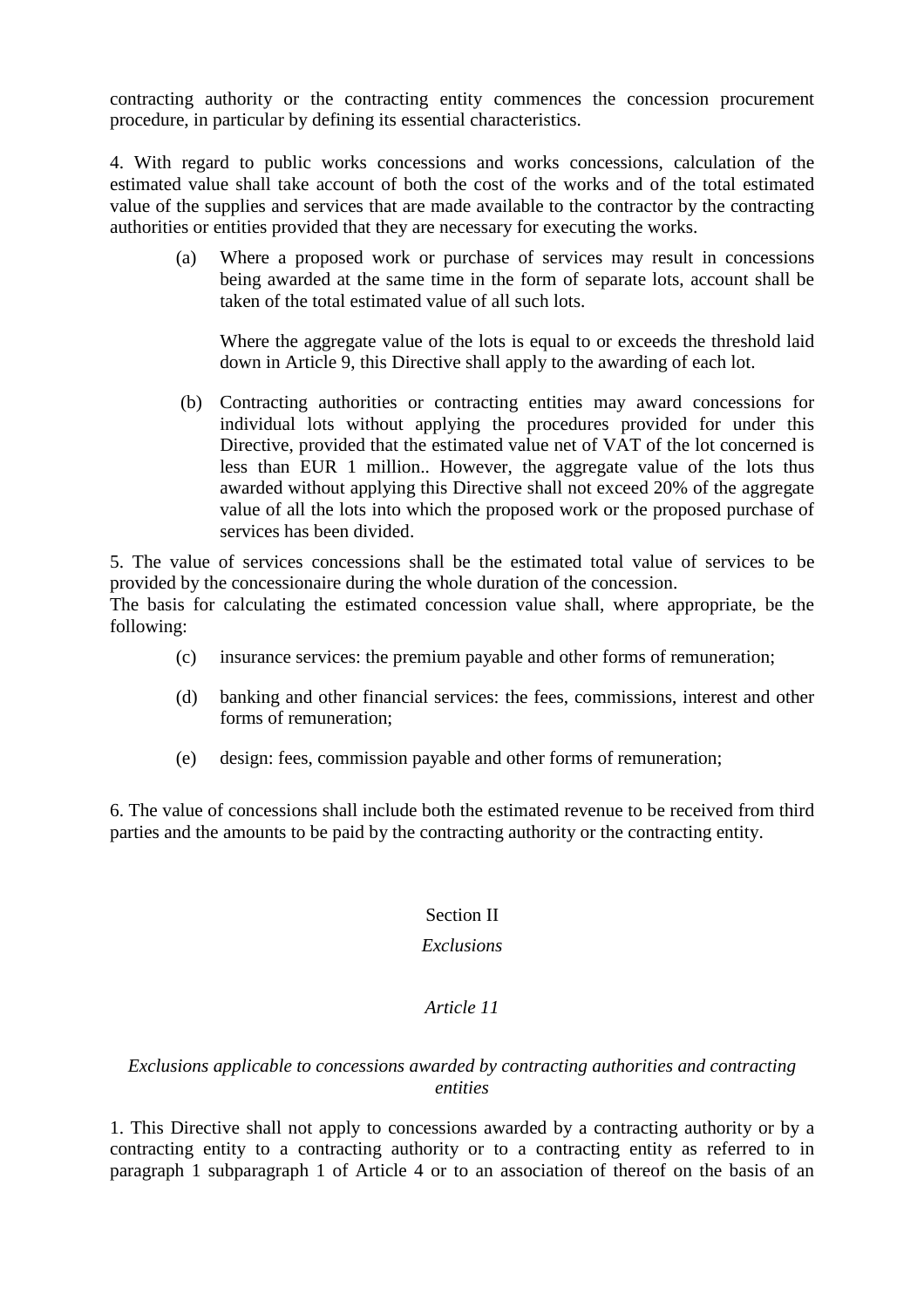exclusive right which they enjoy pursuant to a published law, regulation or administrative provision which is compatible with the Treaty.

2. This Directive shall not apply to concessions which are subject to special legislation concerning the management of networks infrastructure by operators, enjoying an exclusive right, designated by a Member State, in compliance with general and specific provisions of European Union law, applicable at the time of entry into force of the present exclusion, and which are subject to regulatory constraints and comply with usage tariffs set by an administrative authority qualifying as a third party to the contract, aimed at ensuring equal access, transparency and good management of the network.

3. This Directive shall not apply to concessions which the contracting authority or a contracting entity is obliged to award in accordance with procedural rules:

- (a) pursuant to an international agreement concluded in conformity with the Treaty on the Functioning of the European Union between a Member State and one or more third countries and covering works, supplies or services intended for the joint implementation or exploitation of a project by the signatory States; all agreements shall be communicated to the Commission, which may consult the Advisory Committee for Public Contracts referred to in Article 51 (2) ;
- (b) pursuant to a concluded international agreement relating to the stationing of troops and concerning the undertakings of a Member State or a third country;
- (c) pursuant to the particular procedure of an international organisation.
- (d) concessions fully financed by an international organisation or international financing institution.

In case of concessions co-financed for a considerable part by an international organisation or international financing institution the parties decide on applicable procurement procedures which shall be in conformity with the provisions of the Treaty on the Functioning of the European Union.

- 4. This Directive shall not apply to service concessions for:
- (b) the acquisition, development, production or co-production of programme material intended for broadcasting, defined as transmission and distribution using any form of electronic network, that are awarded by broadcasters, nor to concessions for broadcasting time, that are awarded to broadcasters;
- (c) Public passenger transport services as defined in Regulation (EC) 1370/2007.

## *Article 12*

## *Exclusions applicable to concessions awarded by contracting entities*

1. This Directive shall not apply to concessions which the contracting entities award for purposes other than the pursuit of their activities as described in Annex III or for the pursuit of such activities in a third country, in conditions not involving the physical use of a network or geographical area within the European Union.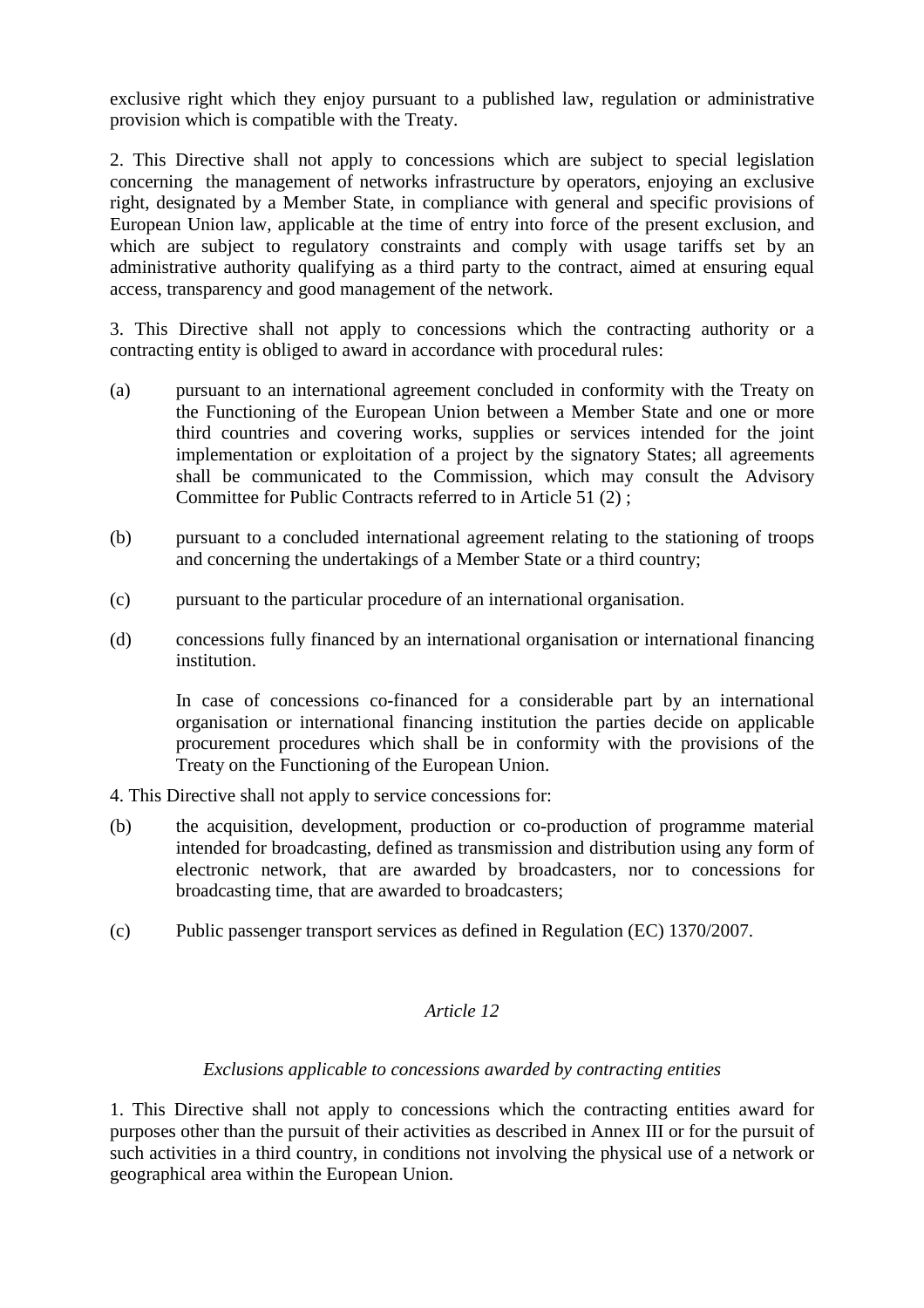The contracting entities shall notify the Commission or the national oversight body at their request of any activities which they regard as excluded. The Commission may periodically publish in the Official Journal of the European Union for information purposes, lists of the categories of activities which it considers to be covered by this exclusion. In so doing, the Commission shall respect any sensitive commercial aspects that the contracting entities may point out when forwarding this information.

## *Article 13*

#### *Exclusions applicable to concessions awarded by contracting authorities*

1. This Directive shall not apply to public works concessions for the principal purpose of permitting the contracting authorities to provide or exploit public telecommunications networks or to provide to the public one or more telecommunications services.

2. For the purposes of this Article:

(a) 'public telecommunications network' means the public telecommunications infrastructure which enables signals to be conveyed between defined network termination points by wire, by microwave, by optical means or by other electromagnetic means;

(b) a 'network termination point' means all physical connections and their technical access specifications which form part of the public telecommunications network and are necessary for access to, and efficient communication through, that public network;

(c) 'public telecommunications services' means telecommunications services the provision of which the Member States have specifically assigned, in particular, to one or more telecommunications entities;

(d) 'telecommunications services' means services the provision of which consists wholly or partly in the transmission and routing of signals on the public telecommunications network by means of telecommunications processes, with the exception of broadcasting and television.

## *Article 14 Concessions awarded to an affiliated undertaking*

1. For the purposes of this Article, "affiliated undertaking" means any undertaking the annual account of which are consolidated with those of the contracting entity in accordance with the requirements of the Seventh Council Directive 83/349/EEC of 13 June 1983 based on the Article 44 (2) (g) of the Treaty on consolidated accounts<sup>11 12</sup>.

 $11$ 

<sup>11</sup> OJ L 193, 18.7.1983, p. 1. Directive as last amended by Directive 2001/65/EC of the European Parliament and of the Council (OJ L 283, 27.10.2001, p. 28).

<sup>&</sup>lt;sup>12</sup> Editorial Note: The title of the Directive has been adjusted to take account of the renumbering of the Articles of the Treaty in accordance with Article 12 of the Treaty of Amsterdam; the original reference was to Article 54(3)(g) of the Treaty.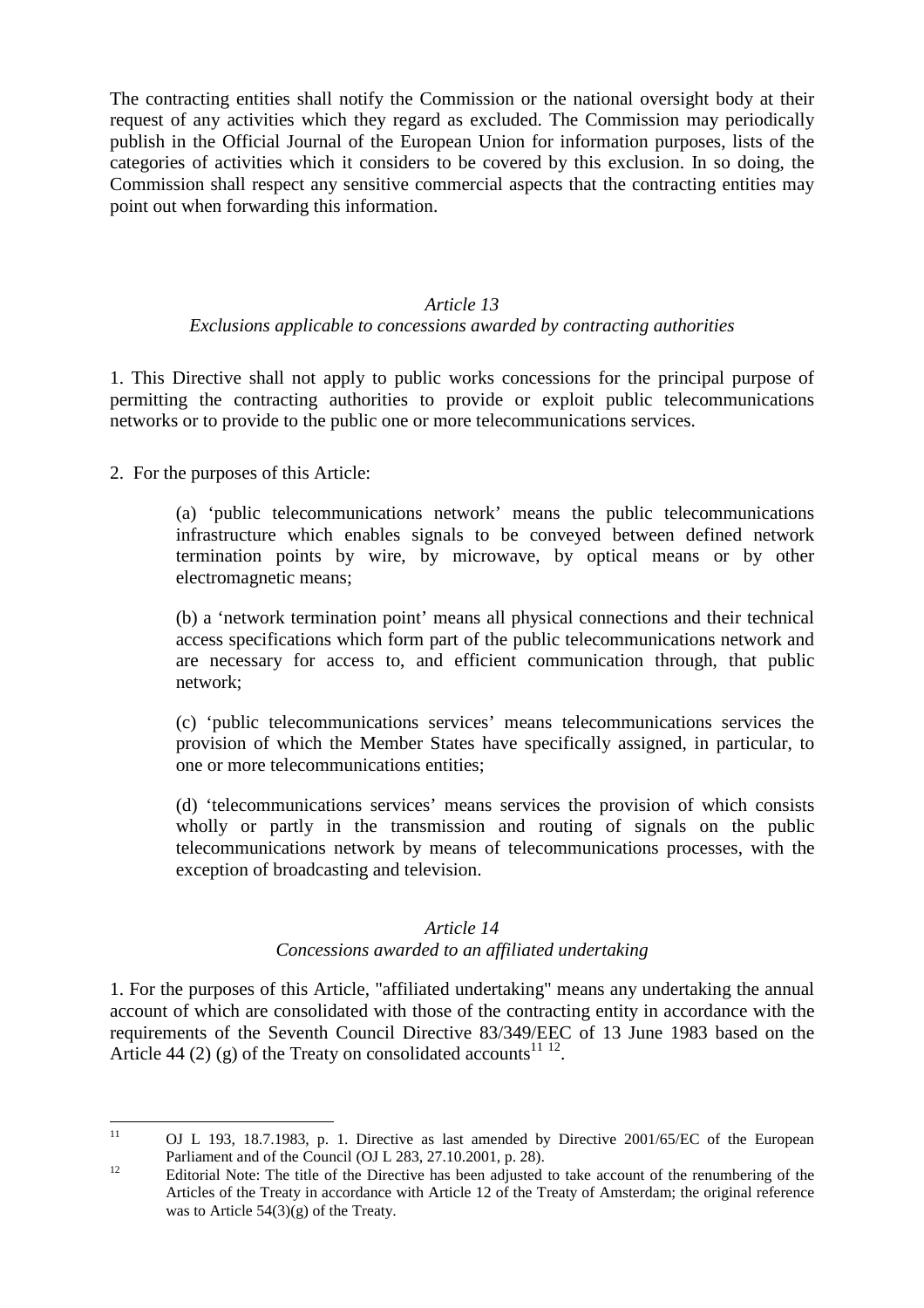In the case of entities not subject to that Directive, "affiliated undertaking" shall mean any undertaking over which:

- the contracting entity may exercise, directly or indirectly, a dominant influence within the meaning of Article 4 (2)of the present Directive or
- which may exercise a dominant influence over the contracting entity or
- which, in common with the contracting entity, is subject to the dominant influence of another undertaking by virtue of ownership, financial participation, or the rules which govern it.

2. Article 18 notwithstanding and provided that the conditions in paragraph 3 are met, this Directive shall not apply to concessions awarded:

- (a) by a contracting authority or a contracting entity to an affiliated undertaking, or
- (b) by a joint venture, formed exclusively by a number of contracting authorities or entities for the purpose of:

carrying out activities within the meaning of Annex III, to an undertaking which is affiliated with one of those contracting entities or

- carrying out works or services to an undertaking which is affiliated with one of those contracting authorities

- 3. Paragraph 2 shall apply:
	- (a) to service concessions provided that at least 80 % of the average total turnover of the affiliated undertaking with respect to services in general for the preceding three years derives from the provision of services to undertakings with which it is affiliated:
	- (b) to public works concessions and works concessions provided that at least 80 % of the average total turnover of the affiliated undertaking with respect to works in general for the preceding three years derives from the provision of works to undertakings with which it is affiliated.

4. When, because of the date on which an affiliated undertaking was created or commenced activities, the turnover is not available for the preceding three years, it will be sufficient for that undertaking to show that the turnover referred to in points (a), (b) or (c) is credible, particularly by means of business projections.

Where more than one undertaking affiliated with the contracting entity provides the same or similar services, supplies or works, the above percentages shall be calculated taking into account the total turnover deriving respectively from the provision of services, supplies or works by those affiliated undertakings.

## *Article 15*

## *Concessions awarded to a joint venture or to a contracting entity forming part of a joint venture*

1. Article 18 notwithstanding, this Directive shall not apply to concessions awarded: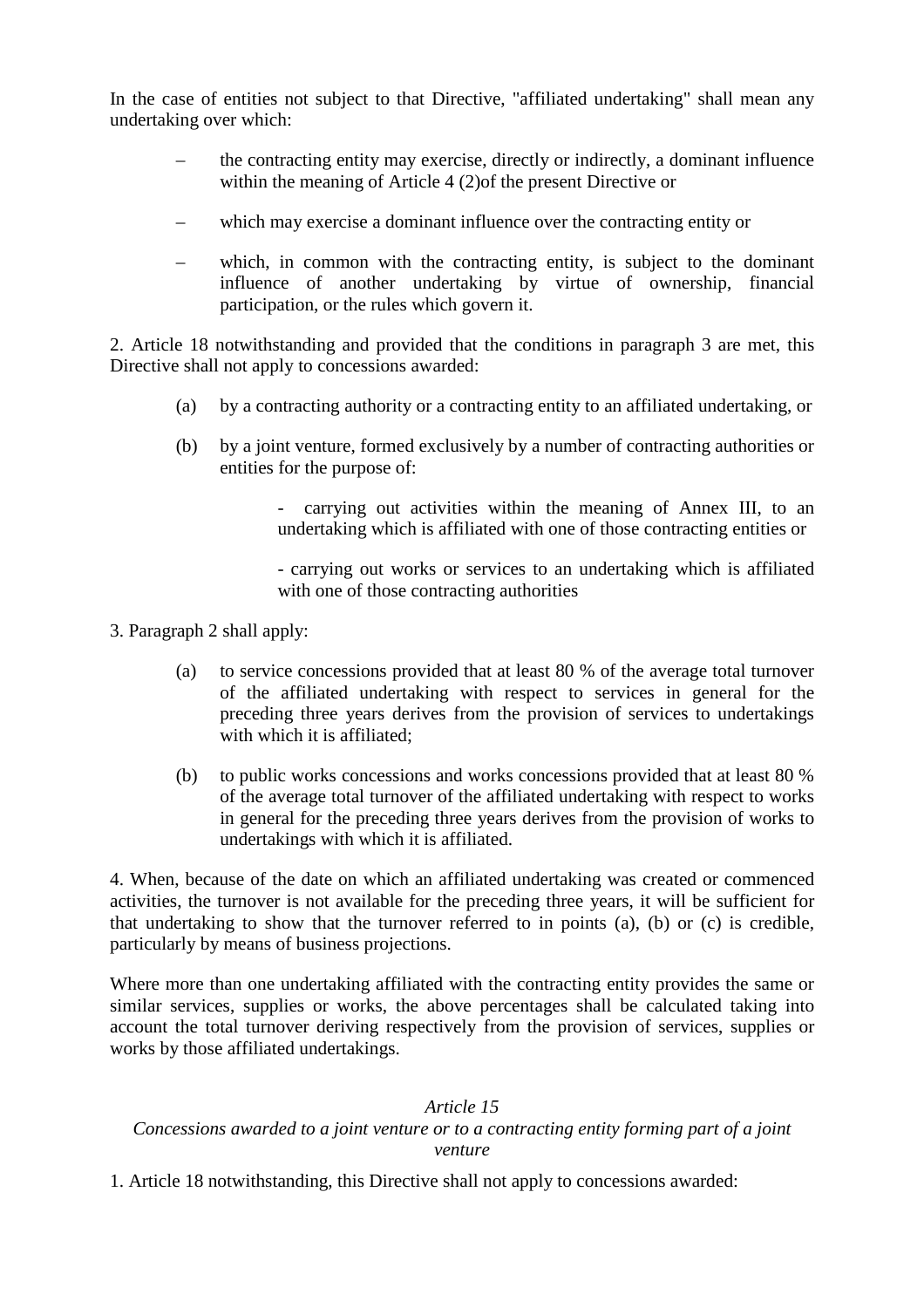- (a) by a joint venture, formed exclusively by a number of contracting entities for the purpose of carrying out activities within the meaning of Annex III, to one of these contracting entities, or
- (b) by a contracting entity to such a joint venture of which it forms part,

provided that the joint venture has been set up in order to carry out the activity concerned over a period of at least three years and that the instrument setting up the joint venture stipulates that the contracting entities, which form it, will be part thereof for at least the same period.

#### *Article 16 Notification of information*

Contracting entities shall notify to the Commission or the national oversight body, at their request, the following information regarding the application of paragraphs 2 and 3 of Article 14 and Article 15.

- (a) the names of the undertakings or joint ventures concerned,
- (b) the nature and value of the concessions involved,
- (c) proof deemed necessary by the Commission or the national oversight body that the relationship between the undertaking or joint venture to which the concessions are awarded and the contracting entity complies with the requirements of Articles 14 or 15.

#### *Article 17*

## *Exclusion of activities which are directly exposed to competition*

Concessions awarded by contracting entities shall not be subject to this Directive, if in the Member State in which it is performed the activity has been found to be directly exposed to competition in accordance with Article 27 of Directive [replacing Directive 2004/17/EC].

#### *Article 18 Relations between public authorities*

1. A concession awarded by a contracting authority or a contracting entity as referred to in paragraph 1 subparagraph 1 of Article 4 to another legal person falls outside the scope of this Directive when the following cumulative conditions are met:

a) such an authority or entity exercises over the legal person concerned a control which is similar to that which it exercises over its own departments;

b) at least 90% of the activities of that legal person are carried out for the controlling contracting authority or entity or other legal persons controlled by the same contracting authority or entity;

c) there is no private participation in the controlled legal person;

A contracting authority or a contracting entity as referred to in paragraph 1 subparagraph 1 of Article 4 shall be deemed to exercise over a legal person a control similar to that which it exercises over its own departments when it exercises a decisive influence over both strategic objectives and significant decisions of the controlled legal person. This implies that other stakeholders of the legal person cannot, on their side, exercise decisive influence over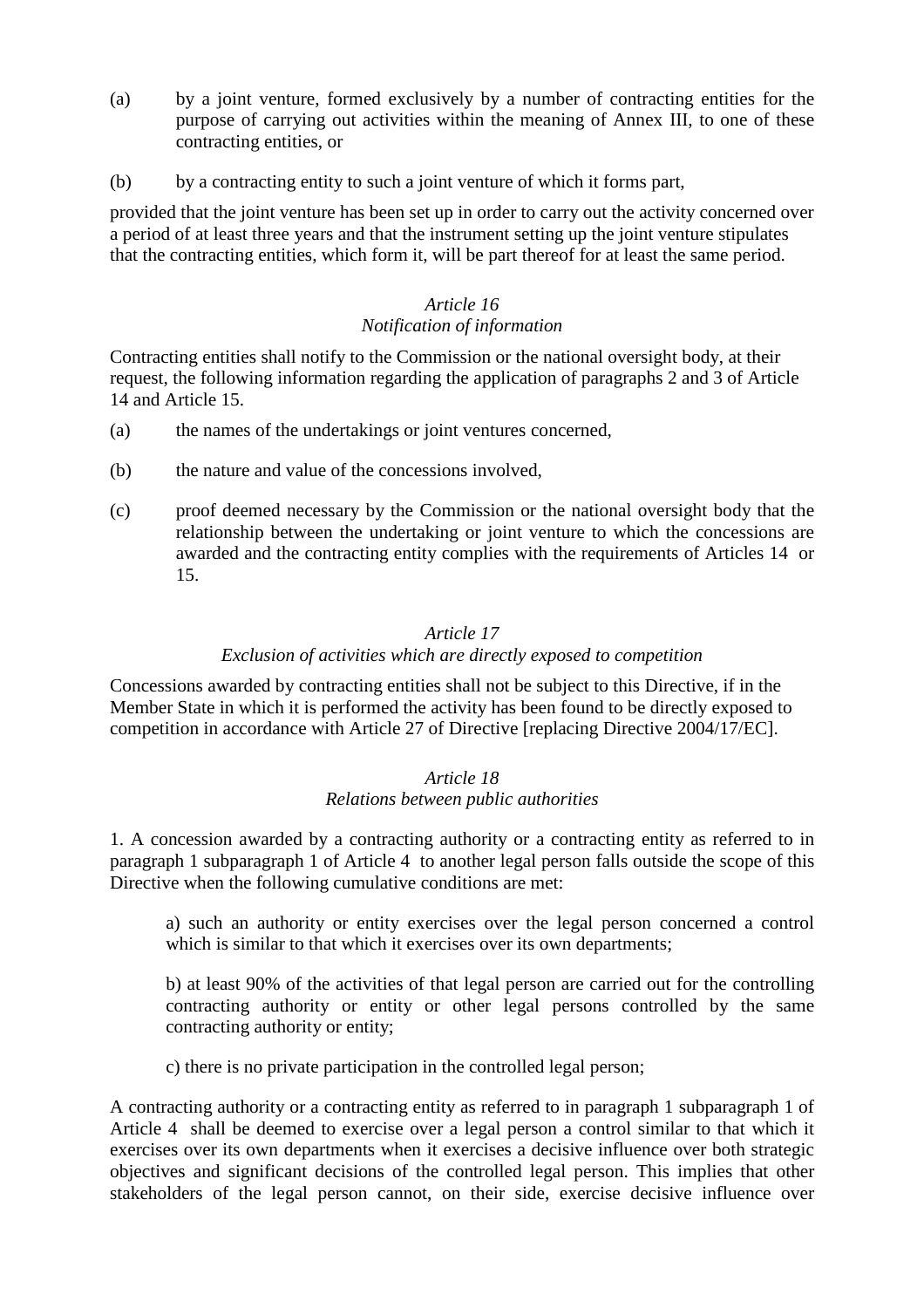strategic objectives or significant decisions of the legal person, for instance through significant shares in voting rights or veto rights;

2. Paragraph 1 also applies when a controlled entity which is a contracting authority or entity as referred to in paragraph 1 subparagraph 1 of Article 4 awards a concession to its parent, or to another legal person controlled by the same contracting authority, provided that there is no private participation in the legal person being awarded the public concession.

3. A contracting authority or a contracting entity as referred to in paragraph 1 subparagraph 1 of Article 4 can also award a concession without applying the provisions of the current Directive to a legal person which it controls together with other such contracting authorities or entities, under the following conditions:

a) the contracting authorities or entities as referred to in paragraph 1 subparagraph 1 of Article 4 exercise together over the legal person a control which is similar to that which it exercises over its own departments.

b) at least 90% of the activities of that legal person are carried out for the controlling contracting authorities or entities as referred to in paragraph 1 subparagraph 1 of Article 4 or other legal persons controlled by the same contracting authority or entity;

c) there is no private participation in the controlled legal person.

Joint control within the meaning of point (a) presupposes that the decision-making bodies of the controlled legal person are composed of representatives of all participating contracting authorities or entities as referred to in paragraph 1 subparagraph 1 of Article 4, which are thus able to jointly exert decisive influence over the strategic objectives and significant decisions of the controlled legal person, and that the controlled legal person does not pursue any interests which are distinct from that of the public authorities affiliated to it nor does it draw any gains other than the reimbursement of actual costs from the public contracts with the contracting authorities.

4. An agreement concluded between two or more contracting authorities or entities as referred to in paragraph 1 subparagraph 1 of Article 4 will not be deemed to be concession within the meaning of paragraph 2 of Article 2 of this Directive, when the following cumulative conditions are met:

a) the character of the agreement is that of genuine co-operation between the participating contracting authorities or entities as referred to in paragraph 1 subparagraph 1 of Article 4 aimed at carrying out jointly their public service tasks and involving mutual rights and obligations of the parties;

b) the agreement is governed only by considerations relating to the public interest;

c) the participating contracting authorities or entities as referred to in paragraph 1 subparagraph 1 of Article 4shall not perform on the open market more than 10% in terms of turnover of the activities which are relevant in the context of the agreement. The agreement shall not involve financial transfers between the participating contracting authorities or entities as referred to in paragraph 1 subparagraph 1 of Article 4, other than those corresponding to the reimbursement of actual costs of the works, services or supplies;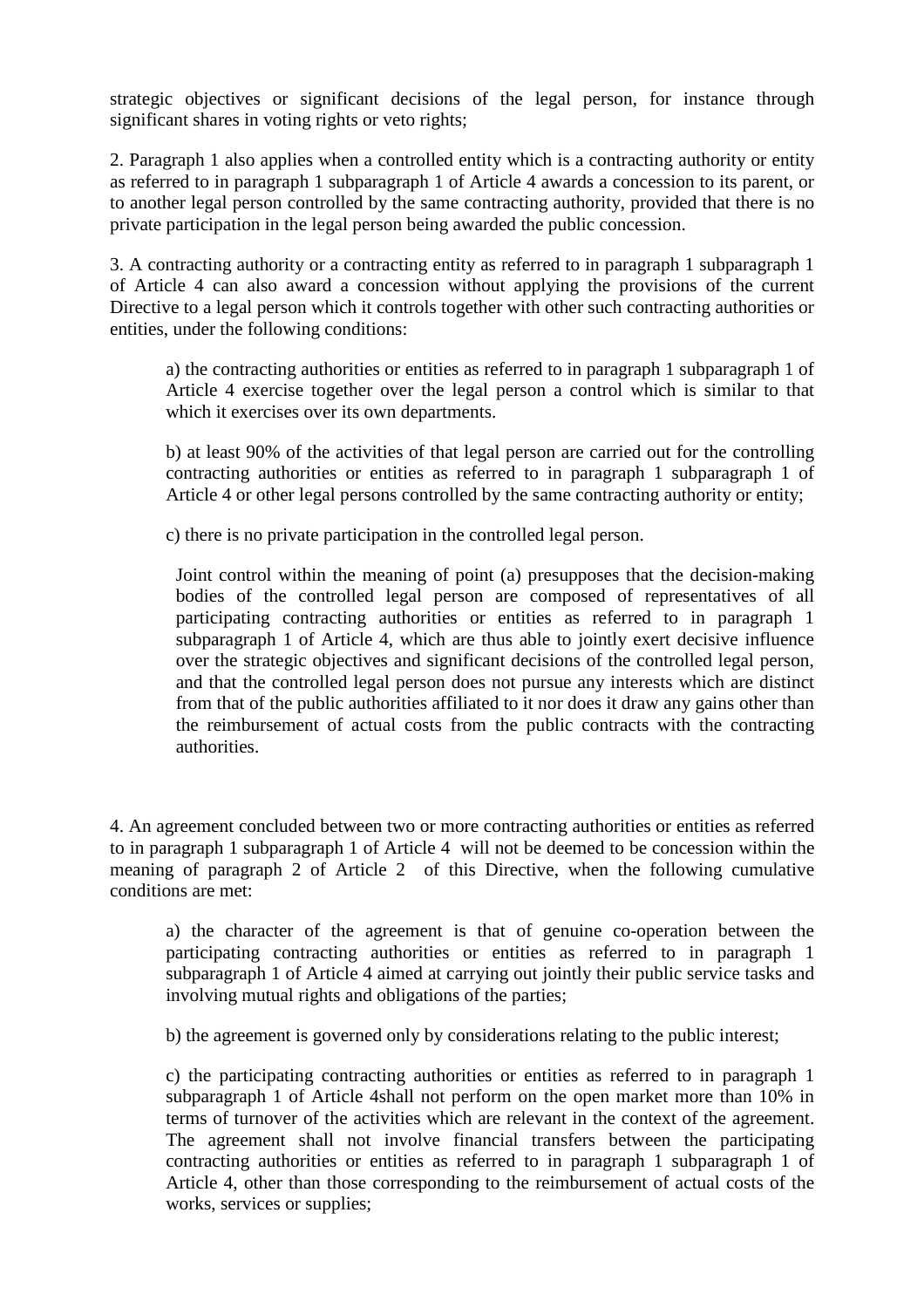d) there is no private participation in any of the contracting authorities or entities involved.

5. The absence of private participation shall be verified at the time of award of the concession or of the conclusion of the agreement.

The exceptions foreseen in this Article will cease to apply at the moment where private participation takes place, with the effect that ongoing concessions need to be opened to competition through regular procurement procedures.

## Section III

#### *Specific situations*

#### *Article 19*

#### *Reserved concessions*

Member States may reserve the right to participate in concession procurement procedures to sheltered workshops or provide for such concessions to be performed in the context of sheltered employment programmes where more than 50% of the employees concerned are persons with disabilities who, by reason of the nature or the seriousness of their impairments, cannot carry on occupations under normal conditions.

The notice used to make the call for competition shall make reference to this Article.

#### *Article 20*

#### *Research and development services*

This Directive shall apply to service concessions for research and development services with CPV reference numbers 73000000-2 to 73436000-7, except 73200000-4, 73210000-7 or 73220000-0, provided that

- (a) the benefits accrue exclusively to the contracting authority or contracting entity for its use in the conduct of its own affairs, and
- (b) the service provided is wholly remunerated by the contracting authority or contracting entity

This Directive shall not apply to public service concessions for research and development services with CPV reference numbers 73000000-2 to 73436000-7, except 73200000-4, 73210000-7 or 73220000-0 if one of the above conditions is not met.

## CHAPTER II

*Principles*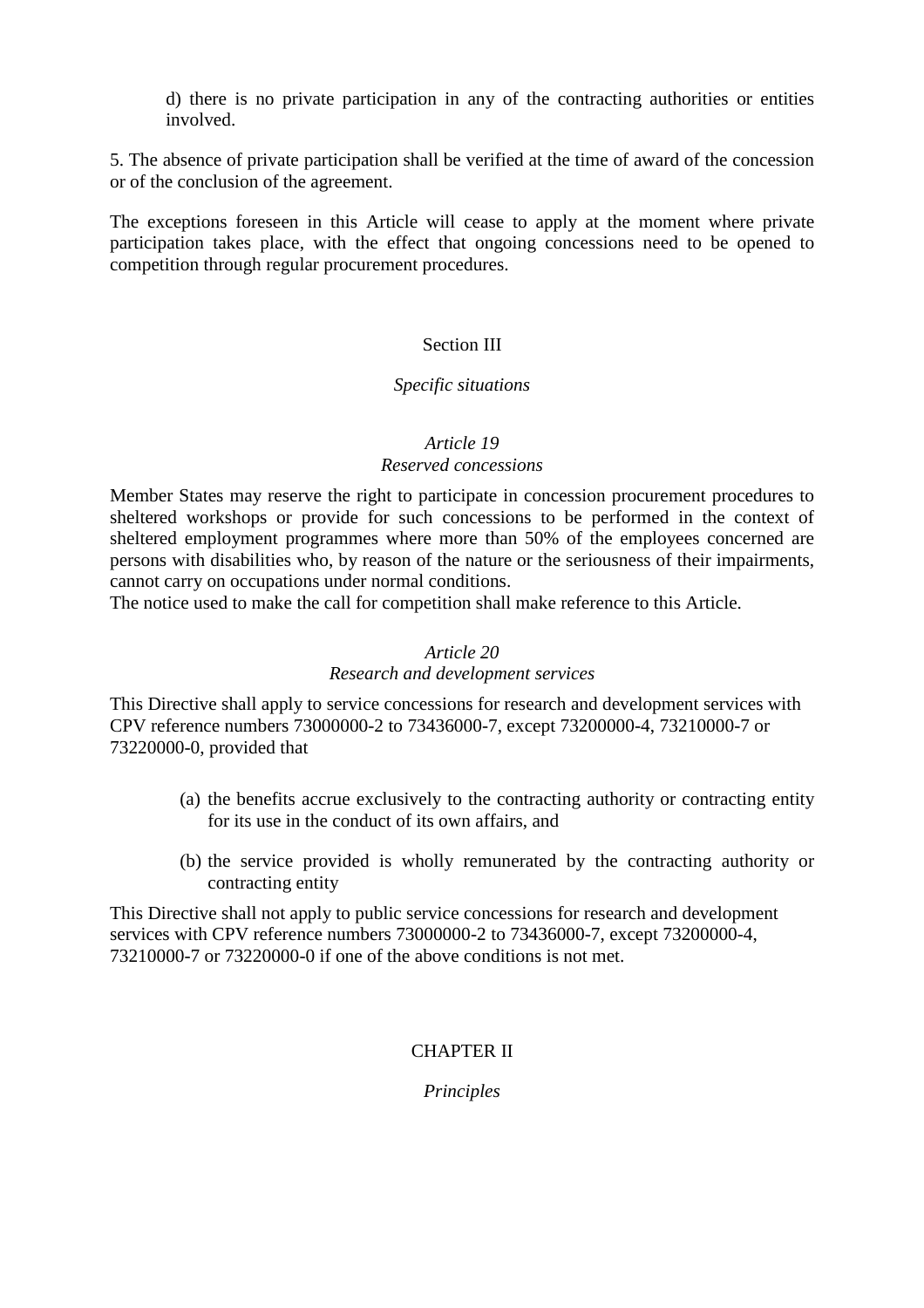# *Article 21*

## *Economic operators*

Candidates or tenderers that, under the law of the Member State in which they are established, are entitled to provide the relevant service, shall not be rejected solely on the ground that, under the law of the Member State in which the concession is awarded, they would be required to be either natural or legal persons.

However, legal persons may be required to indicate in the tender or the application, the names and relevant professional qualifications of the staff to be responsible for the performance of the concession in question.

Groups of economic operators may submit tenders or put themselves forward as candidates. Contracting authorities and contracting entities shall not establish specific conditions for participation of such groups in procurement procedures which are not imposed on individual candidates. In order to submit an application or a tender, these groups may not be required by the contracting authorities or contracting entities to assume a specific legal form.

Any specific conditions for the performance of the concession by a group must be justified by objective reasons and proportionate. In particular, the group selected may be required to assume a specific legal form when it has been awarded the concession, to the extent that this change is necessary for the satisfactory performance of the concession.

## *Article 22*

## *Nomenclatures*

1. Any references to nomenclatures in the context of public procurement shall be made using the 'Common Procurement Vocabulary (CPV)' as adopted by Regulation (EC) No  $2195/2002^{13}$ .

2. The Commission shall be empowered to adopt delegated acts in accordance with Article 49 concerning the reference numbers used in Annex I and XI, whenever changes in the CPV nomenclature must be reflected in this Directive and they do not imply a modification of the scope of this Directive.

# *Article 23*

# *Confidentiality*

1. Without prejudice to the provisions of this Directive, in particular those concerning the obligations relating to the advertising of awarded concessions and to the information to candidates and tenderers set out in Articles 35 and in accordance with the national law to which the contracting authority or a contracting entity is subject, in particular legislation regarding access to information, the contracting authority or a contracting entity shall not disclose information forwarded to it by economic operators which they have designated as confidential; such information includes, in particular, technical or trade secrets and the confidential aspects of tenders.

2. Contracting authorities or contracting entities may impose on economic operators requirements aimed at protecting the confidential nature of information which the contracting authorities or contracting entities make available throughout the procurement procedure. Such

 $13$ OJ L 340, 16.12.2002, p. 1.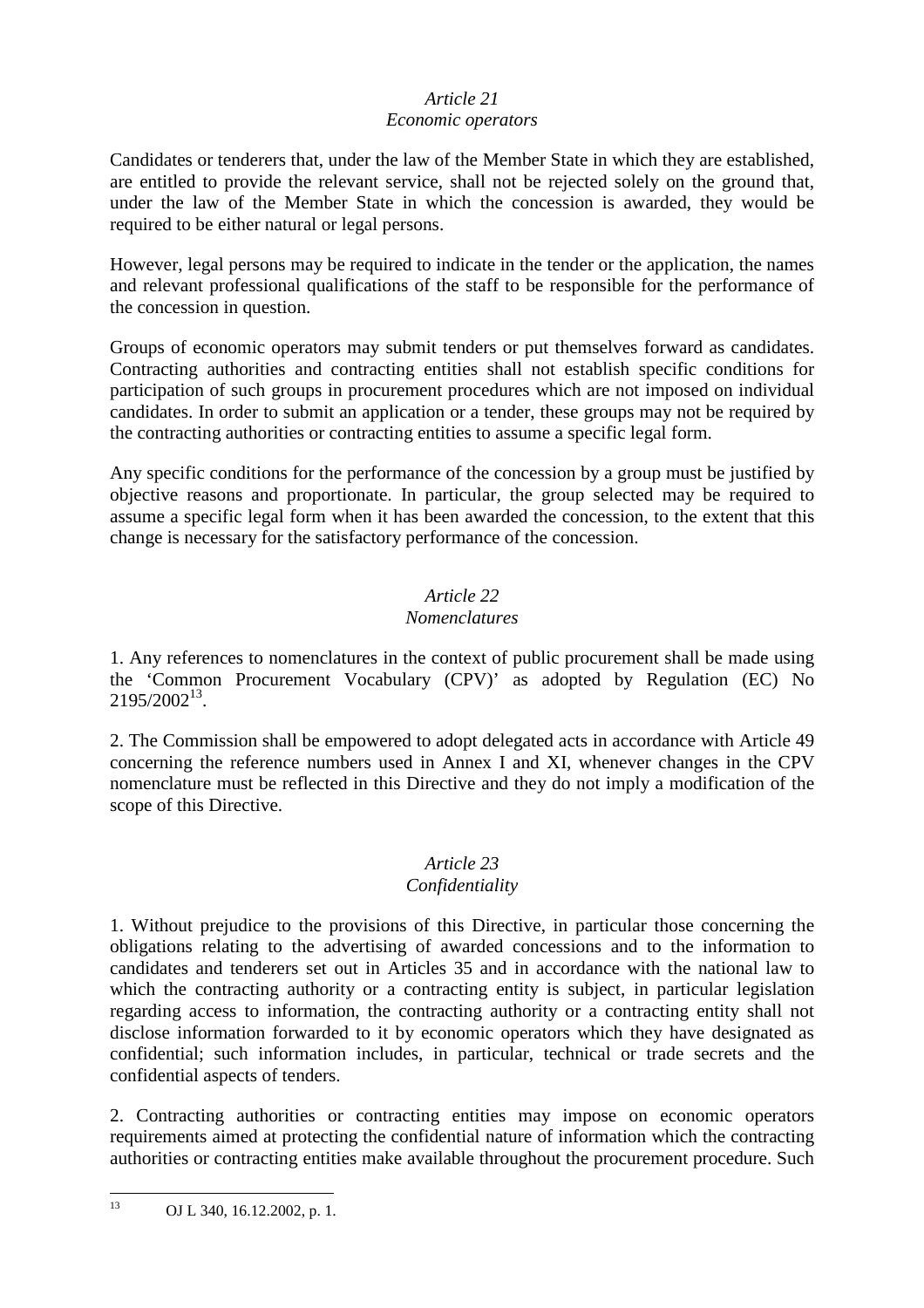requirements may notably be imposed by contracting entities with regard to information made available in connection with the operation of a qualification system, whether or not this has been the subject of a notice on the existence of a qualification system used as a means of calling for competition.

## *Article 24 Rules applicable to communication*

1. For all communication and information exchange, contracting authorities and contracting entities may choose between the following means of communication, except where use of electronic means is mandatory pursuant to Articles 27 (2) and 29 of this Directive:

- electronic means in accordance with paragraphs 4 and 5;
- post or fax;
- telephone in the cases and circumstances referred to in paragraph 6, or
- a combination of those means.

Member States may make mandatory the use of electronic means of communication for concessions, going beyond the obligations established in Articles 27 (2) and 29 of this Directive.

3. The means of communication chosen must be generally available and thus not restrict economic operators' access to the procurement procedure.

In all communication, exchange and storage of information, contracting authorities and contracting entities shall ensure that the integrity of data and the confidentiality of tenders and applications are preserved. They shall examine the content of tenders and applications only after the time limit set for submitting them has expired.

4. The tools to be used for communicating by electronic means, as well as their technical characteristics, must be non-discriminatory, generally available and interoperable with the information and communication technology products in general use and shall not restrict economic operators' access to the procurement procedure. Contracting authorities and contracting entities may, where necessary, require use of tools which are not generally available, provided that they offer alternative means of access as specified in Annex XIII

5. The following rules are applicable to devices for the electronic transmission and receipt of tenders and for the electronic receipt of applications:

a) information on specifications for the electronic submission of tenders and requests to participate, including encryption and time-stamping, shall be available to interested parties;

b) devices, methods for authentication and electronic signatures shall comply with the requirements of Annex XIII;

c) contracting authorities and contracting entities shall specify the level of security required for the electronic means of communication in the various stages of the procurement procedure followed. The level shall be proportionate to the risks attached.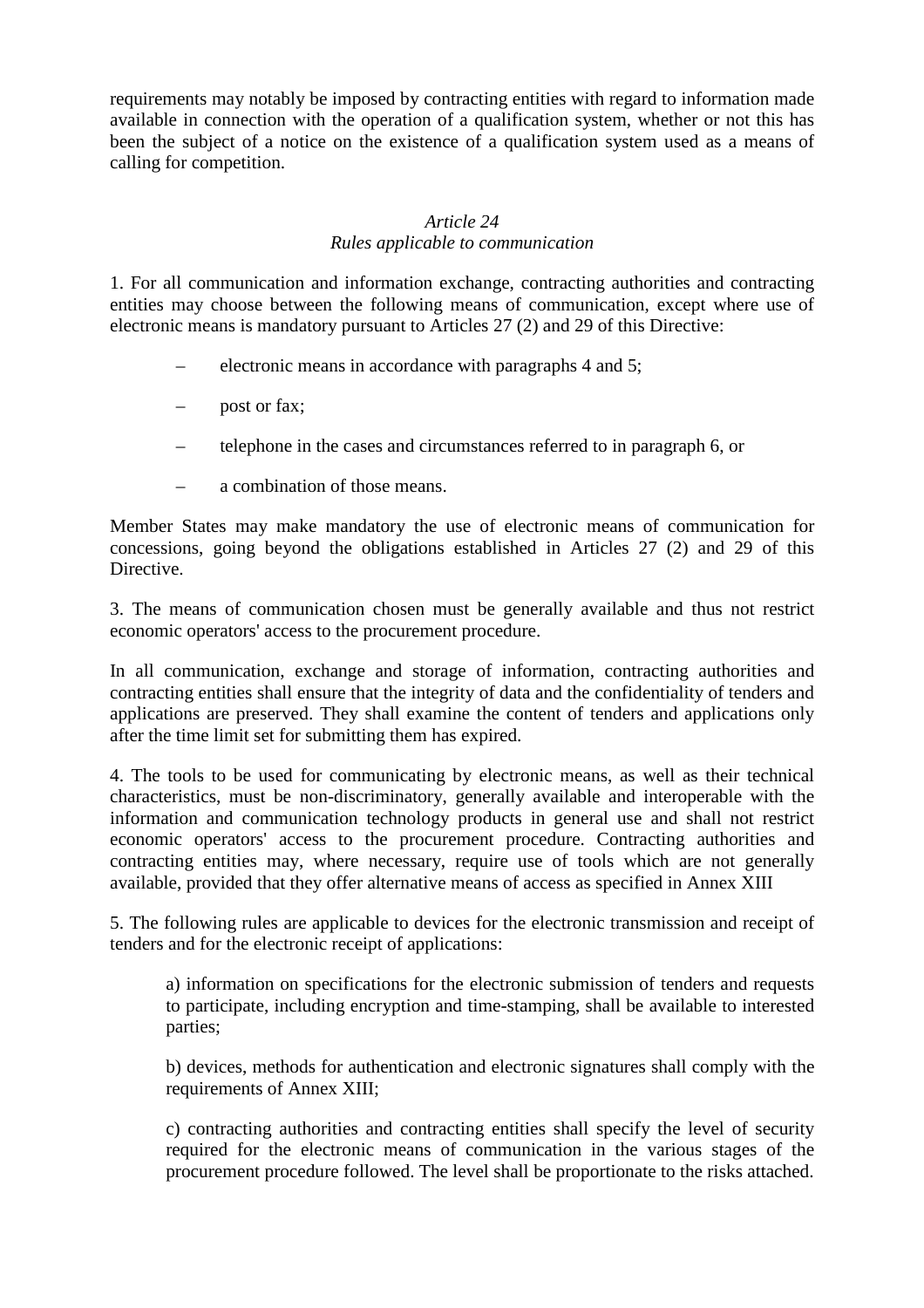d) Electronic Signatures as defined by Directive  $1999/93/EC^{14}$  are required, contracting authorities and contracting entities shall accept signatures suported by a qualified electronic certificate referred to in the Trusted List provided for in the European Commission Decision  $2009/767/EC^{15}$ , created with or without a secure signature creation device.

 $14$ Directive 1999/93/EC of the European Parliament and of the Council of 13 December 1999 on a Community framework for electronic signatures, OJ L 13, 19.1.2000, p. 12.

<sup>15</sup> OJ L 274, 20.10.2009, p. 36.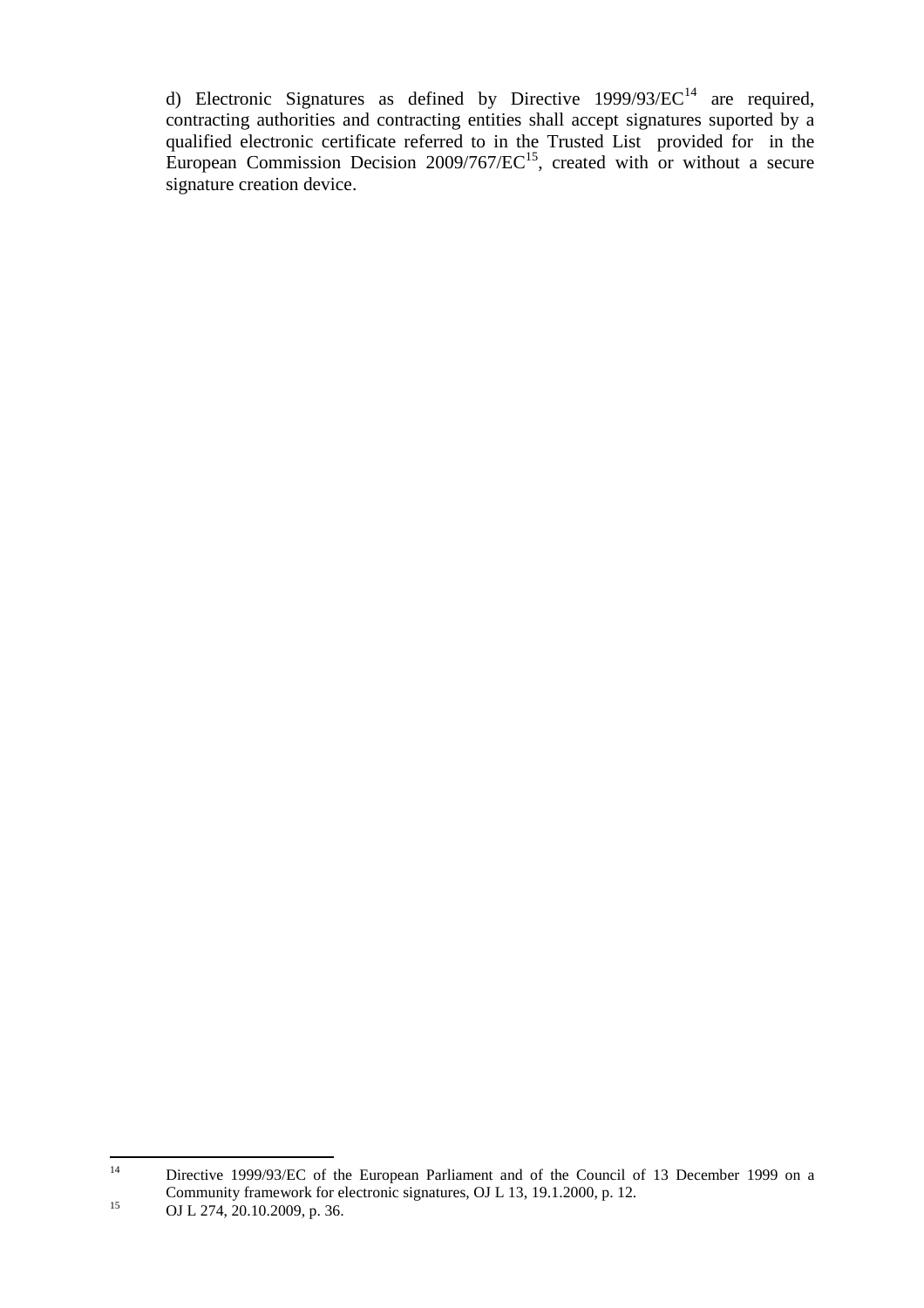#### TITLE II RULES ON CONCESSIONS

## CHAPTER I

## *Publication and Transparency*

#### *Article 25*

## *Publication of concession notices*

1. Contracting authorities and contracting entities wishing to award a concession shall make known their intention by means of a concession notice or a notice on the establishement of a qualification system.

2. Concession notices shall contain the information referred to in part of Annex IV and, where appropriate, any other information deemed useful by the contracting authority or entity, in accordance with the standard forms adopted by the Commission in accordance with the procedure referred to in Article 51.

3. The obligation referred to in paragraph 1 shall not apply in the following cases:

(a) when no tenders or no suitable tenders or no applications have been submitted in response to an open procedure or a restricted procedure, provided that the initial conditions of the concession are not substantially altered and on condition that a report is sent to the Commission if it so requests;

For the purposes of this provision, a tender shall be considered not to be suitable where

- it is irregular or unacceptable, and
- it is completely irrelevant to the concession, being incapable of meeting the contracting authority or contracting entity's needs as specified in the procurement documents.

In particular, tenders shall be considered to be

- irregular, where they do not comply with the tender specifications or where the prices offered are sheltered from normal competitive forces, or
- unacceptable, where they have been received late, submitted by tenderers who do not have the requisite qualifications or whose price either exceeds the contracting authority or contracting entity's budget as determined prior to the launching of the procurement procedure or have been found to be abnormally low The prior determination of the budget must be documented in writing.
- (b) where the works or services can be supplied only by a particular economic operator for any of the following reasons:
	- (i) an absence of competition for technical reasons;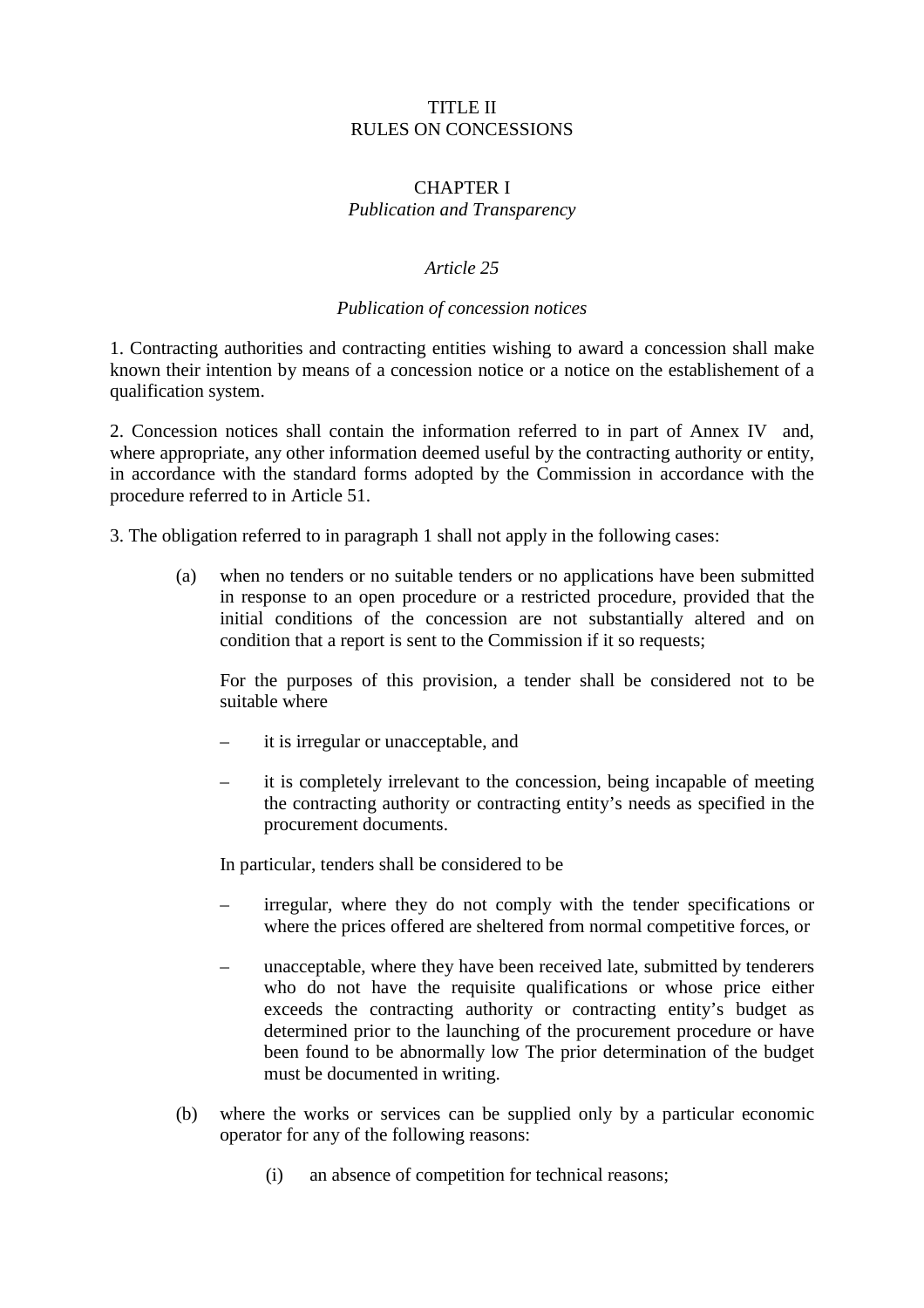- (ii) the protection of patents, copyrights or other intellectual property rights;
- (iii) the protection of other exclusive rights.

This exception only applies when no reasonable alternative or substitute exists and the absence of competition is not the result of an artificial narrowing down of the parameters of the procurement.

(c) for new works or services consisting in the repetition of similar works or services entrusted to the economic operator to which the same contracting authorities or contracting entities awarded an original concession, provided that such works or services are in conformity with a basic project for which the original concession was awarded.. The basic project shall mention the extent of possible additional works or services and the conditions under which they will be awarded.

As soon as the first project is put up for tender, the possible use of this procedure shall be disclosed and the total estimated cost of subsequent works or services shall be taken into consideration by the contracting authorities or contracting entities when they apply the provisions of Article 9

This exemption may be relied upon only during the original duration of the concession.

## *Article 26*

#### *Publication of concession award notices*

1. Contracting authorities and contracting entities which have awarded a concession shall, within two months of the award of the concession, send a notice of the results of the procurement procedure.

Such notice shall contain the information set out in Annex VI and VII and be published in accordance with the provisions of Article 27

2. The obligation referred to in paragraph 1 shall also apply to those services concessions the estimated value of which, as calculated according to the method referred to in Article 10 (5), is equal to or higher than 2 500 000 EUR.

#### *Article 27 Form and manner of publication of notices*

1. Notices shall include the information mentioned in Annexes IV to VII and in the format of standard forms, including standard forms for corrigenda, adopted by the Commission in accordance with the procedure referred to in Article 51.

2. Notices shall be drawn up, transmitted by electronic means to the Commission and published in accordance with Annex X. Notices shall be published no later than five days after they are sent. The costs of publication of notices by the Commission shall be borne by the European Union.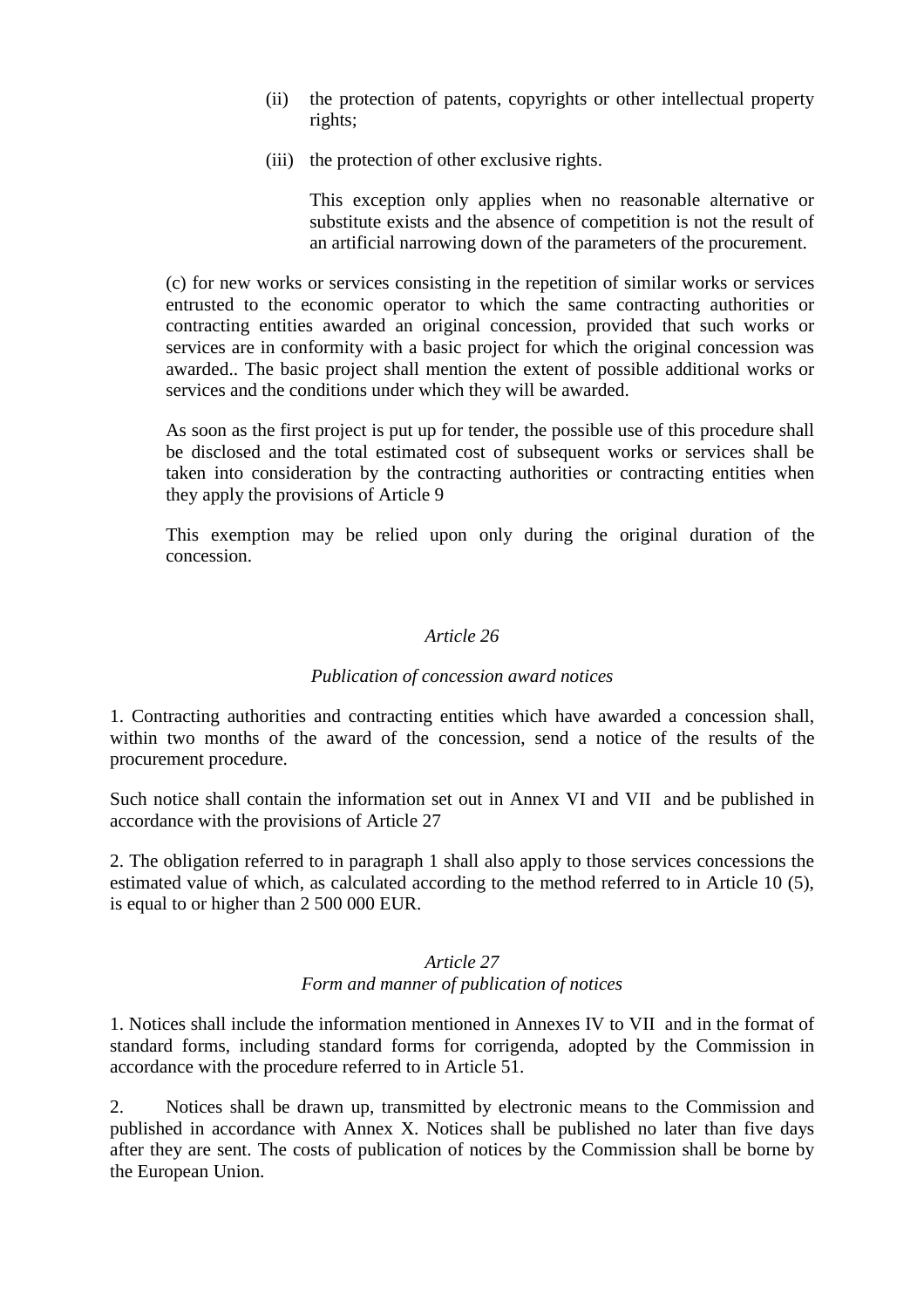3. Concession notices shall be published in full in an official language of the European Union as chosen by the contracting authority or contracting entity, this original language version constituting the sole authentic text. A summary of the important elements of each notice shall be published in the other official languages.

4. Contracting authorities and contracting entities entities must be able to supply proof of the dates on which notices are dispatched.

5. The Commission shall give the contracting authority or contracting entity confirmation of the receipt of the notice and of the publication of the information sent, mentioning the date of that publication. Such confirmation shall constitute proof of publication.

6. Contracting authorities and contracting entities may publish concession notices which are not subject to the publication requirements laid down in this Directive provided these notices are sent to the Commission by electronic means in accordance with the format and procedures for transmission indicated in [Annex X.

## *Article 28*

## *Publication at national level*

1. Notices and their contents may not be published at national level before the date on which they are sent to the Commission.

2. Notices published at national level shall not contain information other than that contained in the notices dispatched to the Commission but shall mention the date of dispatch of the notice to the Commission.

#### *Article 29*

Electronic availability of procurement documents (specifications and additional documents)

1. Contracting authorities and contracting entities shall offer unrestricted and full direct access free of charge by electronic means to the specifications and any supporting documents from the date of publication of the notice in accordance with Annex X or the invitation to confirm interest is sent. The text of the notice or of these invitations shall specify the internet address at which this documentation is accessible.

2. Provided that it has been requested in good time, additional information relating to the specifications and any supporting documents shall be supplied by the contracting authorities and contracting entities or competent departments not later than six days before the time limit fixed for the receipt of tenders.

#### *Article 30*

#### *Notices on the existence of a qualification system*

1. Where contracting authorities or entities choose to set up a qualification system in accordance with Article 40 the system shall be the subject of a notice as referred to in Annex V indicating the purpose of the qualification system and how to have access to the rules concerning its operation. Where the system is of a duration greater than three years, the notice shall be published annually. Where the system is of a shorter duration, an initial notice shall suffice.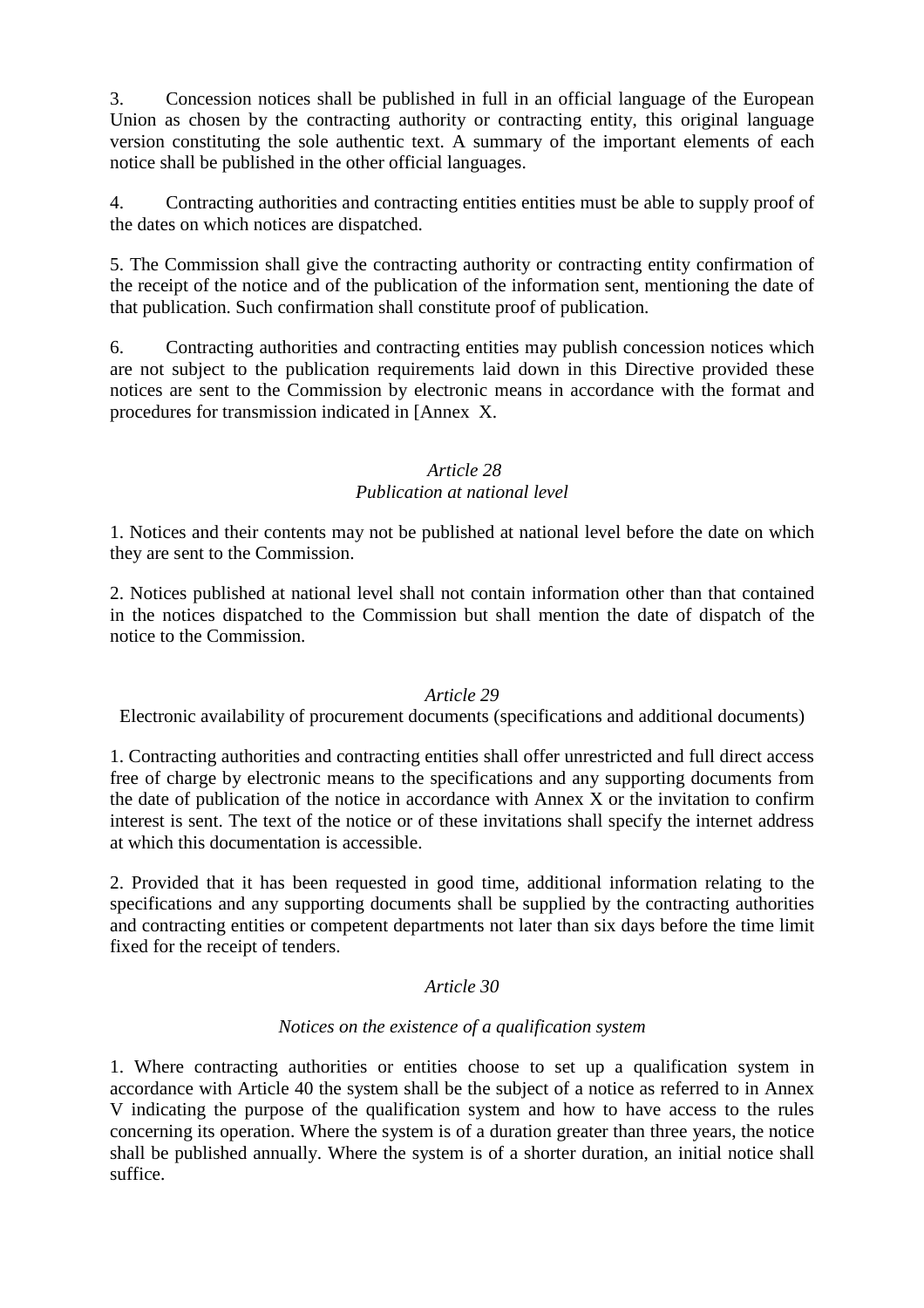2. Contracting authorities or entities shall offer unrestricted and full direct access free of charge by electronic means to the specifications and any supporting documents from the date of publication of the notice in accordance with shall be offered as soon as possible and at the latest when the invitation to tender or to negotiate is sent. The text of the notice or of these invitations shall specify the internet address at which this documentation is accessible.

3. The European Commission shall ensure that the publication of a notice on the qualification system shall be available to economic operators for the period of validity of the system.

## CHAPTER II

#### *Conduct of the procedure*

#### Section I *Joint concessions, time limits and technical specifications*

#### *Article 31*

## *Joint concessions t between contracting authorities or contracting entities from different Member States*

1. Without prejudice to the provisions of Article 18 contracting authorities or contracting entities from different Member States may jointly award concessions by using one of the means described in the present article.

2. One or more contracting authorities or contracting entities from different Member States may jointly award a concession. In that case, the participating contracting authorities or entities shall conclude an agreement that determines

- b) which national provisions shall apply to the concession procurement procedure. They may choose for that purpose the national provisions of any Member States in which at least one of the participating authorities or entities is located;
- (a) the internal organisation of the procurement procedure, in particular the management of the procedure, the sharing of responsibilities, the distribution of the works, supplies or services to be procured, the conclusion of concessions.

3. In the absence of an agreement determining the applicable public procurement law, the national legislation governing the concession award shall be determined following the rules set out below:

- (a) Where the procedure is conducted or managed by one particular contracting authority or contracting entity, the national provisions of the Member State of that contracting authority or entity shall apply;.
- (b) Where the procedure is not conducted or managed by one particular contracting authority and

- concerns a public works or works concession, contracting authorities or entities shall apply the national provisions of the Member State where most of the works are located: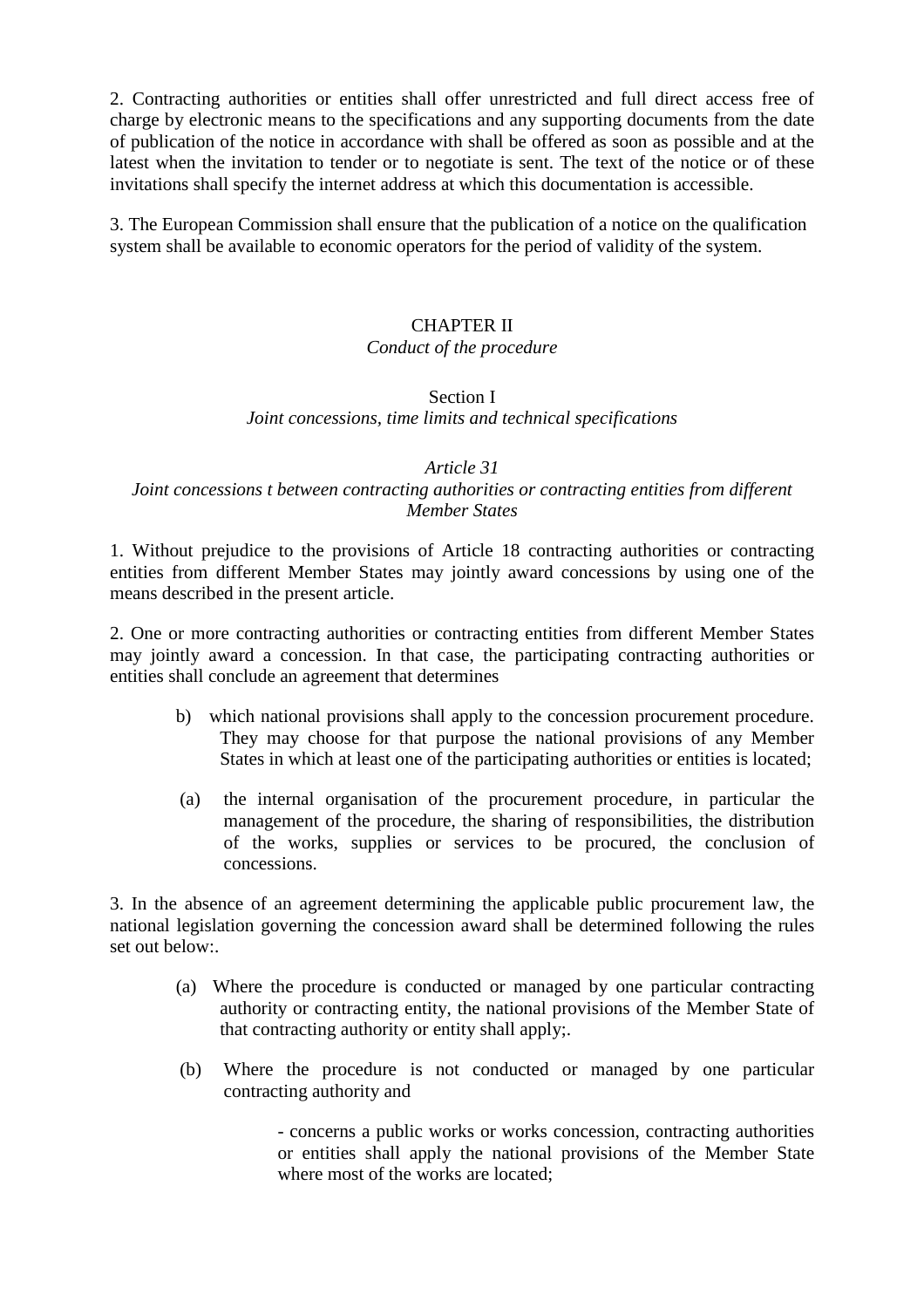- concerns a service concession, contracting authorities or entities shall apply the national provisions of the Member State where the major part of the services is provided.;

(c) Where it is not possible to determine the applicable national law pursuant to points (a) or (b), contracting authorities or entities shall apply the national provisions of the Member State of the contracting authority which supports the biggest share of the costs.

4. Decisions on the award of public contracts in cross-border public procurement shall be subject to the ordinary review mechanisms available under the national law applicable.

5. In order to enable the effective performance of review mechanisms, Member States shall allow that the decisions of review bodies in the sense of Council Directive 89/665/EEC of 21 December 1989 on the coordination of the laws, regulations and administrative provisions relating to the application of review procedures to the award of public supply and public works contracts<sup>16</sup> and Council Directive  $92/13/EEC$  of 25 February 1992 coordinating the laws, regulations and administrative provisions relating to the application of Community rules on the procurement procedures of entities operating in the water, energy, transport and telecommunications sectors<sup>17</sup> located in other Member States are fully executed in their domestic legal order, if such decisions involve contracting authorities or contracting entities established on their territory participating in the relevant cross-border public procurement procedure.

## *Article 32 Technical specifications*

 1. The technical specifications as defined in point 1 of Annex IX shall be set out in the procurement documentation, such as concession notice, procurement documents or additional documents. They shall define the characteristics required of a works, service or supply. They shall furthermore specify whether the transfer of intellectual property rights will be required.

For all procurement the subject of which is intended for use by persons, whether general public or staff of the contracting authority or contracting entity, these technical specifications shall, except in duly justified cases, be drawn up so as to take into account accessibility criteria for people with disabilities or design for all users.

Where mandatory accessibility standards are adopted by a legislative act of the European Union, shall, as far as accessibility criteria are concerned, be defined by reference thereto.

2. Technical specifications shall afford equal access for tenderers and not have the effect of creating unjustified obstacles to the opening up of public procurement to competition.

3. Without prejudice to mandatory national technical rules, to the extent that they are compatible with European Union law, the technical specifications shall be formulated in one of the following ways:

(c) in terms of performance or functional requirements, including environmental characteristics, provided that the parameters are sufficiently precise to allow

<sup>16</sup>  $^{16}$  OJ L 395, 30.12. 1989, p. 33.

OJ L 76, 23.03.1992, p. 14.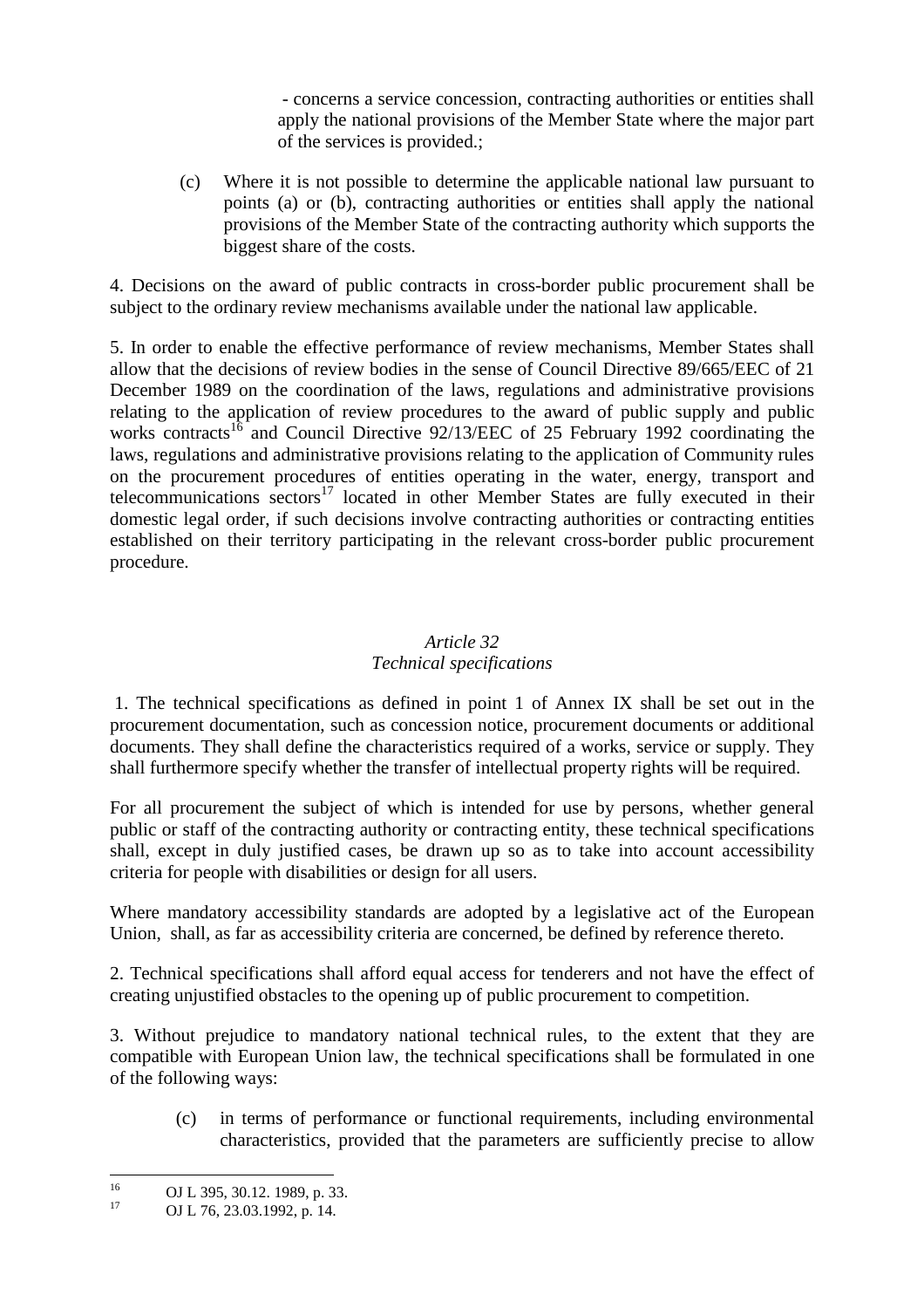tenderers to determine the subject-matter of the contract and to allow contracting authorities to award the contract;

- (d) by reference to technical specifications defined in Annex IX and, in order of preference, to national standards transposing European standards, European technical approvals, common technical specifications, international standards, other technical reference systems established by the European standardisation bodies or — when these do not exist — national standards, national technical approvals or national relating to the design, calculation and execution of the works and use of the supplies. Each reference shall be accompanied by the words 'or equivalent';
- (e) in terms of performance or functional requirements as mentioned in subparagraph (a), with reference to the specifications mentioned in subparagraph (b) as a means of presuming conformity with such performance or functional requirements;
- (f) by referring to the specifications mentioned in subparagraph (b) for certain characteristics, and by referring to the performance or functional requirements mentioned in subparagraph (a) for other characteristics.

4. Unless justified by the subject-matter of the contract, technical specifications shall not refer to a specific make or source, or a particular process, or to trade marks, patents, types or a specific origin or production with the effect of favouring or eliminating certain undertakings or certain products. Such reference shall be permitted on an exceptional basis, where a sufficiently precise and intelligible description of the subject-matter of the contract pursuant to paragraph 3 is not possible; such reference shall be accompanied by the words "or equivalent".

5. Where a contracting authority or contracting entity makes use of the option of referring to the specifications mentioned in paragraph 3(b), it cannot reject a tender on the grounds that the works, supplies and services tendered for do not comply with the specifications to which it has referred, once the tenderer proves in its tender by whatever appropriate means that the solutions it proposes satisfy in an equivalent manner the requirements defined by the technical specifications.

6. Where a contracting authority or contracting entity uses the option laid down in paragraph 3(a) to formulate in terms of performance or functional requirements, it shall not reject a tender for works, supplies or services which comply with a national standard transposing a European standard, a European technical approval, a common technical specification, an international standard or a technical reference system established by a European standardisation body, where these specifications address the performance or functional requirements which it has laid down.

In its tender, the tenderer must prove by any appropriate means that the work, supply or service in compliance with the standard meets the performance or functional requirements of the contracting authority.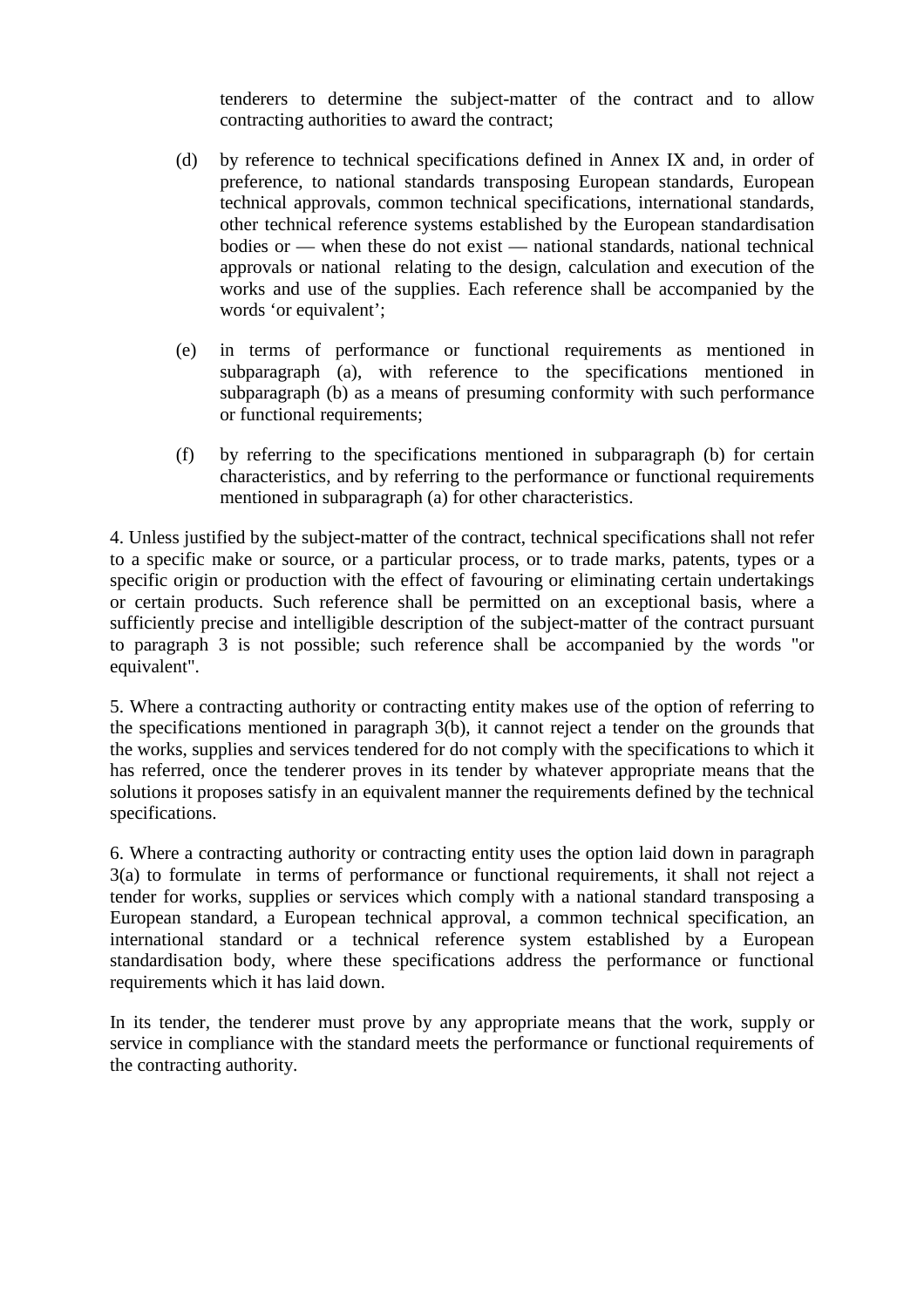#### *Article 33 Labels*

## 1. Where contracting authorities or contracting entities lay down environmental, social or other characteristics of a works, service or supply in terms of performance or functional requirements as referred to in Article 32 paragraph 3 (a), they may require that these works, services or supplies bear a specific label, provided that:

- (g) the requirements for the label only concern characteristics which are linked to the subject-matter of the contract and are appropriate to define characteristics of the works, supplies or services that are the object of the concession;
- (h) the requirements for the label are drawn up on the basis of scientific information or based on other objectively verifiable and non-discriminatory criteria;
- (i) the labels are established in an open and transparent procedure in which all stakeholders, such as government bodies, consumers, manufacturers, distributors and environmental organisations, can participate, and
- (j) they are accessible to all interested parties.

Contracting authorities or contracting entities requiring a specific label shall accept all equivalent labels, the requirements for which include the requirements for the label indicated by the contracting authorities or contracting entities. Where the economic operator concerned has no access to any of these labels, or no possibility of obtaining them within the relevant time limits, contracting authorities or contracting entities shall also accept other appropriate means of proof such as a technical dossier of the manufacturer.

2. Where a label fulfils the conditions of paragraph 1 points (b) to (d) but also sets out requirements not linked to the subject-matter of the contract, contracting authorities or contracting entities may define the technical specification by reference to those of the detailed specifications of that label, or, where necessary, parts thereof, that are linked to the subjectmatter of the contract and are appropriate to define characteristics of this subject-matter.

3. Where the label produced by the economic operator does not include verification by a recognized body, contracting authorities may require, in addition to the label, the production of the means of proof referred to in Article 34 (1), subject to Article 34 (2).

## *Article 34 Test reports, certification and other means of proof*

1. Contracting authorities or contracting entities may require that economic operators provide a test report from a recognised body or a certificate issued by such a body as means of proof of conformity with the technical specifications.

Where contracting authorities require the production of certificates drawn up by recognised bodies attesting conformity with a particular technical specification, certificates from equivalent other recognised bodies shall also be accepted by the contracting authorities.

2. They shall also accept other appropriate means of proof such as a technical dossier of the manufacturer where the economic operator concerned has no access to the certificates or test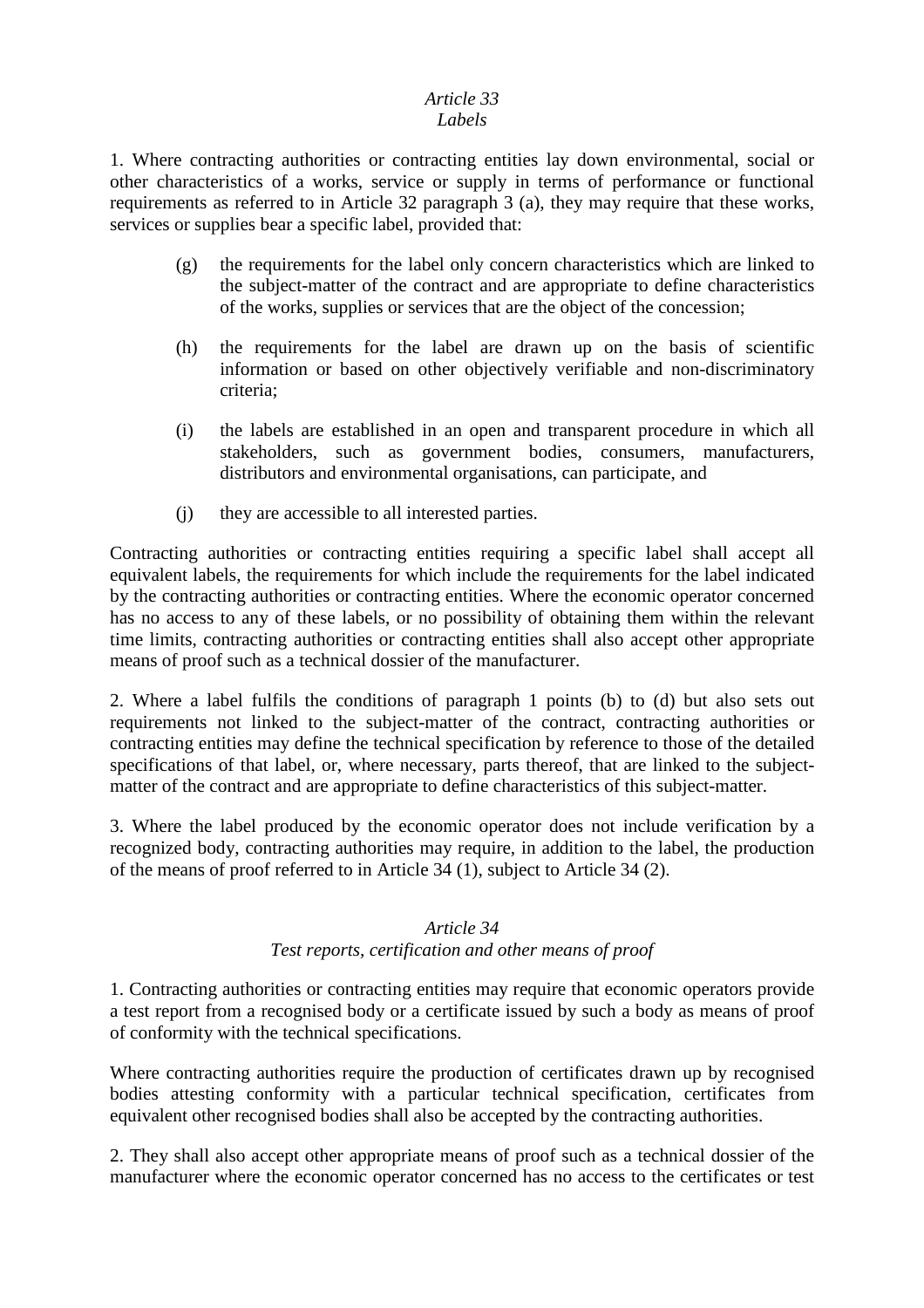rapports referred to in paragraph 1, or no possibility of obtaining them within the relevant time limits.

3. Recognised bodies, within the meaning of this Article, are test and calibration laboratories and any certification and inspection bodies accredited in accordance with Regulation (EC) No 765/2008 of the European Parliament and of the Council<sup>18</sup>.

4. Member States shall make available to other Member States, upon request, any information related to the evidence and documents produced to prove compliance with the technical requirements referred to in Articles 32, 33 and this Article. The competent authorities of the Member State of establishment shall provide this information in accordance with provisions on governance as referred to in Article 46.

## *Article 35 Setting time limits*

1. When fixing the time limits for the submission of applications for the concession and submission of tenders, contracting authorities or entities shall take account in particular of the complexity of the concession and the time required for drawing up tenders, without prejudice to the minimum time limits set by this Chapter.

2. Where tenders can be made only after a visit to the site or after on-the-spot inspection of the documents supporting the procurement documents, the time limits for the submission of applications for the concession shall be extended so that all economic operators concerned may be aware of all the information needed to produce applications.

## *Article 36*

## *Time limits for submission of applications for the concession*

1. Where contracting authorities and contracting entities resort to a concession, the time limit for the submission of applications for the concession shall be not less than 52 days from the date on which the concession notice was sent.

2. The time limit for receipt of tenders may be reduced by five days where the contracting entity accepts that tenders may be submitted by electronic means in conformity with Article 24. If, for whatever reason, the concession documents and the supporting documents or additional information, although requested in good time, have not been supplied within a reasonable time before the time limit fixed for the receipt of tenders, or where tenders can be made only after a visit to the site or after on-the- spot inspection of the documents supporting the concession documents, the time limits for the receipt of tenders shall be extended accordingly, so that all economic operators concerned may be aware in good time of all the information needed for the preparation of a tender.

 $\overline{18}$ OJ L 218, 13.8.2008, p. 30.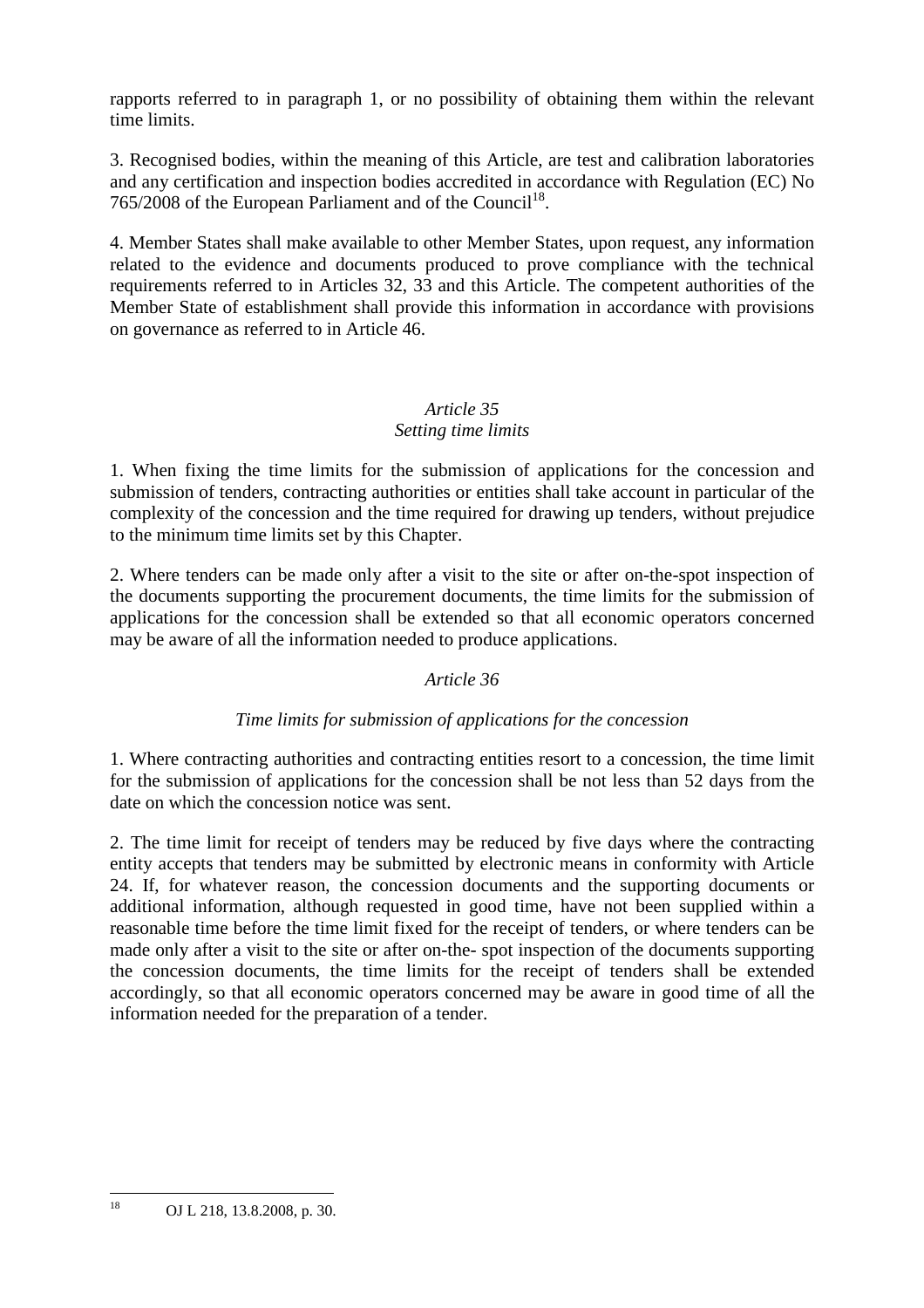## Section II

## *Choice of participants and award of concessions*

#### *Article 37 General principles*

Concessions shall be awarded on the basis of the criteria set out by the contracting authority or contracting entity in accordance with Article 41 provided that:

- the tender complies with the requirements, conditions and criteria set out in the concession notice or in the invitation to confirm interest and in the procurement documents; and
- the tender comes from a tenderer who meets the selection criteria set out by the contracting authority or contracting entity in accordance with Articles 39 and 40

## *Article 38*

## *Procedural guarantees*

1. During the awarding procedure, contracting authorities and contracting entities shall ensure equal treatment of all tenderers. In particular, they shall not provide information in a discriminatory manner which may give some tenderers an advantage over others.

2. Whenever the contracting authority or entity limits the number of applicants to an appropriate level, this shall be done in a transparent manner and on the basis of objective criteria which are available to all interested economic operators.

3. The rules on the organisation of the awarding procedure, including rules on communication, on the stages of the procedure and on timing, shall be established in advance and communicated to all participants.

4. Where the awarding procedure initiated by a contracting authority or entity involves negotiation, the method or plan of such negotiation shall be established in advance in a clear manner and communicated to all participants, including the aspects of the offer to be negotiated and the expected date of the award. The expected date of the award may only be postponed following communication to all participants.

Adjustments or modifications of the offer during the negotiation stage shall comply with the initial terms of the awarding procedure.

5. The contracting authority or entity shall establish a written record of formal deliberations and any other steps and events relevant for the procurement procedure. In particular, it shall ensure, by all appropriate means, the traceability of the negotiations.

6. Contracting authorities and entities shall as soon as possible inform each candidate and tenderer of decisions reached concerning the award of a concession.

7. On demand from any tenderer that have made an admissible tender contracting authorities and entities shall also inform the interetsed parties of the grounds for rejection of their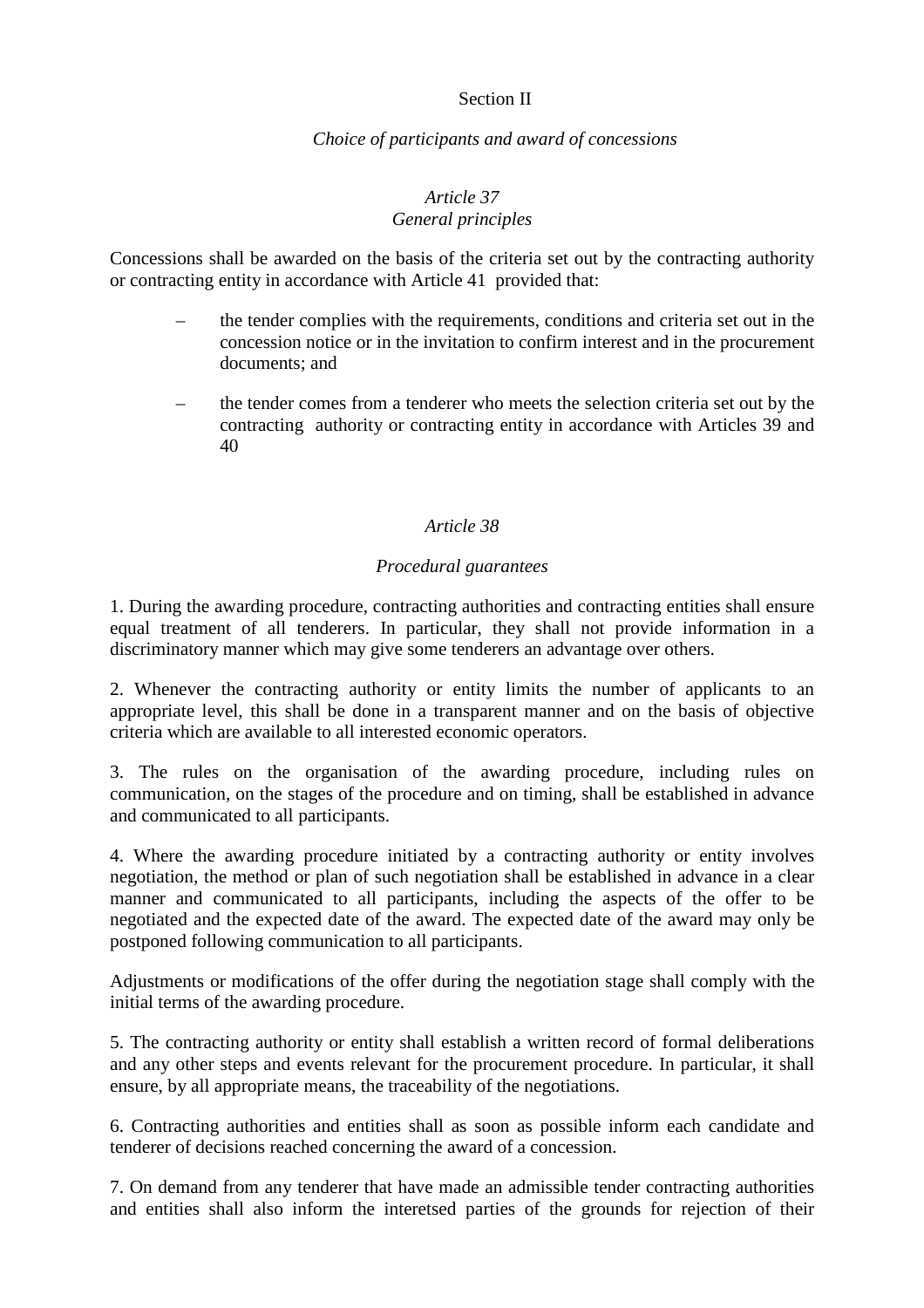applications or tenders, the characteristics and relative advantages of the tender selected and the name of the sucessful tenderer.

8. However, contracting authorities may decide to withhold certain information referred to in paragraph 6, regarding the contract where the release of such information would impede law enforcement, would otherwise be contrary to the public interest, would prejudice the legitimate commercial interests of economic operators, whether public or private, or might prejudice fair competition between them.

#### *Article 39*

## *Selection of and qualitative assessment of candidates*

1. In procedures for the award of concessions, contracting authorities and contracting entities shall conduct the selection of candidates or tenderers in transparent conditions, on the basis of non-discriminatory and proportionate selection criteria referring exclusively to the technical, financial and economic capacity of operators.

The contracting authority or entity shall specify, in the concession notice, the selection criteria it will use and the required level of specific competence of the economic operators.

Contracting authorities and contracting entities shall also indicate in the concession notice the reference or references to be submitted as proof of the economic operator's capacities. The requirements in respect of those references shall be non-discriminatory and proportionate to the subject-matter of the concession.

2. An economic operator may, where appropriate and for a particular concession, rely on the capacities of other entities, regardless of the legal nature of its links with them. That economic operator shall, in that case, prove to the contracting authority that it will have at its disposal, throughout the period of the concession, the necessary resources , for example, by producing an undertaking by those entities to that effect.

However, contracting authorities or contracting entities may require that certain critical tasks not exceeding 20% of the value of the contract shall be performed directly by the tenderer himself or, in the case of a tender being submitted by a group of economic operators as referred to in Article 21, a participant in the group.

3. Under the same conditions, a group of economic operators as referred to in Article 21 may rely on the capacities of participants in the group or of other entities.

## *Article 40 Qualification systems*

1. Contracting entities and authorities which so wish may establish and operate a system of qualification of economic operators.

Contracting authorities and contracting entities which establish or operate a system of qualification shall ensure that economic operators are at all times able to request qualification.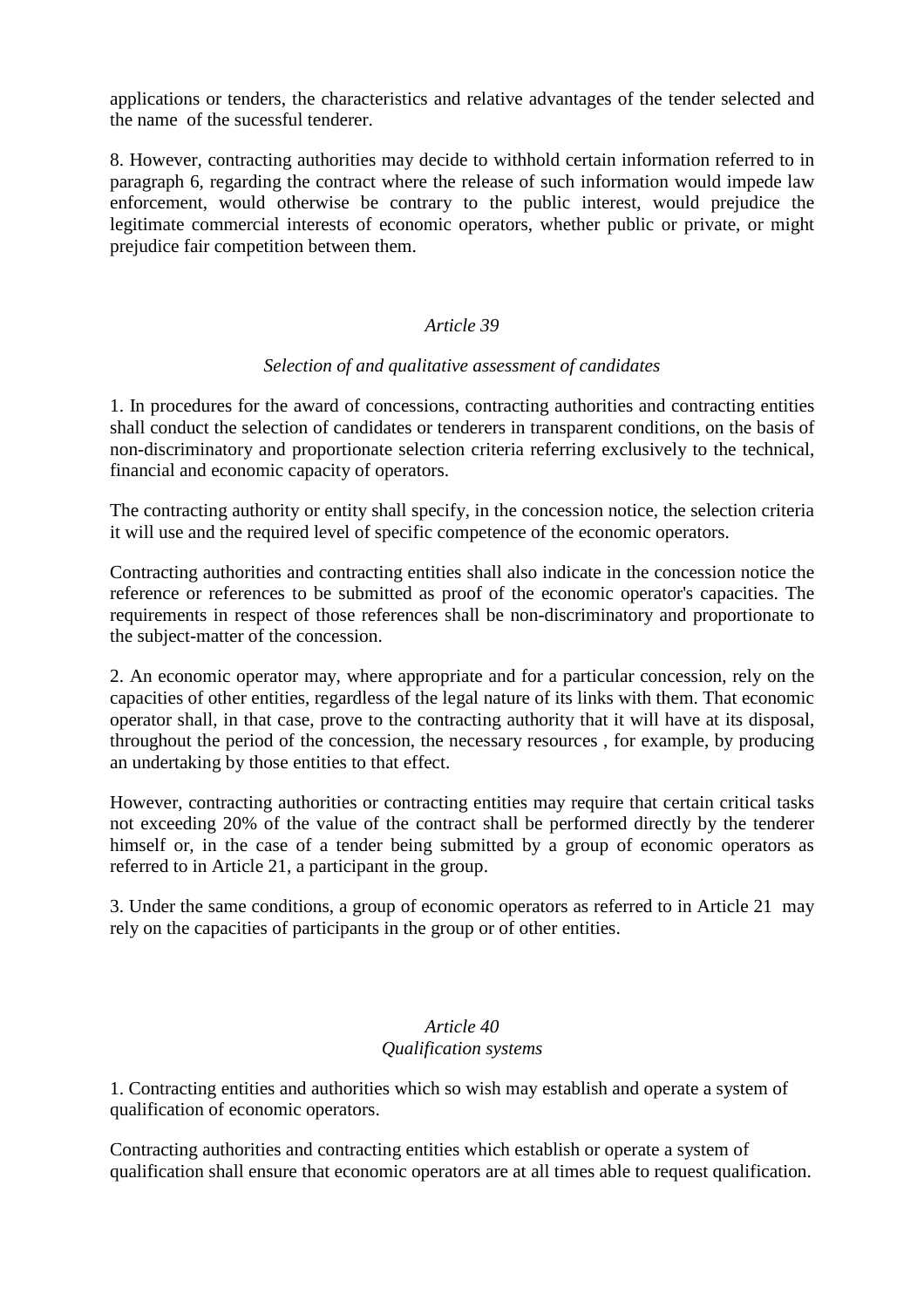2. The system under paragraph 1 may involve different qualification stages.

Contracting authorities and contracting entities shall establish objective rules and criteria for the selection of economic operators requesting qualification and objective criteria and rules for the operation of qualification system, covering matters such as inscription in the system, periodic updating of the qualifications, if any, and the duration of the system.

Where those criteria and rules include technical specifications, the provisions of Articles 32 to 34 shall apply. The criteria and rules may be updated as required.

3. The criteria and rules referred to in paragraph 2 shall be made available to economic operators on request. The updating of these criteria and rules shall be communicated to interested economic operators.

Where a contracting entity considers that the qualification system of certain other entities or bodies meets its requirements, it shall communicate to interested economic operators the names of such other entities or bodies.

A written record of qualified economic operators shall be kept.

4. Any charges that are billed in connection with requests for qualification or with updating or conserving an already obtained qualification pursuant to the system shall be proportionate to the general costs.

## *Article 41*

#### *Award criteria*

1. Concessions shall be awarded on the basis of objective criteria which ensure compliance with the principles of transparency, non-discrimination and equal treatment and which guarantee that tenders are assessed in conditions of effective competition.

Those criteria shall be linked to the subject matter of the concession and shall not confer an unrestricted freedom of choice on the Contracting authority or entity.

Those criteria have to ensure the possibility of effective competition and must be accompanied by requirements which permit the information provided by the tenderers to be effectively verified. Contracting authorities and contracting entities must therefore verify effectively on the basis of the information and proof provided by the tenderers, whether the tenders meet the award criteria.

2. The Contracting authority or entity shall indicate in the concession notice or documents the relative weighting which it gives to each of the criteria set out in paragraph 1 or list those criteria in descending order of importance.

3. Without prejudice to paragraph 1, contracting authorities and entites may also award concessions on the basis of the most economically advantageous tender.

The most economically advantageous tender from the point of view of the contracting authority or entity shall be identified on the basis of criteria linked to the subject-matter of the concession in question.

These criteria can include, for example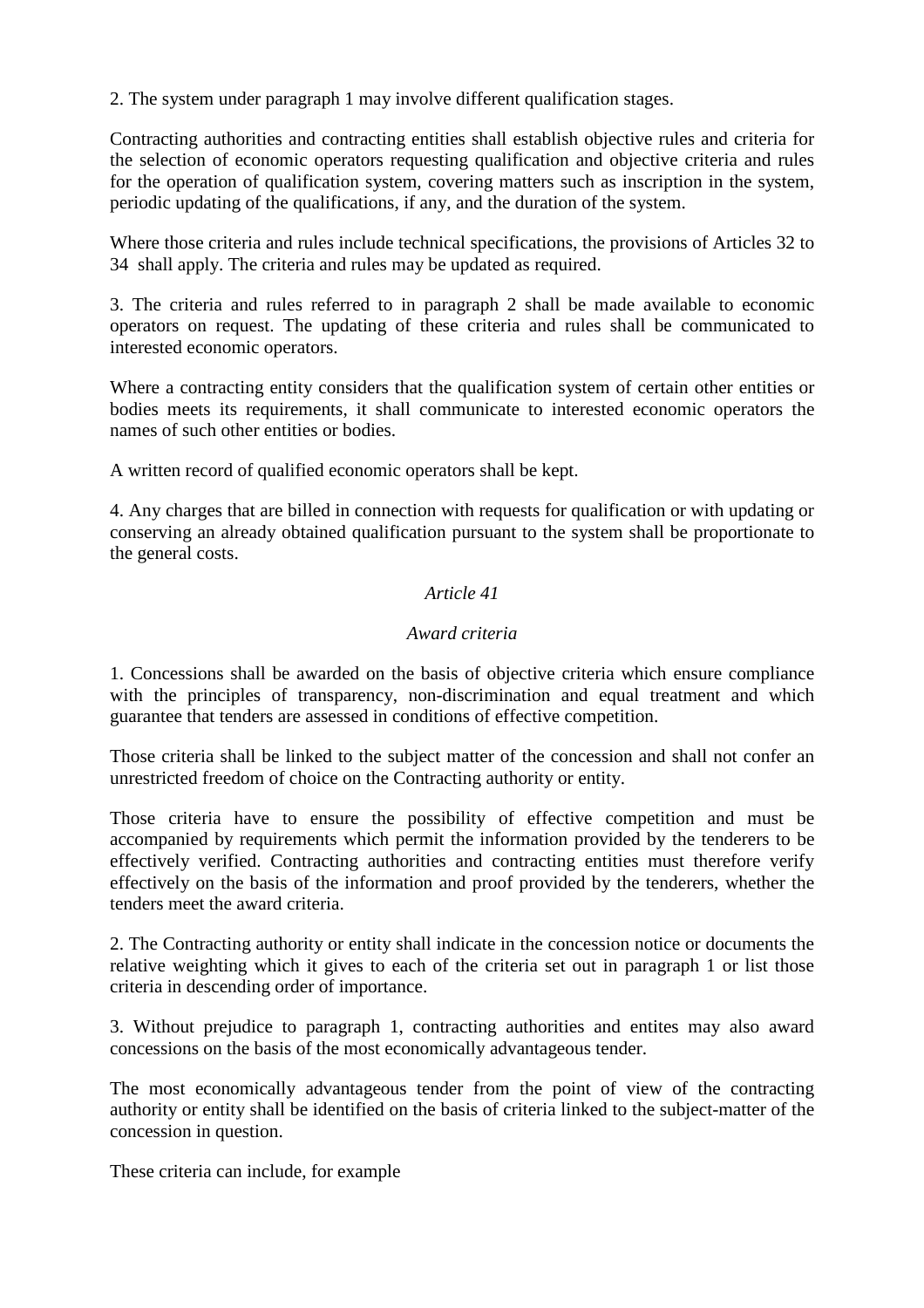- quality, such as technical merit, aesthetic and functional characteristics, accessibility, design for all users, environmental characteristics.
- relevant experience of the staff assigned to executing the concession in question can be taken into consideration. Following award of the concession, such staff may only be replaced with the consent of the contracting authority or entity who must verify that replacements have equivalent experience;
- price and other costs,, including on the basis of a life-cycle costing approach as referred to in Article 42.
- after-sales service and technical assistance, delivery date and delivery period or period of completion, commitments with regard to parts and security of supply;
- The specific process of production or provision of the requested works, supplies or service or of any other stage of its life-cycle including criteria concerning the human resources. Contracting authorities and contracting entities shall only take into account factors directly involved in these processes.

4. In the case referred to in paragraph 3, the contracting authority or entity shall specify the relative weighting which it gives to each of the criteria chosen to determine the most economically advantageous tender.

Those weightings can be expressed by providing for a range with an appropriate maximum spread.

Where weighting is not possible for objective reasons, the contracting authority or entity shall indicate the criteria in descending order of importance.

The relative weighting or order of importance shall be specified, as appropriate, in the notice used as a means of calling for competition, in the invitation to confirm interest, in the invitation to tender or to negotiate, or in the specifications.

## *Article 42 Life- cycle costing*

- 1. Life-cycle costing is the assessment expressed in monetary value of the following costs over the life-cycle of a product, service or works:
	- internal costs and
	- external environmental costs directly linked to the life-cycle, provided they can be monetarised and verified. Such external costs may include, for example, costs of emissions of CO2 and of other pollutant emissions.
- 2. Whenever a common methodology for the calculation of life-cycle costs is adopted by a legislative act of the European Union, it shall be applied if life-cycle costing is included in the award criteria referred to in Article 41 paragraph (3).

A list of such legislative acts will be set out in Annex II , which shall be updated pursuant to the procedure set out in Article 49.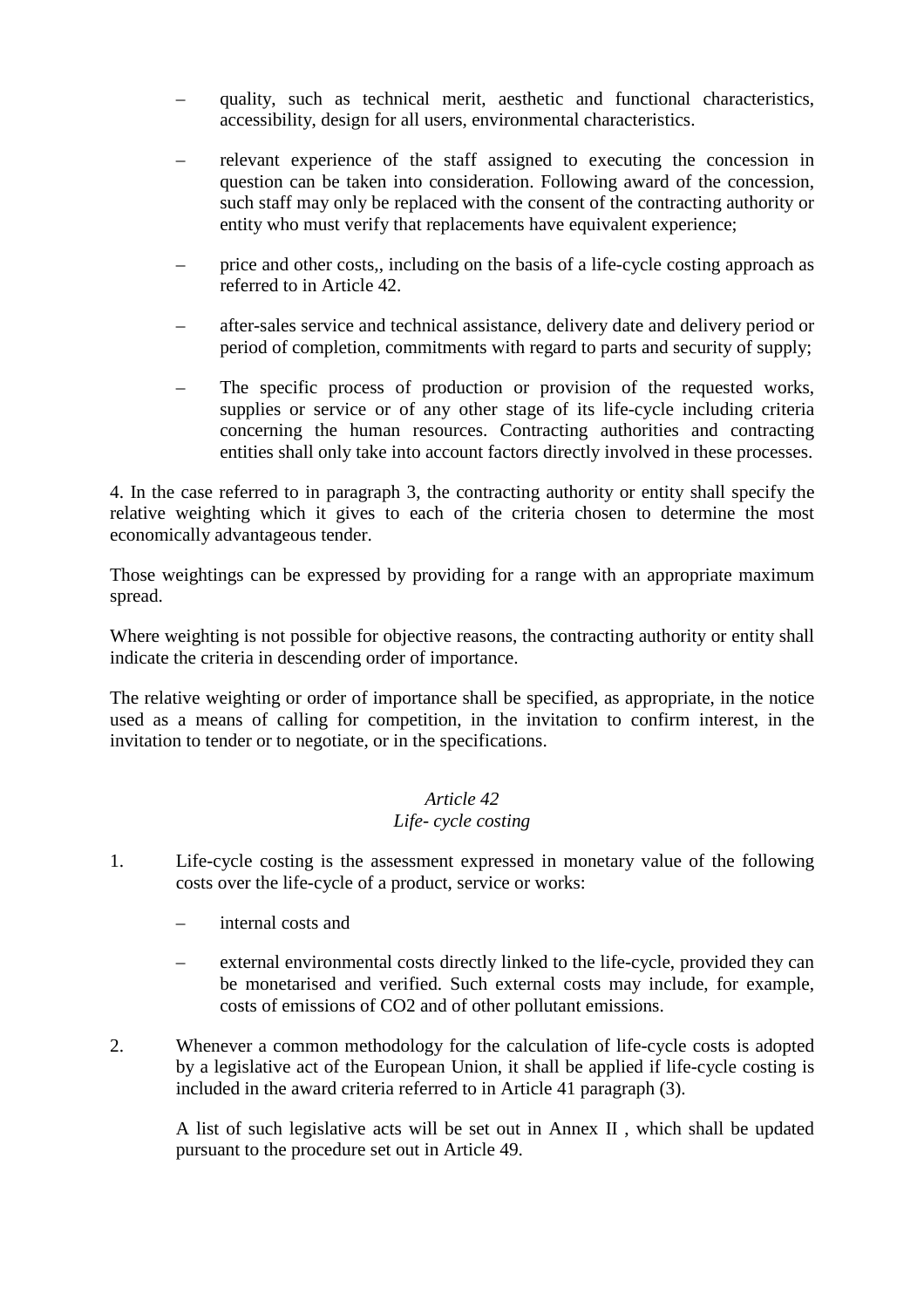## TITLE III

#### RULES ON PERFORMANCE OF CONCESSIONS

## *Article 43*

#### *Rules on subcontracting*

The conceeding authority or entity may request the candidates for concessions to specify in their tenders the percentage, if any, of the total value of the work or services for which the concession is to be awarded which they intend to assign to third parties.

#### *Article 44*  Modification of concessions during their term

1. A modification of the provisions of a concession during its term constitutes a new award within the meaning of this Directive, thereby requiring a new procurement procedure in accordance with the provisions of the Directive, if it renders the concession substantially different in character from the one initially concluded.

A modification of a concession during its term shall be regarded as being substantial, in particular, if:

- it introduces conditions which, had they been part of the initial procurement procedure, would have allowed for the admission of tenderers other than those initially admitted or would have allowed for the acceptance of a tender other than the one initially accepted or
- it changes the economic balance of the concession in favour of the concessionaire or
- it extends the scope of the concession considerably to encompass supplies, services or works not initially covered.

The replacement of the concessionaire constitutes in principle a substantial modification. However, this does not apply in case of universal or partial succession of another economic operator into the contractual position of the initial concessionaire, following corporate restructuring operations, insolvency or on the basis of a contractual clause, provided that this does not entail other substantial modifications to the concession and is not aimed at circumventing the application of this Directive.

A modification, even though substantial according to the criteria set out above, shall not require a new procurement procedure if the following conditions are met:

- it has been brought about by circumstances which a diligent contracting authority or entity could not foresee and
- it does not alter the nature of the overall procurement
- in case of concessions awarded by contracting authorities: any increase in price is not higher than 50% of the value of the original concession.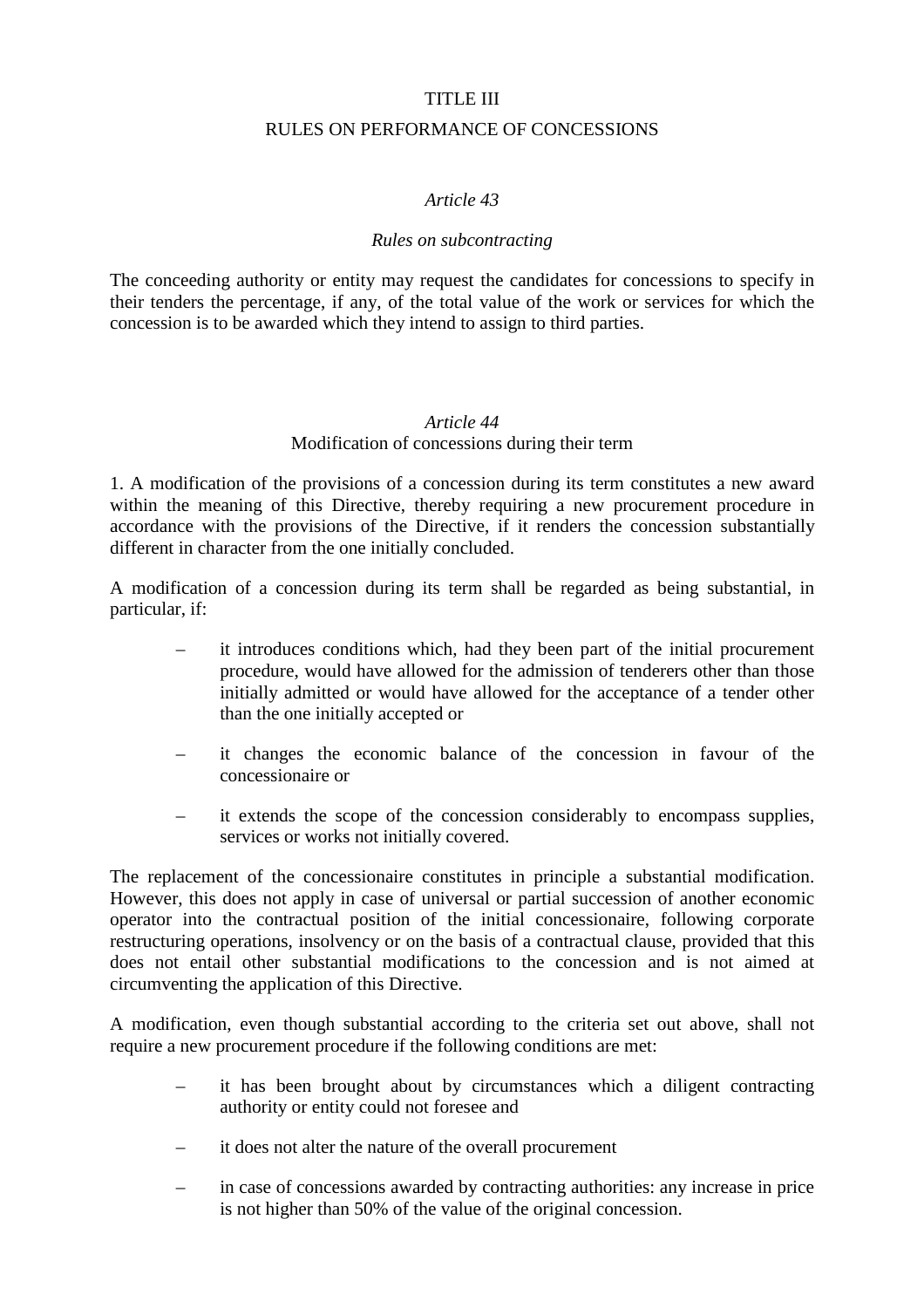Concession modifications shall not be considered substantial within the meaning of this article, if they have been provided for in the procurement documents in clear, precise and unequivocal review clauses or options. Such clauses shall state the scope and nature of possible modification as well as the conditions under which they may be used. They may not provide for modifications that would alter the nature of the overall procurement.

2. Contracting authorities and contracting entities may publish in the Official Journal of the European Union a notice on their intention to modify a concession. Such notices shall include the information set out in Annex VIII and be published in accordance with the provisions of Article 27.

Member States may provide that modifications may not be legally challenged if the following conditions are met:

- the value of the modification can be expressed in monetary terms and is below 5% of the price of the initial contract;
- no objections to this modification have been raised by economic operators or the oversight body during a period of 30 days following publication of intention in the Official Journal of the European Union.

## *Article 45 Termination of concessions*

Member States shall ensure that contracting authorities and contracting entities have the possibility, under the conditions determined by the applicable national contract law, to terminate a concession during its currency, if

- the exceptions foreseen in Article 18 cease to apply following a private participation in the legal person awarded the contract pursuant to Article 18 (4);
- a modification of the concession constitutes a new award within the meaning of Article 44;
- the Court of Justice of the European Union finds, in a procedure under Article 258 of the Treaty on the Functioning of the European Union, that a Member State has failed to fulfil its obligations under the Treaties by the fact that a contracting authority or entity belonging to that Member State has awarded the concession in question without observing its obligations under the Treaties and the present Directive.

## *Article 46*

## *Provisions on Governance*

Member States shall apply to concessions falling within the scope of the present Directive with the necessary adaptations all the provisions on Governance laid down in the Directives [replacing Directive 2004/17/EC and Directive 2004/18/EC]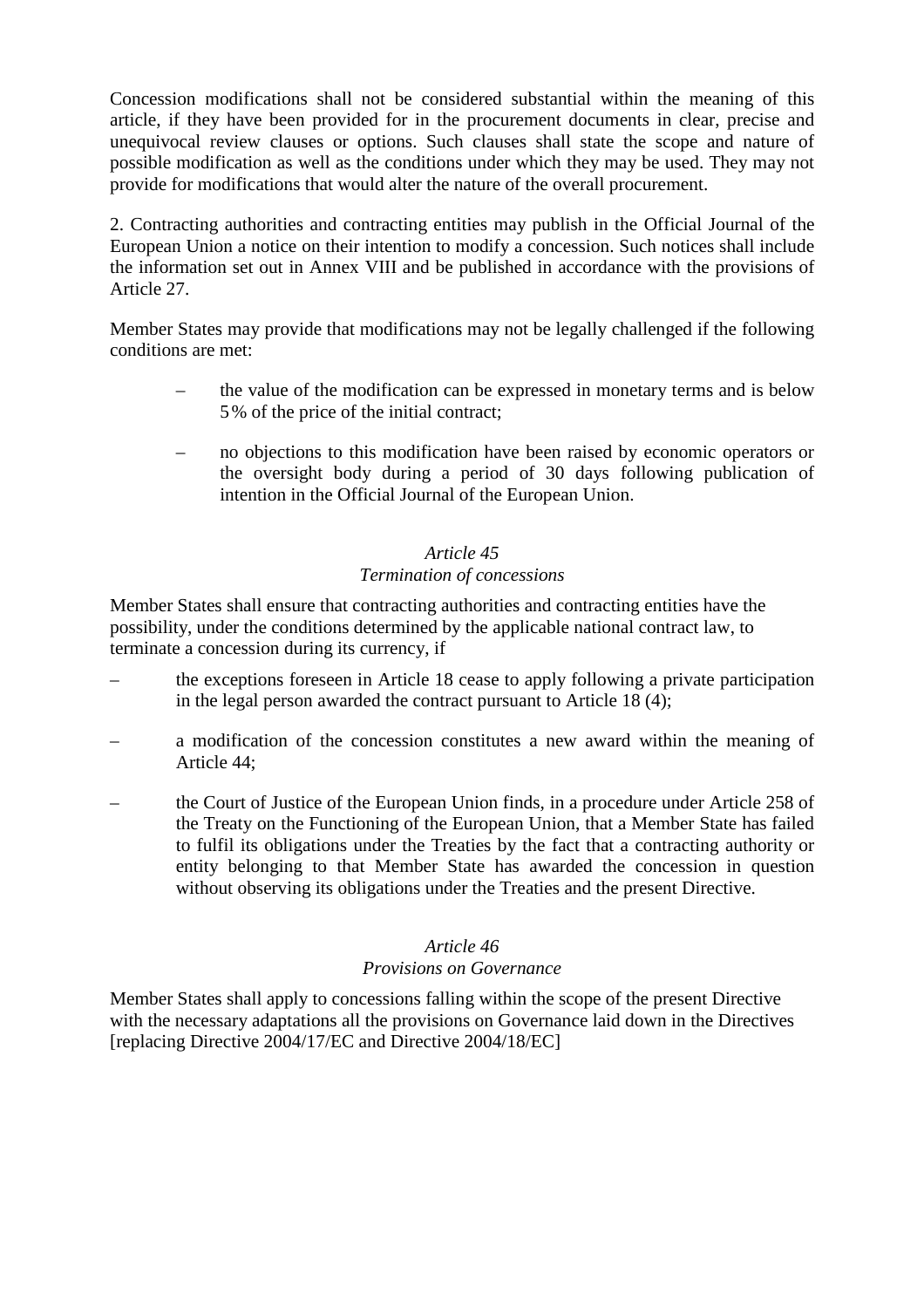#### TITLE V

## MODIFICATIONS OF DIRECTIVES ON REMEDIES IN THE FIELD OF PUBLIC **PROCUREMENT**

#### *Article 47*

#### *Amendments to Directive 89/665/EEC*

1. In Article 1(1) of Directive 89/665/EEC, the first and second subparagraphs are replaced by the following:

"1. This Directive applies to contracts referred to in Directive 2004/18/EC of the European Parliament and of the Council of 31 March 2004 on the coordination of procedures for the award of public works contracts, public supply contracts and public service contracts unless such contracts are excluded in accordance with Articles 10 to 18 of that Directive.

This Directive also applies to concessions awarded by contracting authorities, referred to in Directive [on the award of concessions] unless such contracts are excluded in accordance with Articles 11, 13 to 16 and 20 of that Directive.

Contracts within the meaning of this Directive include public contracts, framework agreements, public works concessions, services concessions and dynamic purchasing systems."

2. In Article 1 first paragraph, 3 subpargraph, Article 2a paragraph 2, Article 2b point a), Article 2d paragraph 1 point a), Article 2d paragraph 4 and Article 3 of Directive 89/665/EEC the words "Directive 2004/18/EC" shall be followed by the words "or Directive [on Concessions]"

3. In Article 2a paragraph 2, subparagraph 4, first indent, of Directive 89/665/EEC the words "in Article 41 (2) of Directive 2004/18/EC, subject to the provisions of Article 41 (3) of that Direcrtive" shall be followed by the words "or in Article 38 (7) of Directive [on Concessions], subject to the provisions of Article 38 (8) of that Directive".

4. In Article 2f paragraph 1, point a), first indent, of Directive 89/665/EEC the words "with Articles 35 (4), 36 and 37 of Directive 2004/18/EC" shall be followed by the words "or with Articles 26 and 27 of Directive [on Concessions]".

5. In Article 2f paragraph 1, point a), second indent, of Directive 89/665/EEC the words " Article 41 (2) of Directive 2004/18/EC, subject to the provisions of 41 (3) of that Directive" shall be followed by the words " or in in Article 38 (7) of Directive [on Concessions], subject to the provisions of Article 38 (8) of that Directive".

#### *Article 48*

#### *Amendments to Directive 92/13/EEC*

1. In Article 1(1) of Directive 92/13/EEC, the first and second subparagraph are replaced by the following:

"1. This Directive applies to contracts referred to in Directive 2004/17/EC of the European Parliament and of the Council of 31 March 2004 coordinating the procurement procedures of entities operating in the water, energy, transport and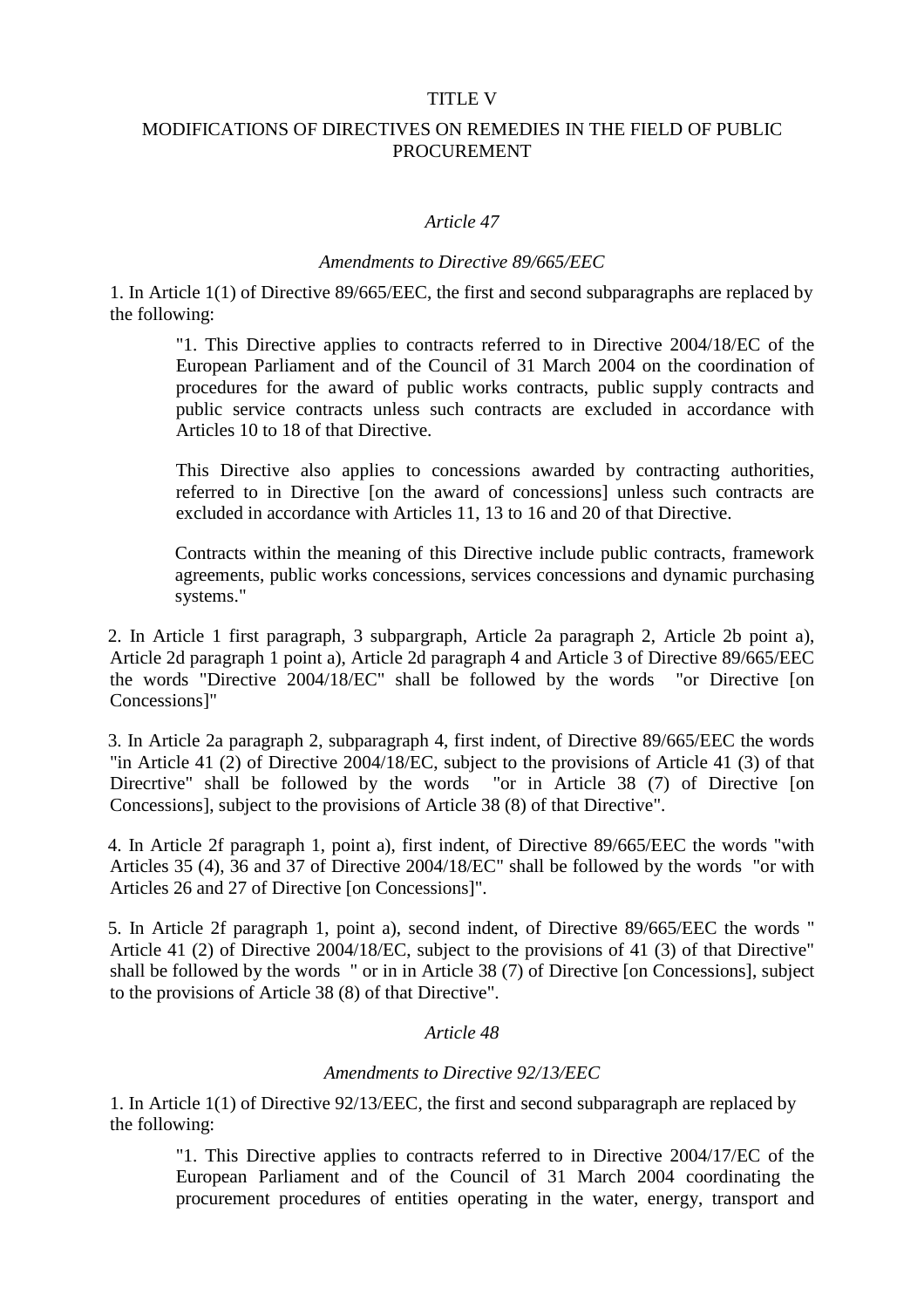postal services sectors (1) unless such contracts are excluded in accordance with Article 5 (2), Articles 19 to 26, Articles 29 and 30 or Article 62 of that Directive.

This Directive also applies to concessions awarded by contracting entities, referred to in Directive [on the award of concessions] unless such contracts are excluded in accordance with Articles 11, 12, 14 to 16 and 20 of that Directive"

2. In Article 1 first paragraph, 3 subpargraph, Article 2a paragraph 2, Article 2b point a), Article 2c, Article 2d first paragraph point a), Article 2d paragraph 4 and Article 8 of Directive 92/13/EEC the words "Directive 2004/17/EC" shall be followed by the words "or Directive [on Concessions]"

.

3. In Article 2a paragraph 2, subparagraph 4, first indent, of Directive 92/13/EEC the words "in Article 49 (2) of Directive 2004/17/EC" shall be followed by the words "or in Article 38 (7) of Directive [on Concessions], subject to the provisions of Article 38 (8) of that Directive".

4. In Article 2f paragraph 1, point a), first indent, of Directive 92/13/EEC the words "with Articles 43 and 44 of Directive 2004/17/EC" shall be followed by the words "or with Articles 26 and 27 of Directive [on Concessions]".

5. In Article 2f paragraph 1, point a), second indent, of Directive 92/13/EEC the words " Article 49 (2) of Directive 2004/17/EC" shall be followed by the words " or in in Article 38 (7) of Directive [on Concessions], subject to the provisions of Article 38 (8) of that Directive".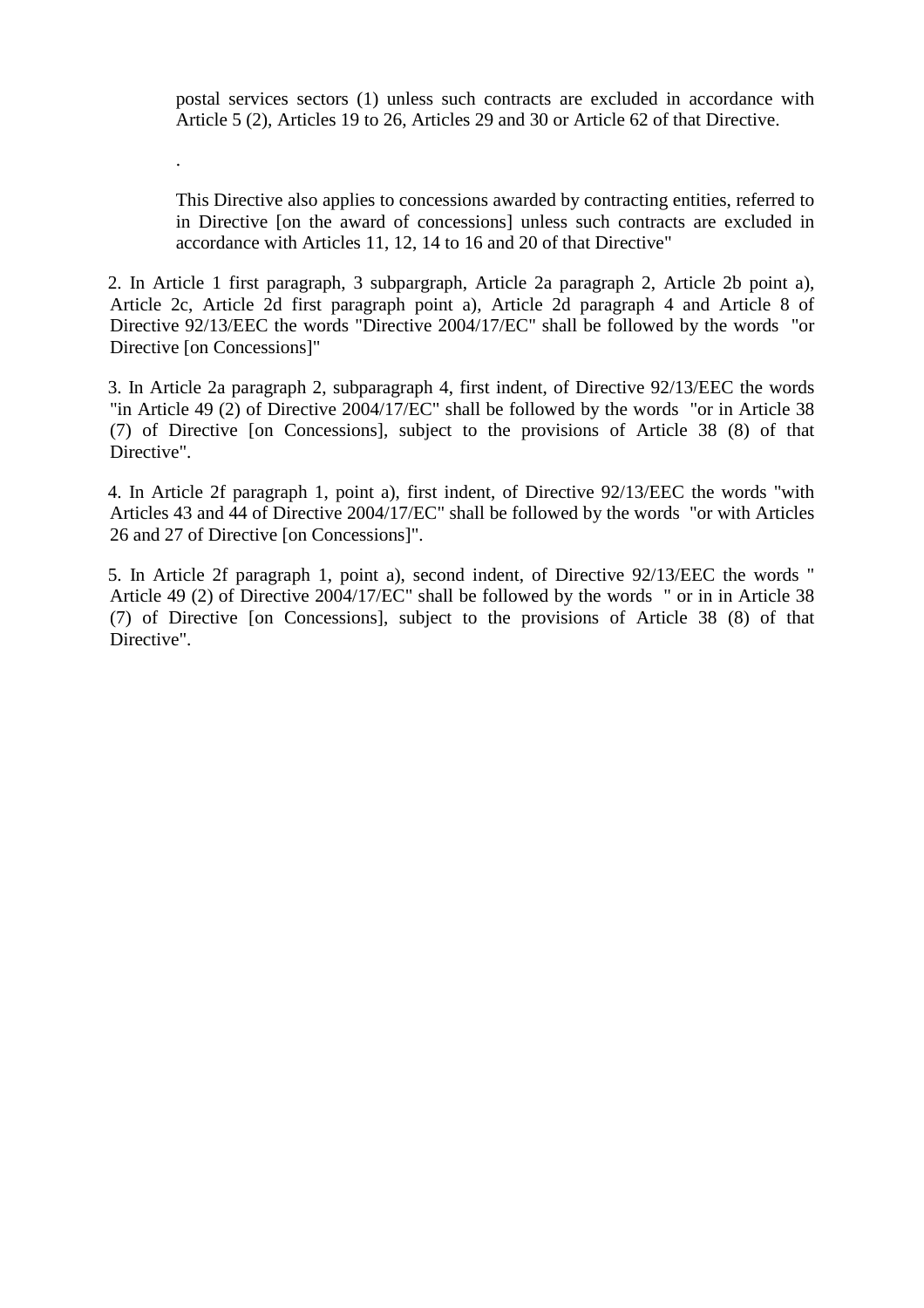#### TITLE VI

#### DELEGATED POWERS, IMPLEMENTING POWERS AND FINAL PROVISIONS

#### *Article 49 Exercise of the delegation of powers*

1. The power to adopt delegated acts is conferred on the Commission subject to the conditions laid down in this Article.

2. The delegation of power referred to in Articles 2, 20, 22, 52, 42 shall be conferred on the Commission for an indeterminate period of time from the [date of entry into force of the present Directive].

3. The delegation of power referred to in Articles 2, 20, 22, 52 and 42 may be revoked at any time by the European Parliament or by the Council. A revocation decision shall put an end to the delegation of the power specified in that decision. It shall take effect the day following the publication of the decision in the *Official Journal of the European Union* or at a later date specified therein. It shall not affect the validity of any delegated acts already in force.

4. As soon as it adopts a delegated act, the Commission shall notify it simultaneously to the European Parliament and to the Council.

5. A delegated act adopted pursuant to this Article shall enter into force only where no objection has been expressed either by the European Parliament or by the Council within a period of two months of notification of the act to the European Parliament and the Council or if, before the expiry of that period, the European Parliament and the Council have both informed the Commission that they will not object. That period shall be extended by two months at the initiative of the European Parliament or the Council.

## *Article 50*

## *Urgency procedure*

1. Delegated acts adopted under this Article shall enter into force without delay and shall apply as long as no objection is expressed in accordance with paragraph 2. The notification of a delegated act to the European Parliament and to the Council shall state the reasons for the use of the urgency procedure.

2. Either the European Parliament or the Council may object to a delegated act in accordance with the procedure referred to in Article 49(5). In such a case, the Commission shall repeal the act without delay following the notification of the decision to object by the European Parliament or the Council.

## *Article 51*

## *Implementing powers*

1. The implementing acts referred to in Articles 25 to 27 and 30 shall be adopted in accordance with the advisory procedure, as they do not present any impact either from the financial point of views or on the nature and scope of obligations stemming from this Directive. These acts are caracterised by a mere administrative purpose and serve to facilitate the application of the rules set by this Directive.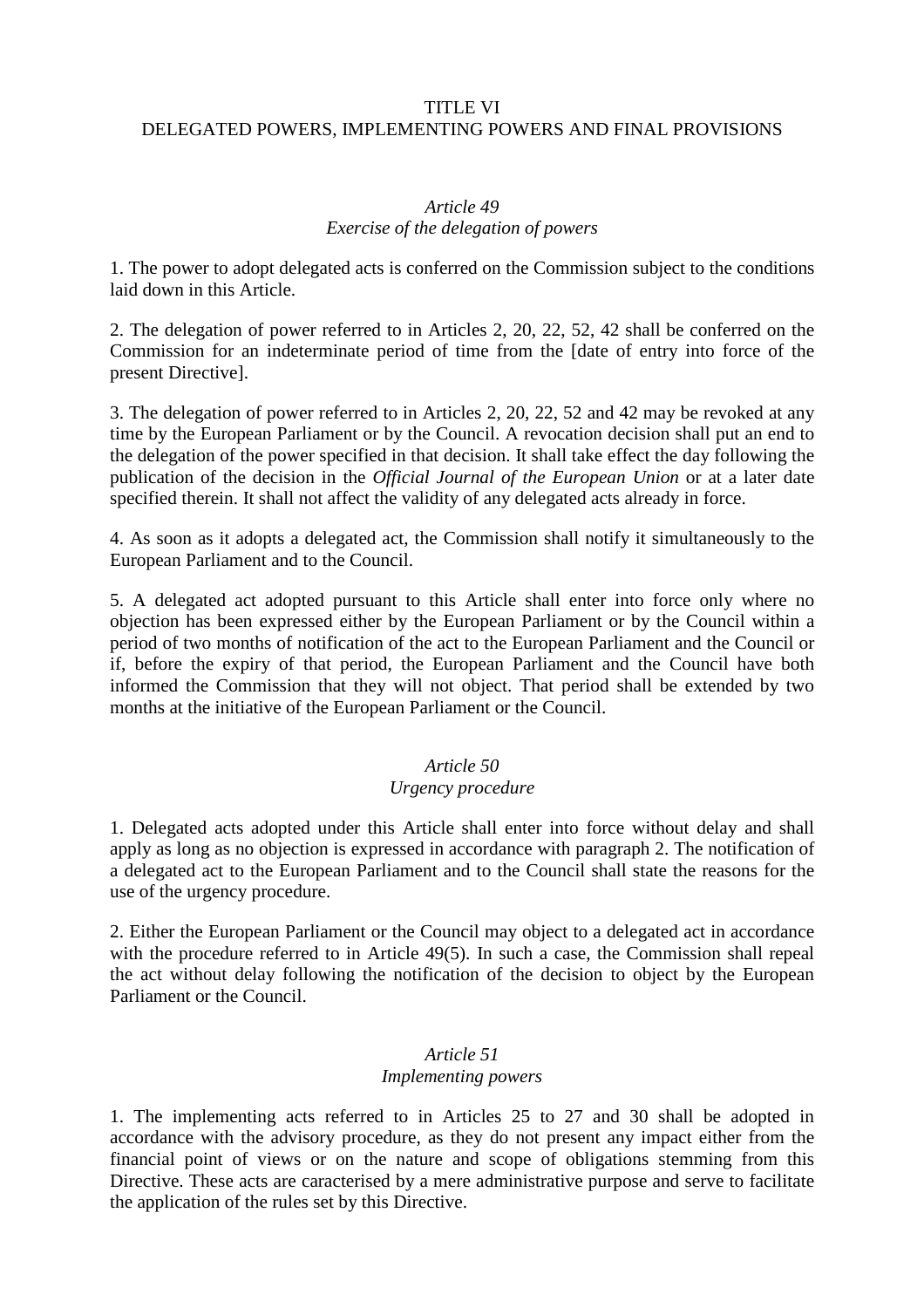2. The Commission shall be assisted by the Advisory Committee for Public Contracts established by Council Decision  $71/306/EEC^{19}$ . That committee shall be a committee within the meaning of Regulation (EU) No 182/2011.

3. Where reference is made to this Article, Article 4 of Regulation (EU) No 182/2011 shall apply.

## *Article 52 Revision of the thresholds*

1.The Commission shall verify the thresholds established in Article 9 every two years from 30 June 2015 and shall, if necessary, revise them. The value of the thresholds set pursuant to paragraph 1 in the national currencies of the Member States which are not participating in monetary union is normally to be adjusted every two years from 1 January 2015 onwards. The calculation of such value shall be based on the average daily values of those currencies expressed in euro over the 24 months terminating on the last day of August preceding the revision with effect from 1 January.

2. The revised thresholds referred to in paragraph 1 and their corresponding values in the national currencies referred to in paragraph 3 shall be published by the Commission in the Official Journal of the European Union at the beginning of the month of November following their revision.

## *Article 53*

## *Transposition*

1.Member States shall bring into force the laws, regulations and administrative provisions necessary to comply with this Directive by 30 June 2014 at the latest. They shall forthwith communicate to the Commission the text of those provisions and a correlation table between those provisions and this Directive.

When Member States adopt those provisions, they shall contain a reference to this Directive or be accompanied by such a reference on the occasion of their official publication. Member States shall determine how such reference is to be made.

2.Member States shall communicate to the Commission the text of the main provisions of national law which they adopt in the field covered by this Directive.

## *Article 54*

## *Repeals*

Paragraphs 3 and 4 of Article 1 and Title III of Directive 2004/18/EC and paragraph 3 of Directive 2004/17/EC shall be repealed with effect from the date shown in Article 53. References to the repealed paragraphs 3 and 4 of Article 1 and Title III of Directive 2004/18/EC Directive shall be construed as references to this Directive and shall be read in accordance with the correlation table in Annex XVII.

 $19$ OJ L 185, 16.8.1971, p. 15.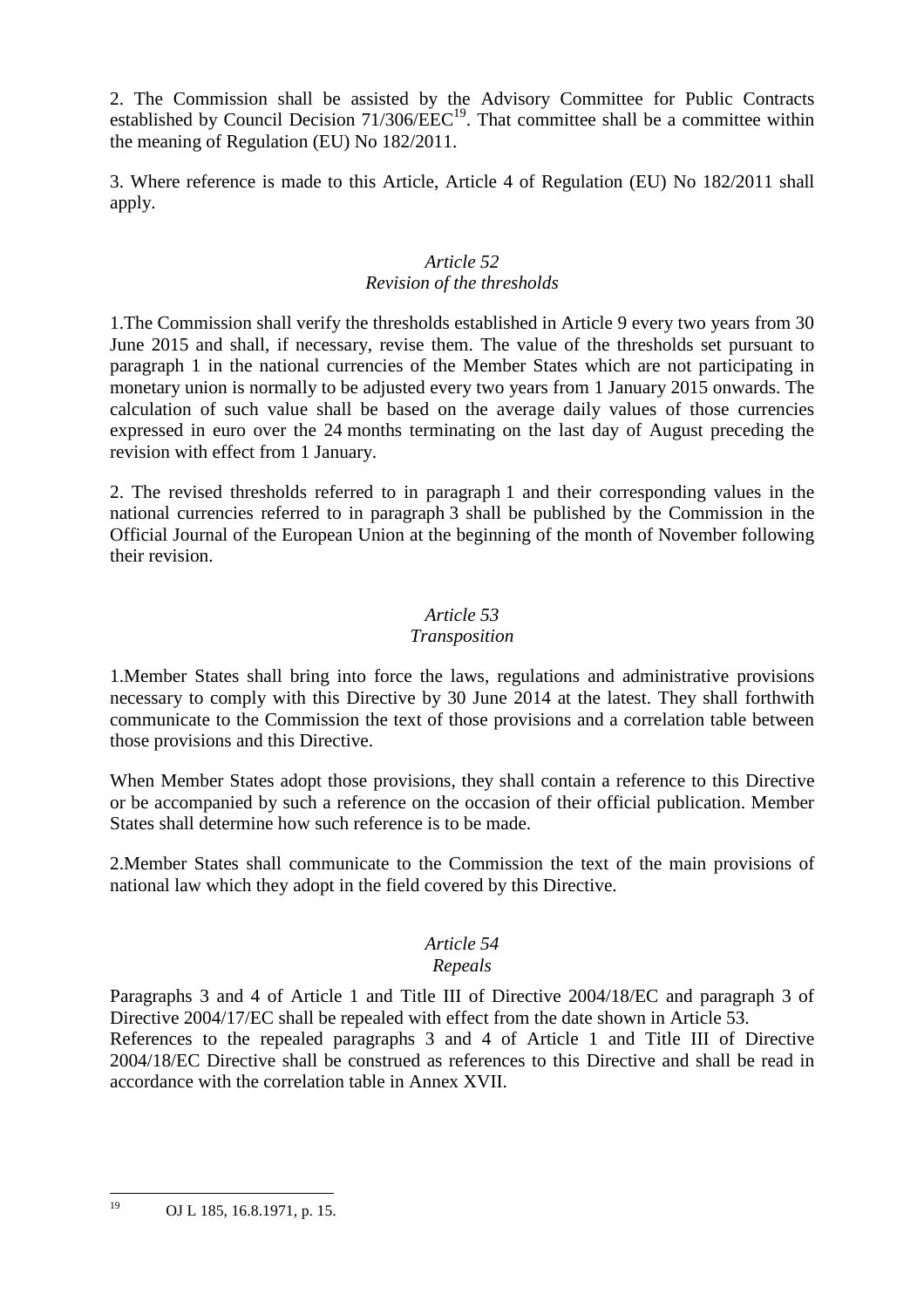# *Article 55*

## *Review*

The Commission shall review the economic effects on the Internal Market resulting from the application of the thresholds set in Article 9 and report thereon to the European Parliament and the Council by 30 June 2016.

## *Article 56 Entry into force*

This Directive shall enter into force on the day of its publication in the Official Journal of the European Union.

## *Article 57 Addressees*

This Directive is addressed to the Member States.

Done at Brussels,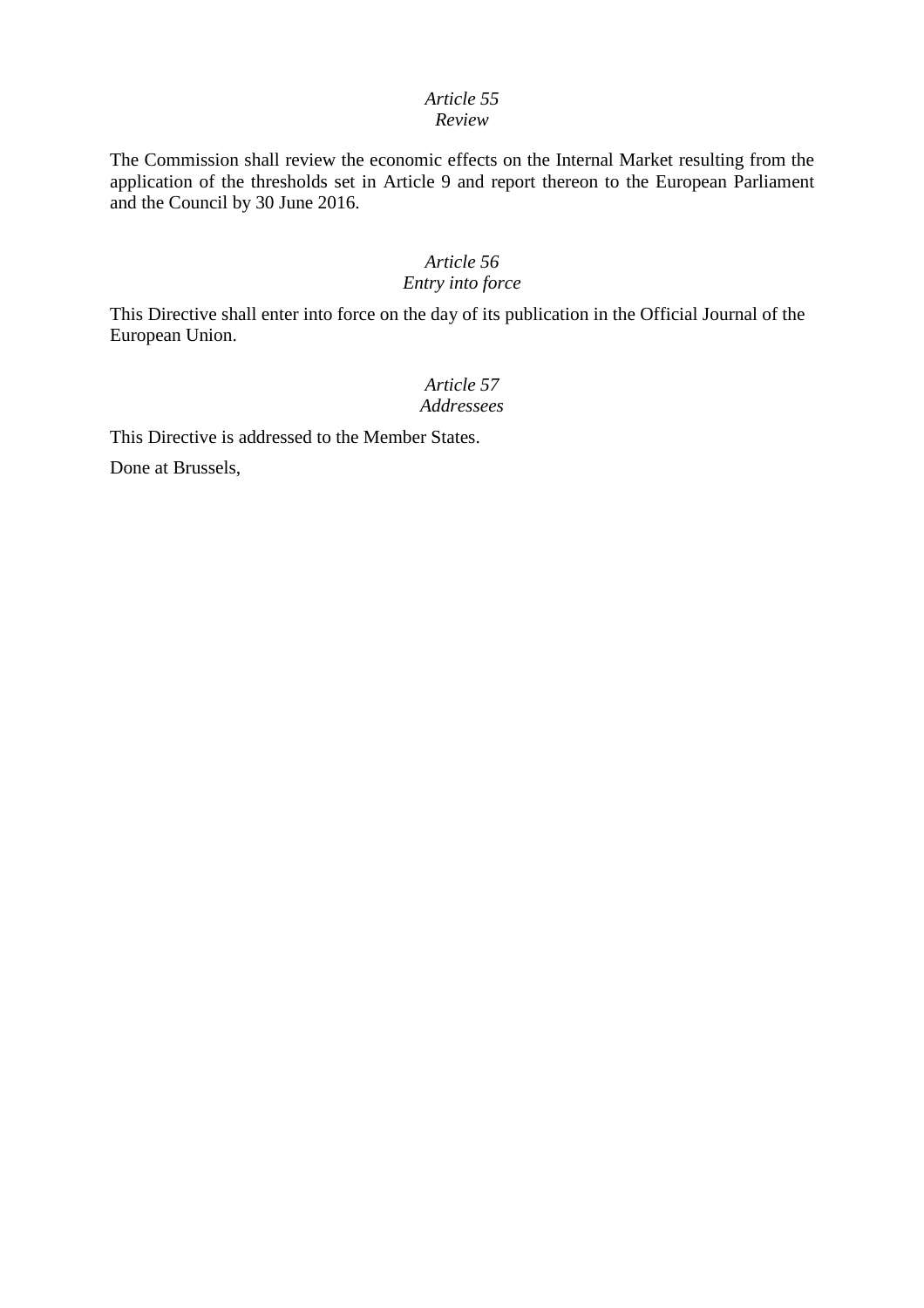| NACE Rev. $1^{(\underline{1})}$ |      |  |                                                                                       |                                                                                                                                                                                                                                                                                                                                                                                                                                                                                                                             | <b>CPV</b> |
|---------------------------------|------|--|---------------------------------------------------------------------------------------|-----------------------------------------------------------------------------------------------------------------------------------------------------------------------------------------------------------------------------------------------------------------------------------------------------------------------------------------------------------------------------------------------------------------------------------------------------------------------------------------------------------------------------|------------|
| <b>SECTION F</b>                |      |  | <b>CONSTRUCTION</b>                                                                   |                                                                                                                                                                                                                                                                                                                                                                                                                                                                                                                             | code       |
| Division Group Class Subject    |      |  |                                                                                       | <b>Notes</b>                                                                                                                                                                                                                                                                                                                                                                                                                                                                                                                |            |
| 45                              |      |  | Construction                                                                          | This division includes:<br>construction of new buildings and works,<br>restoring and common repairs.                                                                                                                                                                                                                                                                                                                                                                                                                        | 45000000   |
|                                 | 45.1 |  | Site<br>preparation                                                                   |                                                                                                                                                                                                                                                                                                                                                                                                                                                                                                                             | 45100000   |
|                                 |      |  | 45.11 Demolition<br>and<br>wrecking of<br>buildings;                                  | This class includes:<br>demolition of buildings and other<br>structures,<br>clearing of building sites,<br>earth moving $\left  \right $ earth moving: excavation, landfill,<br>levelling and grading of construction sites,<br>trench digging, rock removal, blasting, etc.<br>- site preparation for mining:<br>- overburden removal and other<br>development and preparation of mineral<br>properties and sites.<br>This class also includes:<br>- building site drainage.<br>drainage of agricultural or forestry land. | 45110000   |
|                                 |      |  | $45.12$ Test drilling<br>and boring                                                   | This class includes:<br>— test drilling, test boring and core sampling<br>for construction, geophysical, geological or<br>similar purposes.<br>This class excludes:<br>— drilling of production oil or gas wells, see<br>11.20.<br>— water well drilling, see 45.25,<br>- shaft sinking, see 45.25,<br>oil and gas field exploration, geophysical,<br>geological and seismic surveying, see 74.20.                                                                                                                          | 45120000   |
|                                 | 45.2 |  | Building of<br>complete<br>constructions<br>or parts<br>thereof; civil<br>engineering |                                                                                                                                                                                                                                                                                                                                                                                                                                                                                                                             | 45200000   |
|                                 |      |  | $45.21$ General                                                                       | This class includes:                                                                                                                                                                                                                                                                                                                                                                                                                                                                                                        | 45210000   |

## **ANNEX I LIST OF THE ACTIVITIES REFERRED TO IN ARTICLE 2(2)<sup>20</sup>**

 $20\,$ In the event of any difference of interpretation between the CPV and the NACE, the CPV nomenclature will apply.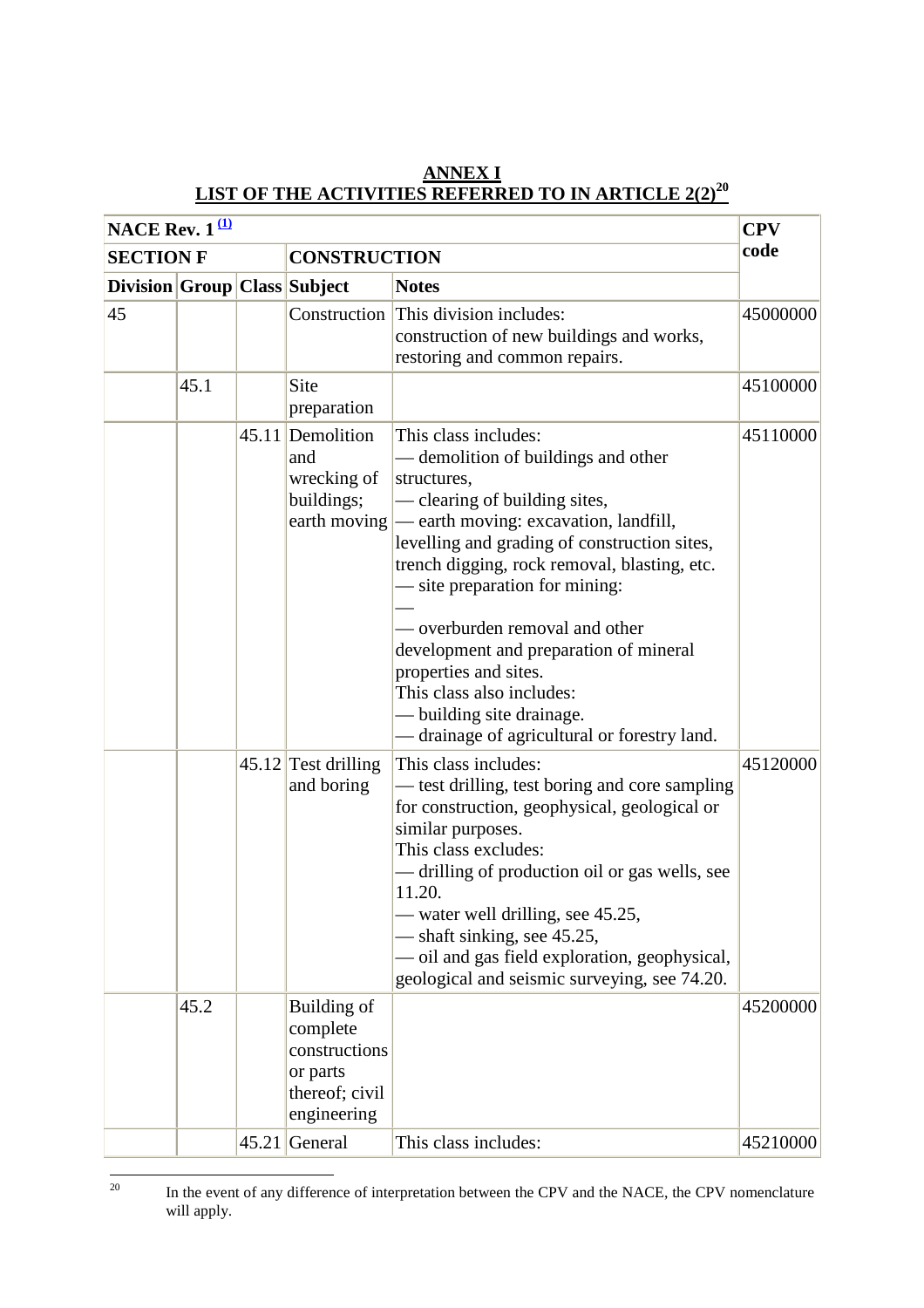|  | construction<br>of buildings<br>and civil<br>engineering<br>works | — construction of all types of buildings<br>construction of civil engineering<br>constructions,<br>- bridges, including those for elevated<br>highways, viaducts, tunnels and subways,<br>- long-distance pipelines, communication<br>and power lines,<br>— urban pipelines, urban communication<br>and power lines,<br>— ancillary urban works,<br>— assembly and erection of prefabricated<br>constructions on the site.<br>This class excludes:<br>— service activities incidental to oil and gas<br>extraction, see 11.20,<br>- erection of complete prefabricated<br>constructions from self-manufactured parts<br>not of concrete, see divisions 20, 26 and 28,<br>— construction work, other than buildings,<br>for stadiums, swimming pools, gymnasiums,<br>tennis courts, golf courses and other sports<br>installations, see 45.23,<br>- building installation, see 45.3,<br>— building completion, see 45.4,<br>- architectural and engineering activities,<br>see 74.20,<br>— project management for construction, see | Except:<br>45213316<br>45220000<br>45231000<br>45232000                            |
|--|-------------------------------------------------------------------|------------------------------------------------------------------------------------------------------------------------------------------------------------------------------------------------------------------------------------------------------------------------------------------------------------------------------------------------------------------------------------------------------------------------------------------------------------------------------------------------------------------------------------------------------------------------------------------------------------------------------------------------------------------------------------------------------------------------------------------------------------------------------------------------------------------------------------------------------------------------------------------------------------------------------------------------------------------------------------------------------------------------------------|------------------------------------------------------------------------------------|
|  | $45.22$ Erection of<br>roof<br>frames                             | 74.20.<br>This class includes:<br>— erection of roofs,<br>covering and $\sim$ roof covering,<br>— waterproofing.                                                                                                                                                                                                                                                                                                                                                                                                                                                                                                                                                                                                                                                                                                                                                                                                                                                                                                                   | 45261000                                                                           |
|  | of highways,<br>roads,<br>airfields and<br>sport<br>facilities    | 45.23 Construction This class includes:<br>- construction of highways, streets, roads,<br>other vehicular and pedestrian ways,<br>— construction of railways,<br>- construction of airfield runways,<br>- construction work, other than buildings,<br>for stadiums, swimming pools, gymnasiums,<br>tennis courts, golf courses and other sports<br>installations,<br>- painting of markings on road surfaces and<br>car parks.<br>This class excludes:<br>- preliminary earth moving, see 45.11.                                                                                                                                                                                                                                                                                                                                                                                                                                                                                                                                   | 45212212<br>and<br>DA03<br>45230000<br>except:<br>45231000<br>45232000<br>45234115 |
|  | of water<br>projects                                              | 45.24 Construction This class includes<br>— construction of:<br>— waterways, harbour and river works,<br>pleasure ports (marinas), locks, etc.,<br>— dams and dykes,                                                                                                                                                                                                                                                                                                                                                                                                                                                                                                                                                                                                                                                                                                                                                                                                                                                               | 45240000                                                                           |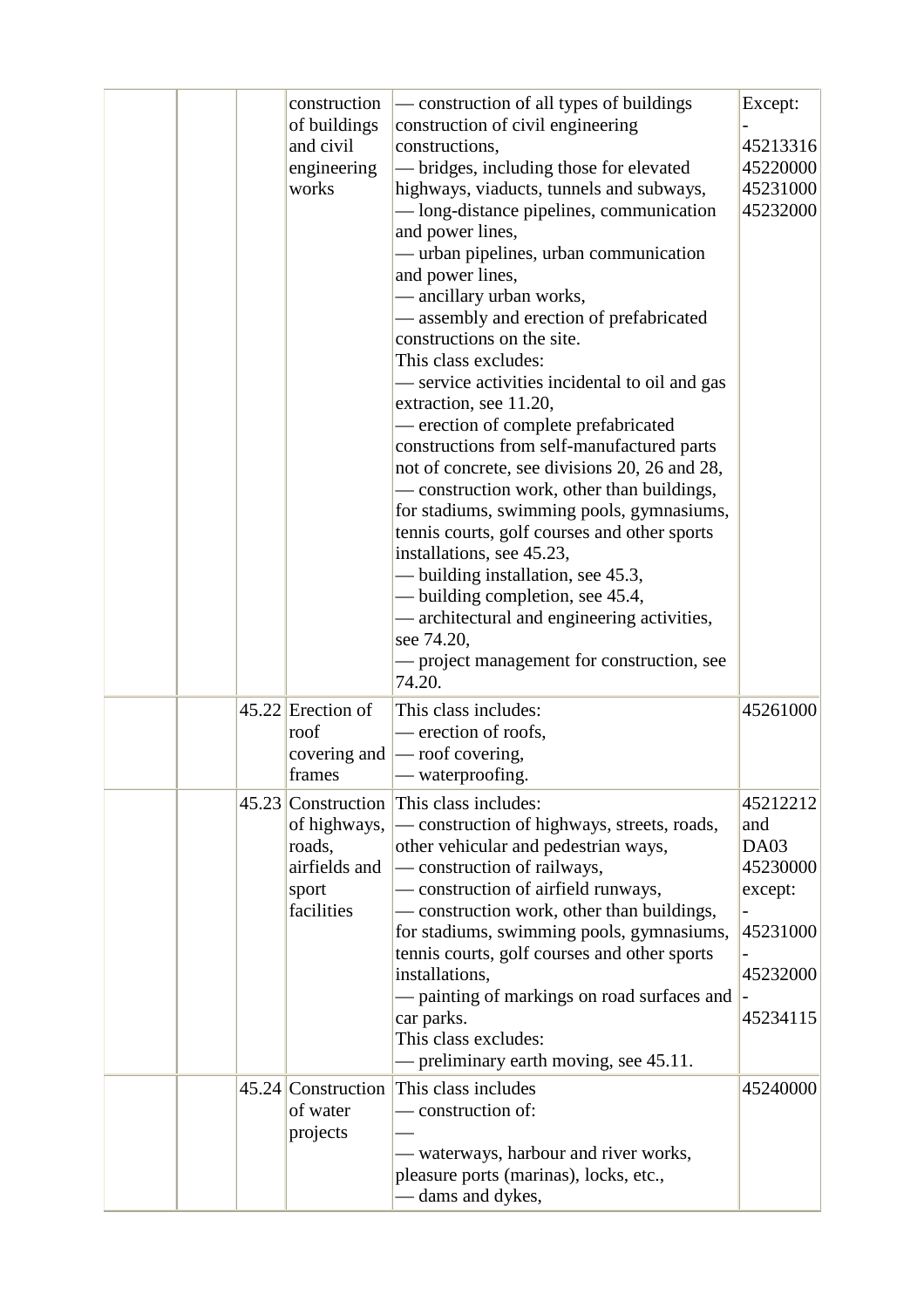|      |               |                                                               | dredging,<br>subsurface work.                                                                                                                                                                                                                                                                                                                                                                                                                                                                                                                                                                                                                                                         |                                             |
|------|---------------|---------------------------------------------------------------|---------------------------------------------------------------------------------------------------------------------------------------------------------------------------------------------------------------------------------------------------------------------------------------------------------------------------------------------------------------------------------------------------------------------------------------------------------------------------------------------------------------------------------------------------------------------------------------------------------------------------------------------------------------------------------------|---------------------------------------------|
|      | $45.25$ Other | construction<br>work<br>involving<br>special<br>trades        | This class includes:<br>construction activities specialising in one<br>aspect common to different kinds of<br>structures, requiring specialised skill or<br>equipment,<br>- construction of foundations, including<br>pile driving,<br>— water well drilling and construction, shaft<br>sinking,<br>- erection of non-self-manufactured steel<br>elements,<br>— steel bending,<br>— bricklaying and stone setting,<br>— scaffolds and work platform erecting and<br>dismantling, including renting of scaffolds<br>and work platforms,<br>erection of chimneys and industrial ovens.<br>This class excludes:<br>- renting of scaffolds without erection and<br>dismantling, see 71.32 | 45250000<br>45262000                        |
| 45.3 |               | <b>Building</b><br>installation                               |                                                                                                                                                                                                                                                                                                                                                                                                                                                                                                                                                                                                                                                                                       | 45300000                                    |
|      |               | 45.31 Installation<br>of electrical<br>wiring and<br>fittings | This class includes:<br>installation in buildings or other construction<br>projects of:<br>electrical wiring and fittings,<br>- telecommunications systems,<br>- electrical heating systems,<br>— residential antennas and aerials,<br>- fire alarms,<br>- burglar alarm systems,<br>- lifts and escalators,<br>lightning conductors, etc.                                                                                                                                                                                                                                                                                                                                            | 45213316<br>45310000<br>Except:<br>45316000 |
|      |               | 45.32 Insulation<br>work<br>activities                        | This class includes:<br>- installation in buildings or other<br>construction projects of thermal, sound or<br>vibration insulation.<br>This class excludes:<br>- waterproofing, see 45.22.                                                                                                                                                                                                                                                                                                                                                                                                                                                                                            | 45320000                                    |
|      |               | $45.33$ Plumbing                                              | This class includes:<br>- installation in buildings or other<br>construction projects of:<br>- plumbing and sanitary equipment,<br>- gas fittings,<br>- heating, ventilation, refrigeration or air-<br>conditioning equipment and ducts,<br>sprinkler systems.                                                                                                                                                                                                                                                                                                                                                                                                                        | 45330000                                    |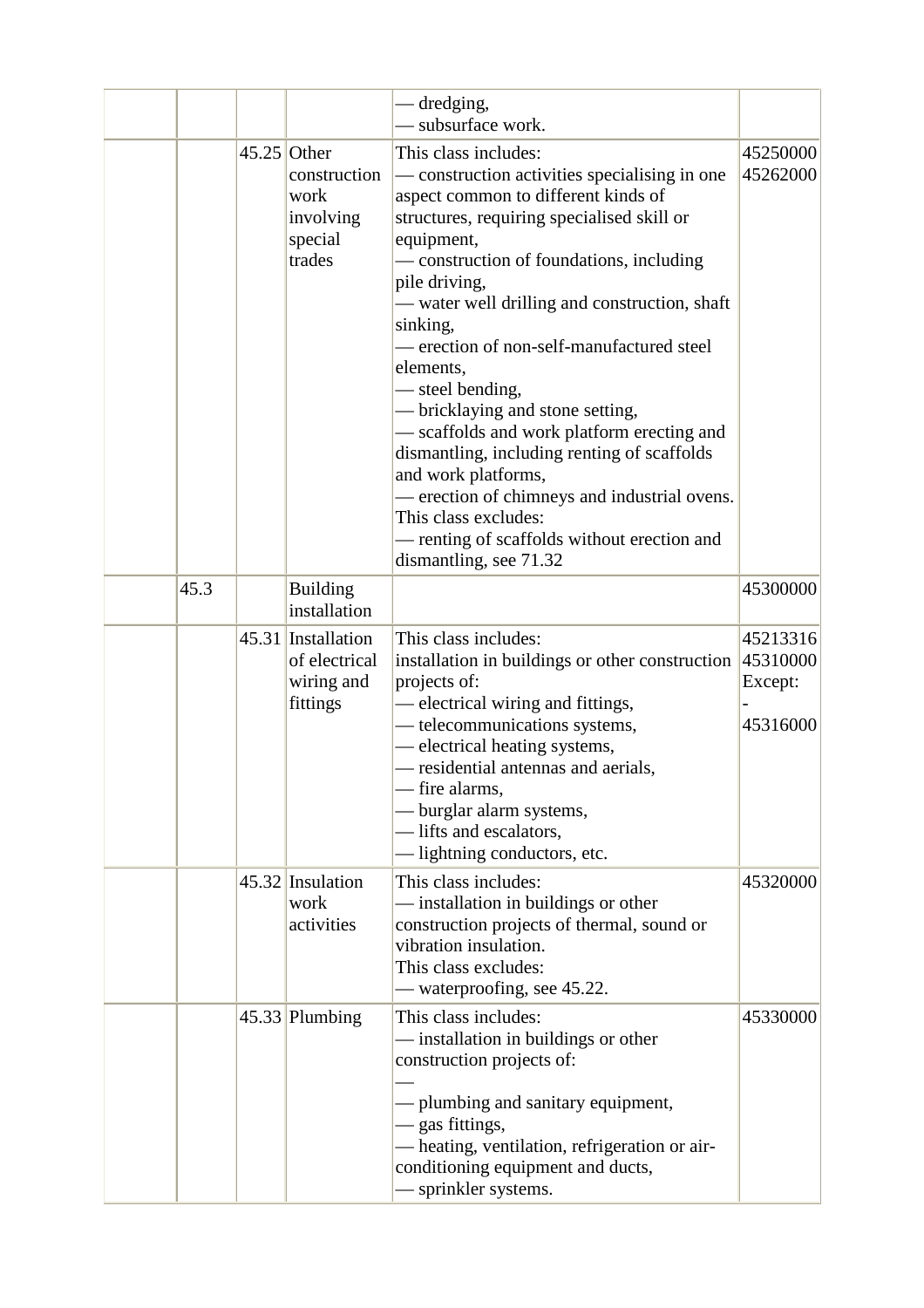|      |               |                                           | This class excludes:<br>- installation of electrical heating systems,<br>see 45.31.                                                                                                                                                                                                                                                                                                                 |                                     |
|------|---------------|-------------------------------------------|-----------------------------------------------------------------------------------------------------------------------------------------------------------------------------------------------------------------------------------------------------------------------------------------------------------------------------------------------------------------------------------------------------|-------------------------------------|
|      |               | $45.34$ Other<br>building<br>installation | This class includes:<br>— installation of illumination and signalling<br>systems for roads, railways, airports and<br>harbours,<br>installation in buildings or other<br>construction projects of fittings and fixtures<br>n.e.c.                                                                                                                                                                   | 45234115<br>45316000<br>45340000    |
| 45.4 |               | <b>Building</b><br>completion             |                                                                                                                                                                                                                                                                                                                                                                                                     | 45400000                            |
|      |               | 45.41 Plastering                          | This class includes:<br>- application in buildings or other<br>construction projects of interior and exterior<br>plaster or stucco, including related lathing<br>materials.                                                                                                                                                                                                                         | 45410000                            |
|      |               | $45.42$ Joinery<br>installation           | This class includes:<br>— installation of not self-manufactured<br>doors, windows, door and window frames,<br>fitted kitchens, staircases, shop fittings and<br>the like, of wood or other materials,<br>- interior completion such as ceilings,<br>wooden wall coverings, movable partitions,<br>etc.<br>This class excludes:<br>- laying of parquet and other wood floor<br>coverings, see 45.43. | 45420000                            |
|      |               | $45.43$ Floor and<br>wall<br>covering     | This class includes:<br>— laying, tiling, hanging or fitting in<br>buildings or other construction projects of:<br>- ceramic, concrete or cut stone wall or<br>floor tiles,<br>- parquet and other wood floor coverings<br>carpets and linoleum floor coverings,<br>— including of rubber or plastic,<br>- terrazzo, marble, granite or slate floor or<br>wall coverings,<br>— wallpaper.           | 45430000                            |
|      |               | 45.44 Painting and<br>glazing             | This class includes:<br>- interior and exterior painting of buildings,<br>- painting of civil engineering structures,<br>- installation of glass, mirrors, etc.<br>This class excludes:<br>- installation of windows, see 45.42,                                                                                                                                                                    | 45440000                            |
|      | $45.45$ Other | building<br>completion                    | This class includes:<br>- installation of private swimming pools,<br>- steam cleaning, sand blasting and similar<br>activities for building exteriors,                                                                                                                                                                                                                                              | 45212212<br>and<br>DA04<br>45450000 |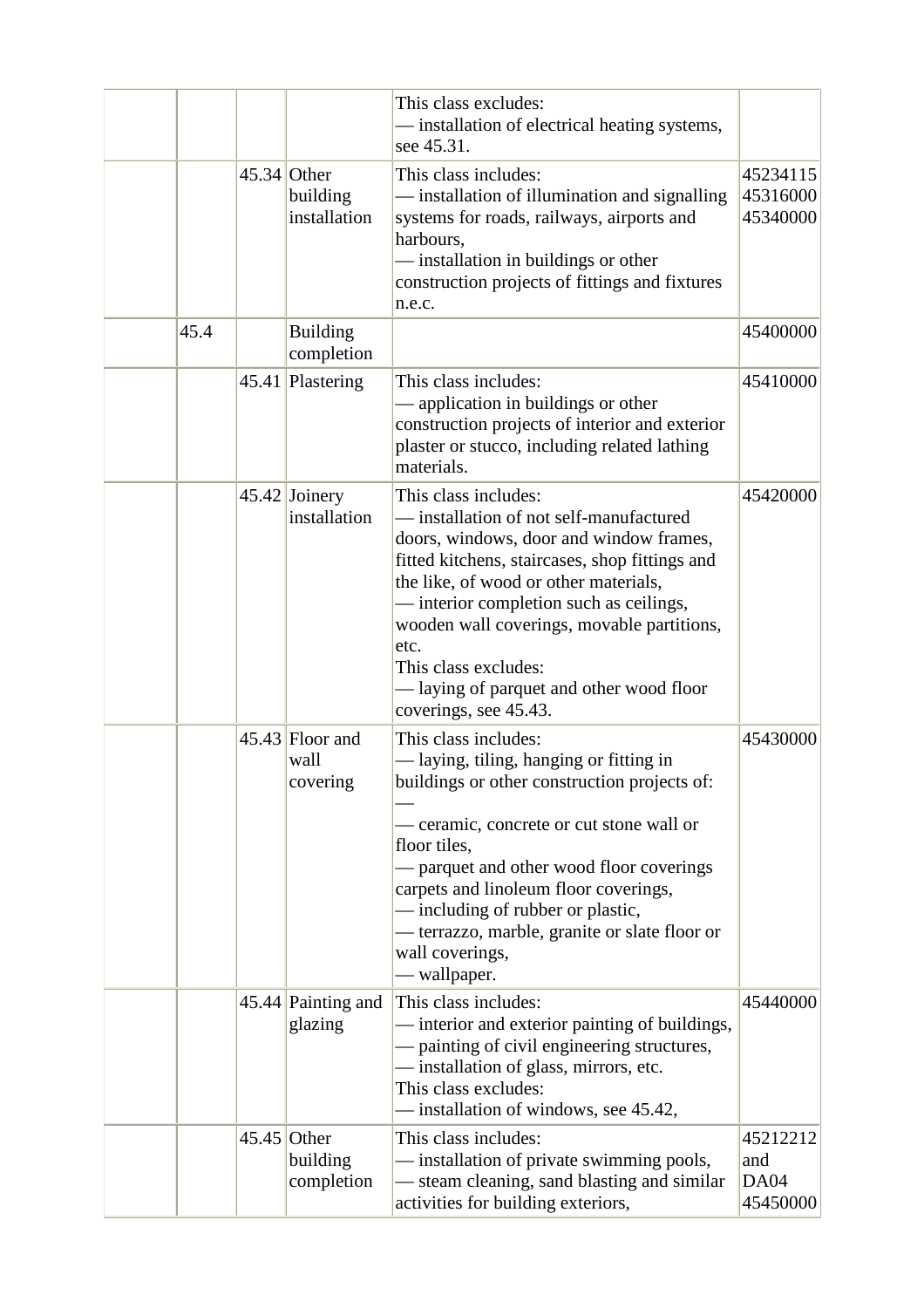|      |                                                                                                    | other building completion and finishing<br>work n.e.c.<br>This class excludes:<br>interior cleaning of buildings and other<br>structures, see 74.70. |          |
|------|----------------------------------------------------------------------------------------------------|------------------------------------------------------------------------------------------------------------------------------------------------------|----------|
| 45.5 | Renting of<br>construction<br><sub>or</sub><br>demolition<br>equipment<br>with<br>operator         |                                                                                                                                                      | 45500000 |
|      | $45.50$ Renting of<br>construction<br><sub>or</sub><br>demolition<br>equipment<br>with<br>operator | This class excludes:<br>— renting of construction or demolition<br>machinery and equipment without operators,<br>see 71.32.                          | 45500000 |

(1) Council Regulation (EEC) No 3037/90 of 9 October 1990 on the statistical classification of economic activities in the European Community (OJ L 293, 24.10.1990, p. 1), Regulation as last amended by Commission Regulation (EEC) No 761/93 (OJ L 83, 3.4.1993, p. 1).

## **ANNEX II LIST OF EU LEGISLATION REFERRED TO IN ARTICLE 42 (2)**

– Directive 2009/33/EC of the European Parliament and of the Council of 23 April 2009 on the promotion of clean and energy-efficient road transport vehicles21.

## **ANNEX III**

## **ACTIVITIES EXERCISED BY CONTRACTING ENTITIES AS REFERRED TO IN ART. 4**

The provisions of this Directive governing concessions awarded by contracting entities shall apply to the following activities:

- 1. As far as gas and heat are concerned:
	- (a) the provision or operation of fixed networks intended to provide a service to the public in connection with the production, transport or distribution of gas or heat; or
	- (b) the supply of gas or heat to such networks.

 $21$ <sup>21</sup> OJ L 120, 15.5.2009, p. 5.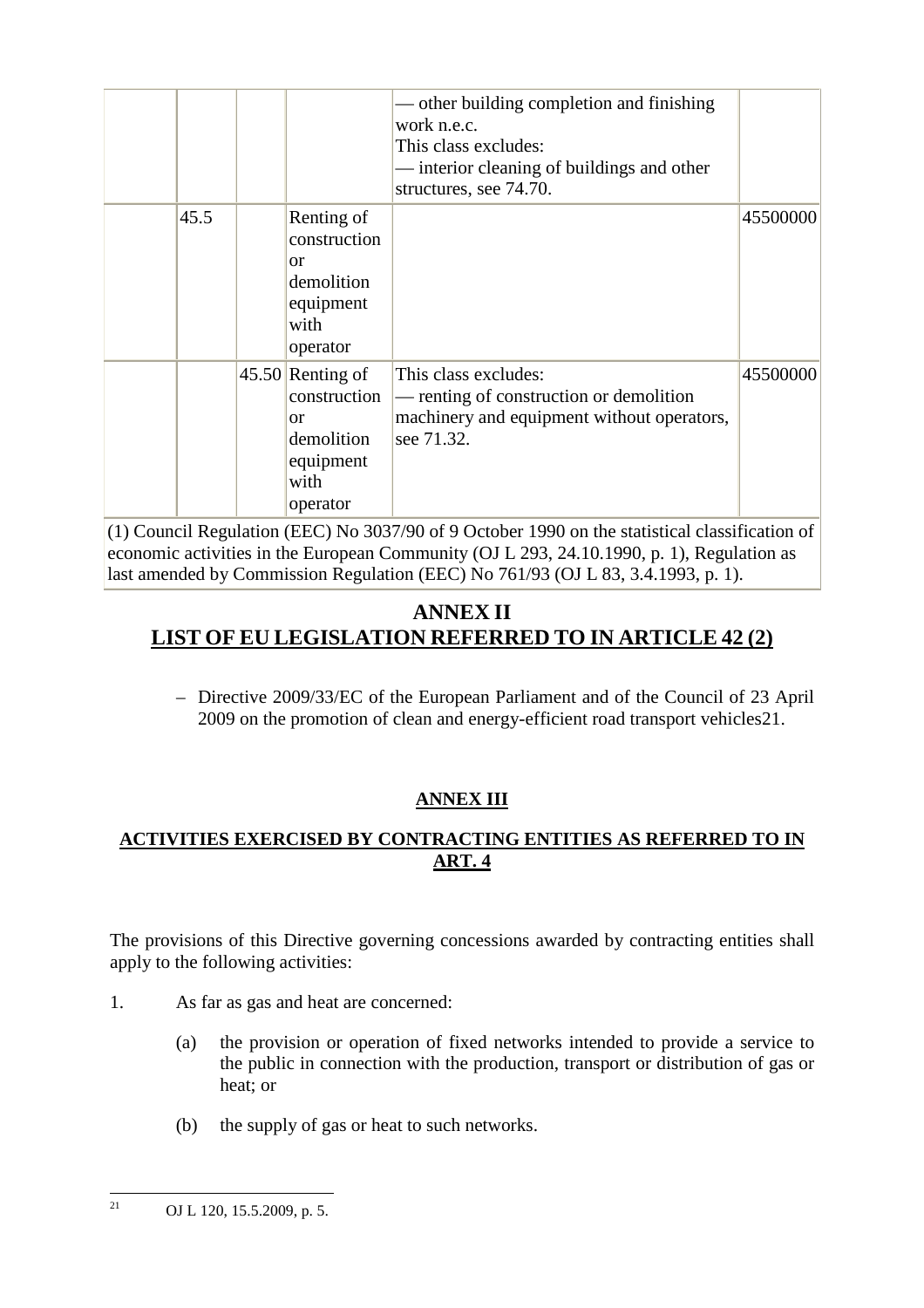The supply of gas or heat to networks which provide a service to the public by a contracting entity referred to in paragraph 1 subparagraph 2 and suparagraph 3 of Article 4 shall not be considered a relevant activity within the meaning of paragraph 1 where:

- (a) the production of gas or heat by the entity concerned is the unavoidable consequence of carrying out an activity other than those referred to in this paragraph or in paragraph 2 and 4 of this Annex; and
- (b) the supply to the public network is aimed only at the economic exploitation of such production and amounts to not more than 20 % of the entity's turnover on the basis of the average for the preceding three years, including the current year.
- 2. As far as electricity is concerned:
	- (a) the provision or operation of fixed networks intended to provide a service to the public in connection with the production, transport or distribution of electricity; or
	- (b) the supply of electricity to such networks.

For the purposes of this Directive, supply of electricity includes generation (production) and wholesale of electricity.

The supply of electricity to networks which provide a service to the public by a contracting entity referred to in paragraph 1 subparagraph 2 and paragraph 3 of Article 4 shall not be considered a relevant activity within the meaning of paragraph 1 where:

- (a) the production of electricity by the entity concerned takes place because its consumption is necessary for carrying out an activity other than those referred to in this paragraph or in paragraphs 1, 3 and 4 of this Annex
- (k) supply to the public network depends only on the entity's own consumption and has not exceeded 30% of the entity's total production of energy, on the basis of the average for the preceding three years, including the current year.
- 3. As far as water is concerned:
	- (a) the provision or operation of fixed networks intended to provide a service to the public in connection with the production, transport or distribution of drinking water; or
	- (b) the supply of drinking water to such networks.

This Directive shall also apply to concessions awarded or organised by entities which pursue an activity referred to above and which:

(a) are connected with hydraulic engineering projects, irrigation or land drainage, provided that the volume of water to be used for the supply of drinking water represents more than 20 % of the total volume of water made available by such projects or irrigation or drainage installations, or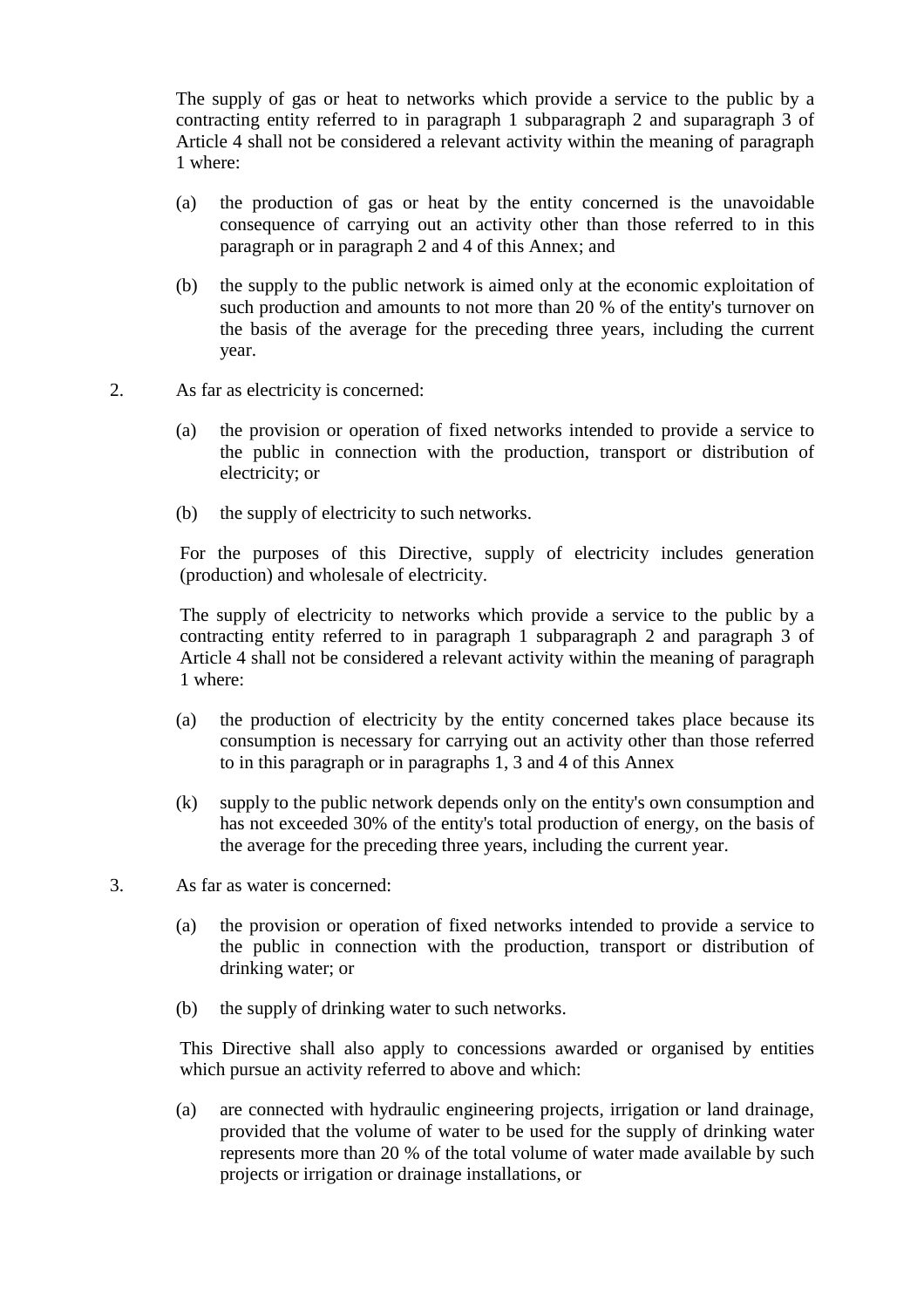(b) are connected with the disposal or treatment of sewage.

The supply of drinking water to networks which provide a service to the public by a contracting entity referred to in paragraph 1 subparagraph 1 and paragraph 2 of Article 4 shall not be considered a relevant activity within the meaning of paragraph 1 where:

- (a) the production of drinking water by the entity concerned takes place because its consumption is necessary for carrying out an activity other than those referred to in paragraphs 1 to 4 of this Annex; and
- (b) the supply to the public network depends only on the entity's own consumption and has not exceeded 30 % of the entity's total production of drinking water, on the basis of the average for the preceding three years, including the current year.
- 4. Activities relating to the provision or operation of networks providing a service to the public in the field of transport by railway, automated systems, tramway, trolley bus, bus or cable.

As regards transport services, a network shall be considered to exist where the service is provided under operating conditions laid down by a competent authority of a Member State, such as conditions on the routes to be served, the capacity to be made available or the frequency of the service.

- 5. Activities relating to the exploitation of a geographical area for the purpose of the provision of airports and maritime or inland ports or other terminal facilities to carriers by air, sea or inland waterway.
- 6. Activities relating to the provision of postal services or, on the conditions set out in paragraph 2 (c), other services than postal services.

For the purpose of this Directive and without prejudice to Directive 97/67/EC:

- (a) "postal item": means an item addressed in the final form in which it is to be carried, irrespective of weight. In addition to items of correspondence, such items also include for instance books, catalogues, newspapers, periodicals and postal packages containing merchandise with or without commercial value, irrespective of weight;
- (b) "postal services": means services consisting of the clearance, sorting, routing and delivery of postal items. This shall include both services falling within as well as services falling outside the scope of the universal service set up in conformity with Directive 97/67/EC; and
- (c) "other services than postal services": means services provided in the following areas:
	- mail service management services (services both preceding and subsequent to despatch, such as "mailroom management services"),
	- added-value services linked to and provided entirely by electronic means (including the secure transmission of coded documents by electronic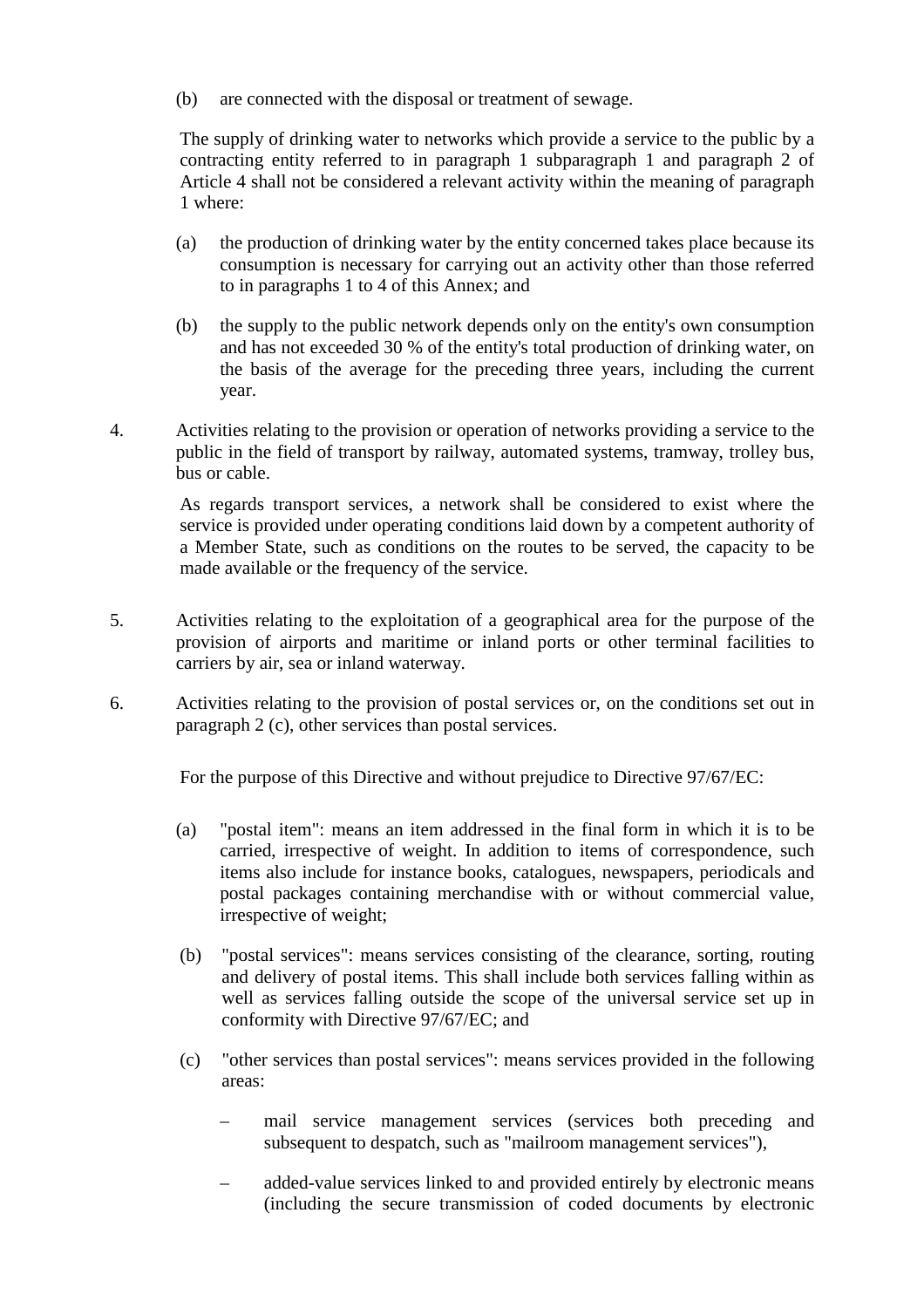means, address management services and transmission of registered electronic mail),

- services concerning postal items not included in point (a), such as direct mail bearing no address,
- financial services, as defined in the CPV under the reference numbers from 66100000-1 to 66720000-3 and in Article and including in particular postal money orders and postal giro transfers,
- philatelic services, and
- logistics services (services combining physical delivery and/or warehousing with other non-postal functions),

on condition that such services are provided by an entity which also provides postal services within the meaning of point (b) and provided that the conditions set out in Article 27 (1) of the Directive [replacing Directive 2004/17/EC] are not satisfied in respect of the services falling within point (b).

- 7. Activities relating to the exploitation of a geographical area for the purpose of:
	- (a) extracting oil or gas, or
	- (b) exploring for or extracting coal or other solid fuels.

## **ANNEX IV**

## **INFORMATION TO BE INCLUDED IN CONCESSION NOTICES**

- 3. Name, identification number (where provided for in national legislation), address including NUTS code, telephone, fax number, email and internet address of the contracting authority or entity and, where different, of the service from which additional information may be obtained.
- 4. Type of contracting authority or entity and main activity exercised.
- 5. Description of the procurement: nature and extent of works, nature and quantity or value of supplies, nature and extent of services, CPV Nomenclature reference No(s). Where the concession is divided into lots, this information shall be provided for each lot. Where appropriate, description of any options.
- 6. NUTS code for the main location of works in case of works concessions or NUTS code for the main place of performance service concessions; where the concession is divided into lots, this information shall be provided for each lot.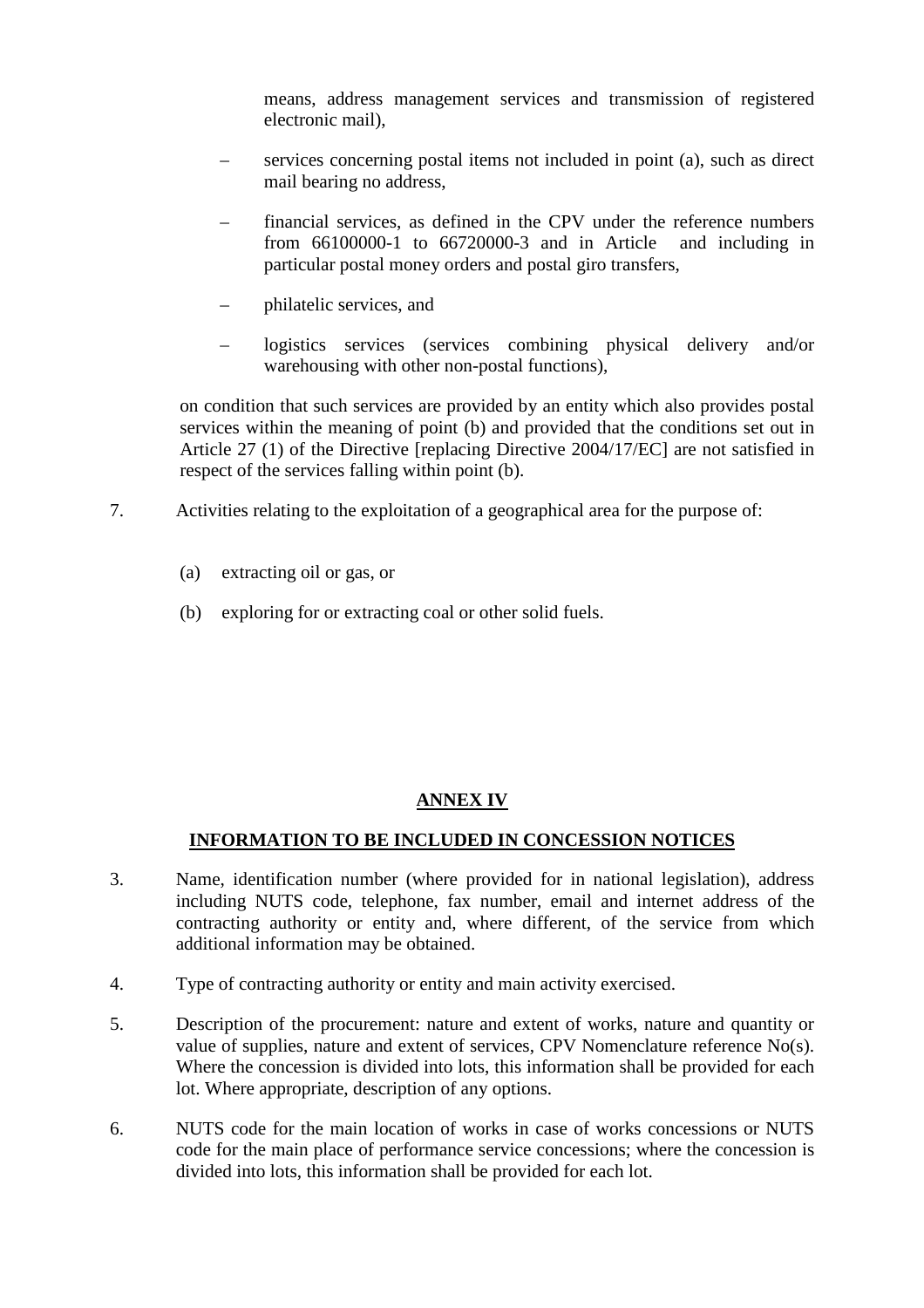- 7. Estimated total value of concession(s); where the concession is divided into lots, this information shall be provided for each lot, together with detailed method of calculation of the estimated total value of the concession, in accordance with Art. 10 .
- 8. Where the concession is to be subdivided into lots, indication of the possibility of tendering for one, for several or for all of the lots; indication of any possible limitation of the number of lots that may be awarded to any one tenderer.
- 9. Time-frame for delivery or provision of supplies, works or services and, as far as possible, duration of the concession.
- 10. Conditions for participation, including:
	- (l) where appropriate, indication whether the concession is restricted to sheltered workshops, or whether its execution is restricted to the framework of protected job programmes,
	- (m) where appropriate, indication whether the provision of the service is reserved by law, regulation or administrative provision to a particular profession; reference to the relevant law, regulation or administrative provision,
	- (n) a list and brief description of selection criteria; minimum level(s) of standards possibly required; indication of required information (self-declarations, documentation).
- 11. Description of award procedure used, if the procedure is to be conducted in stages, number of candidates to be admitted to a given stage or to be invited to submit tenders and objective criteria to be used to choose the candidates in question.
- 12. (a) Time limit for the submission of applications
	- (b) Address to which they must be sent
	- (c) Language(s) in which they must be written
- 13. Criteria which will be applied in the award of the concession
- 14. Date of dispatch of the notice
- 15. Name and address of the body responsible for appeal and, where appropriate, mediation procedures. Precise information concerning the deadline for lodging appeals or, if need be, the name, address, telephone number, fax number and email address of the service from which this information may be obtained.
- 16. Where appropriate, particular conditions to which performance of the concession is subject.
- 17. Address where applications or tenders shall be transmitted.
- 18. In case of one-stage procedures:
	- (o) Time limit for receipt of tenders
	- (p) time frame during which the tenderer must maintain its tender,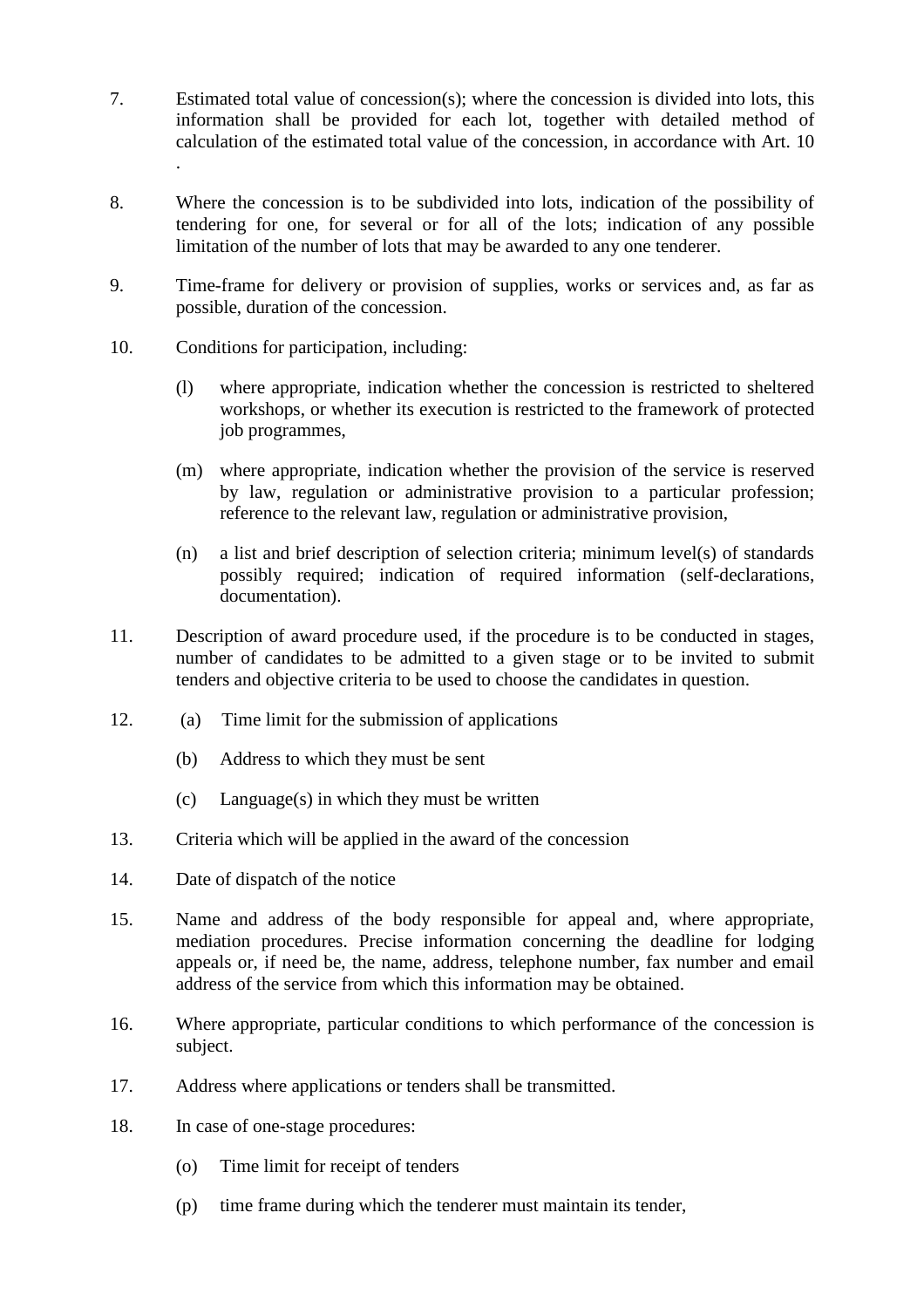- (q) date, time and place for the opening of tenders,
- (r) persons authorised to be present at such opening.
- 19. Where appropriate, indication of requirements and conditions related to the use of electronic means of communication
- 20. Information whether the concession is related to a project and /or programme financed by European Union funds.

## **ANNEX V**

## **INFORMATION TO BE INCLUDED IN THE NOTICE ON THE EXISTENCE OF A QUALIFICATION SYSTEM**

- 1. Name, identification number (where provided for in national legislation), address including NUTS code, telephone, fax number, email and internet address of the contracting authority or entity and, where different, of the service from which additional information may be obtained.
- 2. Type of contracting authorityor entity and main activity exercised.
- 3. Where appropriate, state whether the concession is reserved for sheltered workshops or whether its performance is reserved in the context of sheltered employment programmes.
- 4. Purpose of the qualification system (description of the goods, services or works or categories thereof subject to concessions to be awarded through the system nomenclature reference No(s)). NUTS code for the main location of works in case of works concessions or NUTS code for the main place of performance in service concessions.
- 5. Conditions to be fulfilled by the economic operators in view of their qualification pursuant to the system and the methods according to which each of those conditions will be verified. Where the description of such conditions and verification methods is voluminous and based on documents available to interested economic operators, a summary of the main conditions and methods and a reference to those documents shall be sufficient.
- 6. Period of validity of the qualification system and the formalities for its renewal.
- 7. Reference to the fact that the notice acts as the call for competition.
- 8. Address where further information and documentation concerning the qualification system can be obtained (where different from the addresses mentioned under 1).
- 9. Name and address of the body responsible for appeal and, where appropriate, mediation procedures. Precise information concerning time-limits for lodging appeals, or, if need be, the name, address, telephone number, fax number and e-mail address of the service from which this information may be obtained.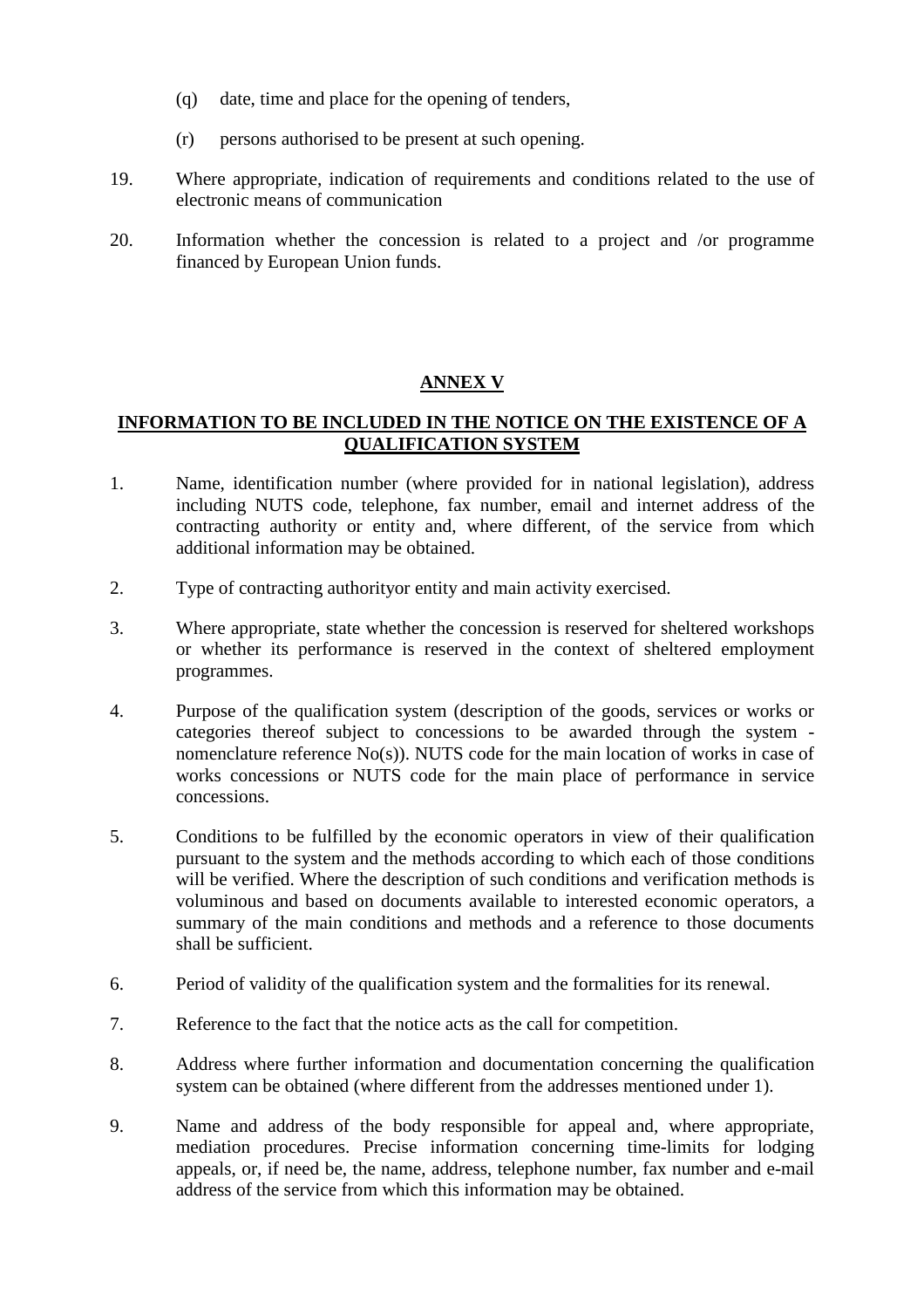- 10. Where known, criteria referred to in Article 41 to be used for award of the concession, as well as their weighting or their order of importance, shall be mentioned where they do not appear in the specifications or will not be indicated in the invitation to tender or to negotiate.
- 11. Where appropriate, indication of requirements and conditions related to the use of electronic means of communication
- 12. Any other relevant information.

## **ANNEX VI INFORMATION TO BE INCLUDED IN CONCESSION AWARD NOTICES**

I INFORMATION TO BE INCLUDED IN CONCESSION AWARD NOTICES PUBLISHED IN ACCORDANCE WITH ARTICLE 26 (1)

- 1. Name, identification number (where provided for in national legislation), address including NUTS code, telephone, fax number, email and internet address of the contracting authority or entity and, where different, of the service from which additional information may be obtained.
- 2. Type of contracting authority or entity and main activity exercised.
- 3. Description of the procurement: nature and extent of works, nature and quantity or value of supplies, nature and extent of services, CPV Nomenclature reference No(s). Where the concession is divided into lots, this information shall be provided for each lot. Where appropriate, description of any options.
- 4. NUTS code for the main location of works in case of works concessions or NUTS code for the main place of performance service concessions; where the concession is divided into lots, this information shall be provided for each lot.
- 5. Description of award procedure used, in the case of award without prior publication, justification.
- 6. Criteria referred to in Article 41 which were used for award of the concession or concessions.
- 7. Date of concession award decision or decisions;
- 8. Number of tenders received with respect of each award, including:
	- (s) number of tenders received from economic operators which are small and medium enterprises,
	- (t) number of tenders received from abroad,
	- (u) number of tenders received electronically.
- 9. For each award, name, address including NUTS code, telephone, fax number, email address and internet address of the successful tenderer(s) including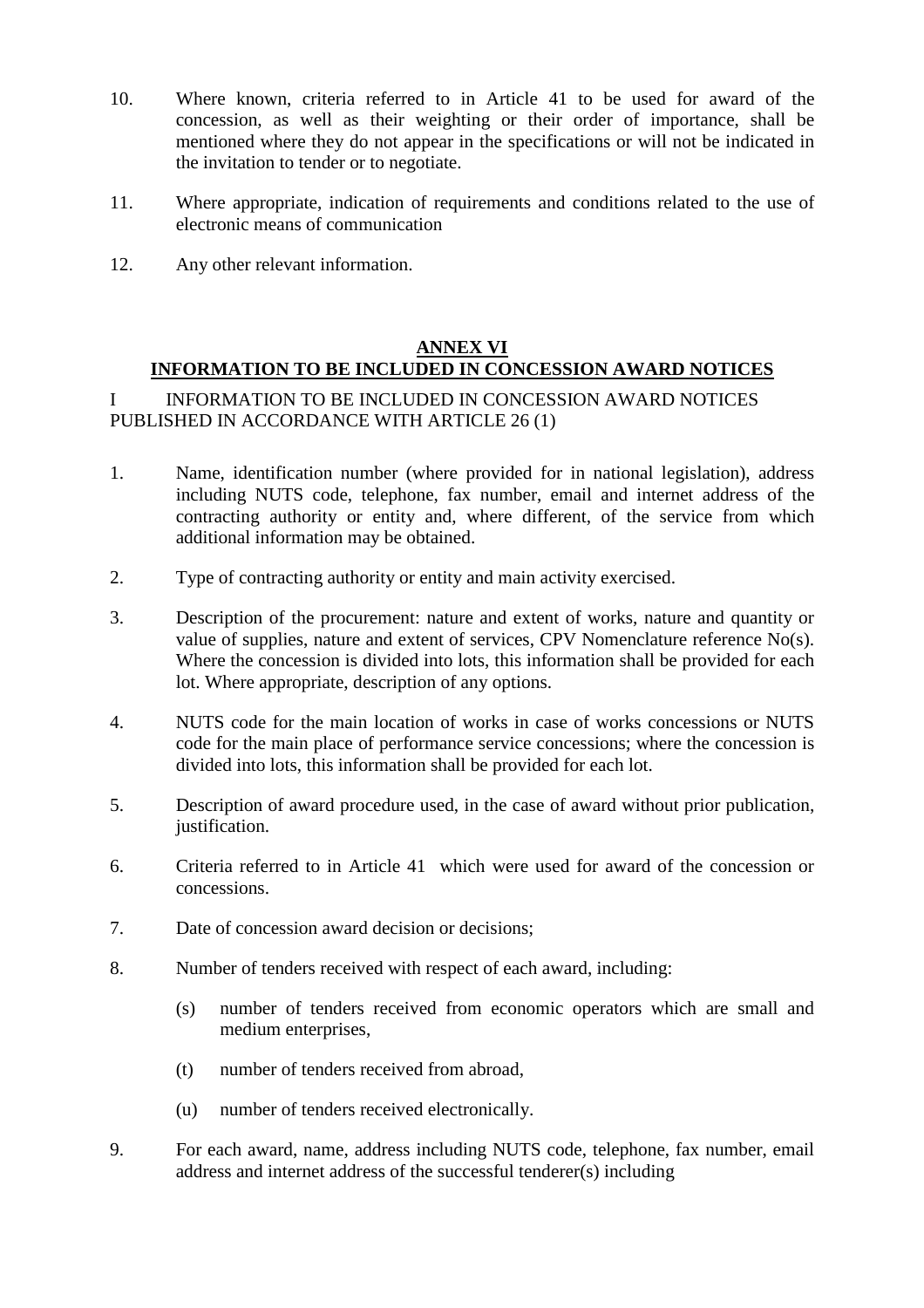- (v) information whether the successful tenderer is small and medium enterprise,
- (w) information whether the concession was awarded to a consortium.
- 10. Value and main financial terms of the awarded concession, including fees and prices.
- 11. Where appropriate, for each award, value and proportion of concession likely to be subcontracted to third parties.
- 12. Information whether the concession is related to a project and /or programme financed by European Union funds.
- 13. Name and address of the oversight body and the body responsible for review and, where appropriate, mediation procedures. Precise information concerning the deadline for review procedures, or if need be, the name, address, telephone number, fax number and email address of the service from which this information may be obtained
- 14. Date(s) and reference(s) of previous publications in the Official Journal of the European Union relevant to the concession(s) advertised in this notice.
- 15. Date of dispatch of the notice.
- 16. Any other relevant information.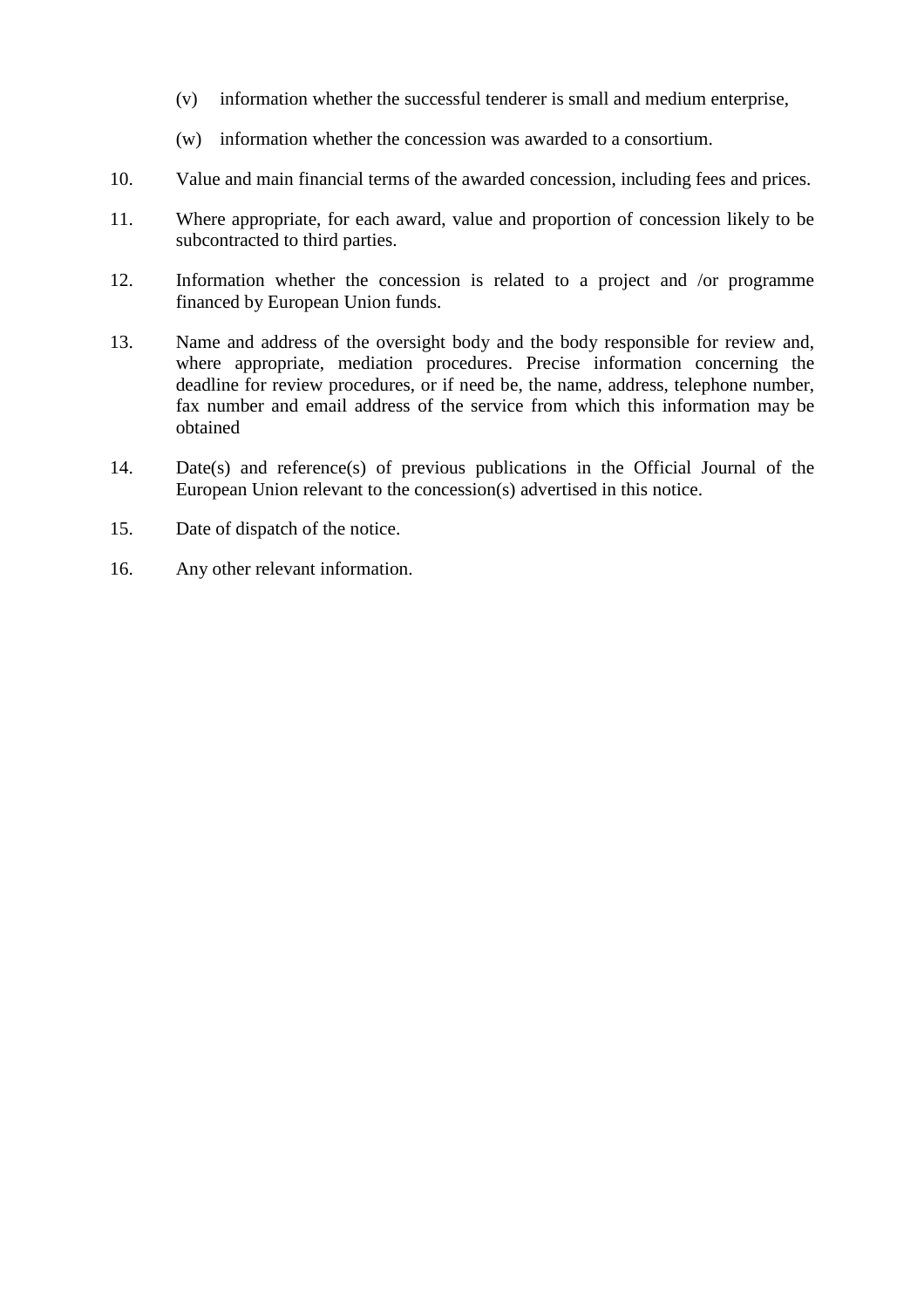## II. INFORMATION TO BE INCLUDED IN CONCESSION AWARD NOTICES PUBLISHED IN ACCORDANCE WITH ARTICLE 26(2)

- 1. Name, identification number (where provided for in national legislation), address including NUTS code, telephone, fax number, email and internet address of the contracting authority or entity and, where different, of the service from which additional information may be obtained.
- 2. Description of the procurement: nature and extent of works, nature and quantity or value of supplies, nature and extent of services, CPV Nomenclature reference No(s). Where the concession is divided into lots, this information shall be provided for each lot. Where appropriate, description of any options.
- 3. Type of contracting authority or entity and main activity exercised.
- 4. Date of concession award decision or decisions;
- 5. For each award, name, address including NUTS code, telephone, fax number, email address and internet address of the economic operators to which the concession has been awarded.
- 6. Value and main financial terms of the award, including fees and prices.
- 7. Detailed method of calculation of the estimated total value of the concession, in accordance with Article 10..

#### **ANNEX XVII**

## **INFORMATION TO BE INCLUDED IN CONCESSION AWARD NOTICES CONCERNING CONCESSIONS FOR SOCIAL AND OTHER SPECIFIC SERVICES (ARTICLE 26 (1))**

- 1. Name, identification number (where provided for in national legislation), address including NUTS code, telephone, fax number, email and internet address of the contracting authority or entity and, where different, of the service from which additional information may be obtained.
- 2. Type of contracting authority or entity and main activity exercised.
- 3. At least a summary indication of the nature and quantity of the services and if applicable, works and supplies provided.
- 4. Number of tenders received.
- 5. Name and address of the chosen economic operator(s).
- 6. Any other relevant information.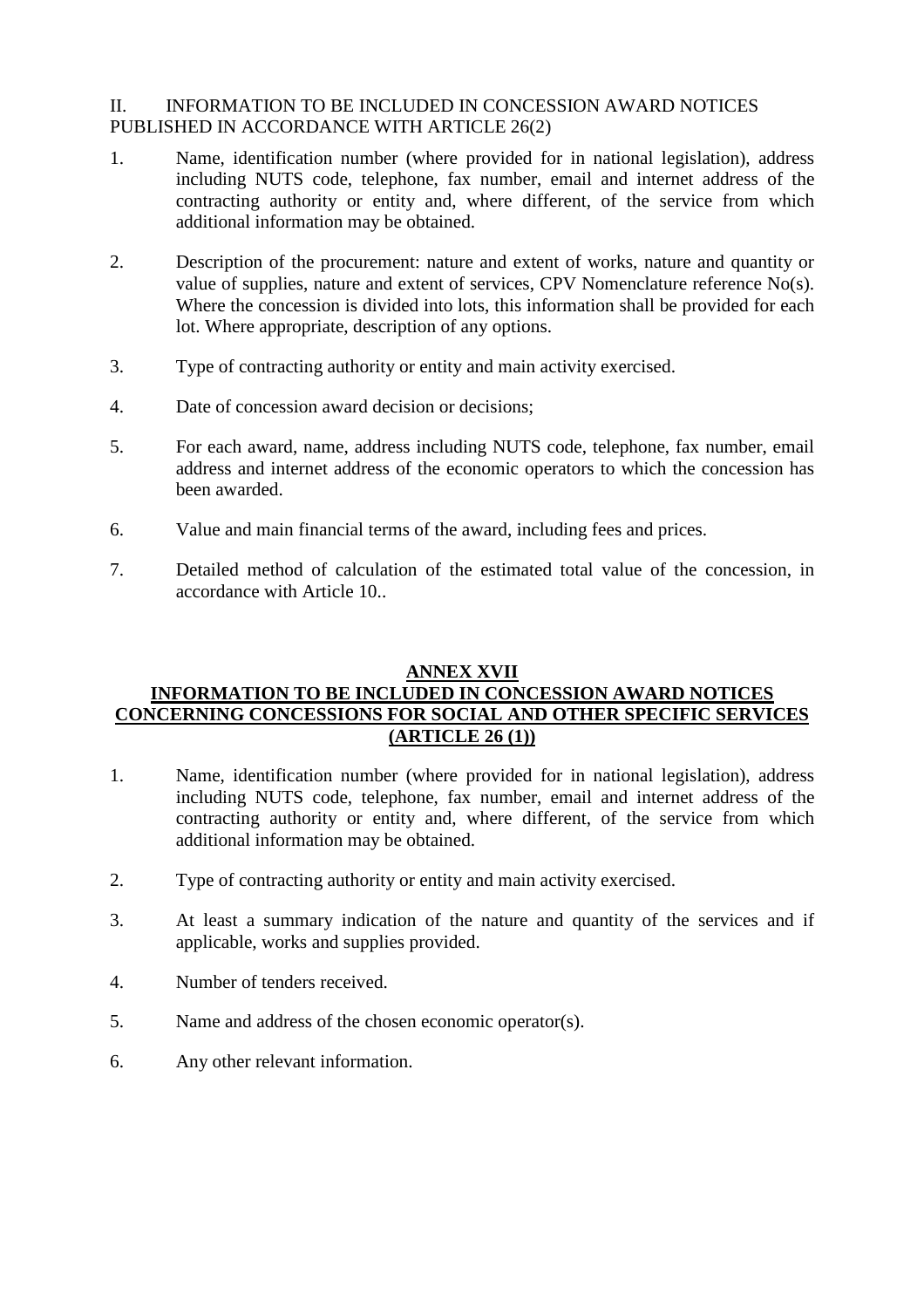## **ANNEX VIII INFORMATION TO BE INCLUDED IN NOTICES OF MODIFICATIONS OF A CONCESSION DURING ITS TERM ACCORDING TO ARTICLE 44**

- 1. Name, identification number (where provided for in national legislation), address including NUTS code, telephone, fax number, email and internet address of the contracting authority or entity and, where different, of the service from which additional information may be obtained.
- 2. CPV Nomenclature reference No(s);
- 3. NUTS code for the main location of works in case of public works concessions or works concessions or NUTS code for the main place of delivery or performance in service concessions;
- 4. Description of the procurement before and after the modification: nature and extent of the works, nature and quantity or value of supplies, nature and extent of services.
- 5. Where applicable, increase in price caused by the modification.
- 6. Description of the circumstances which have rendered necessary the modification.
- 7. Date of concession award decision.
- 8. Where applicable, the name, address including NUTS code, telephone, fax number, email address and internet address of the new economic operator or operators.
- 9. Information whether the concession is related to a project and /or programme financed by European Union funds.
- 10. Name and address of the oversight body and the body responsible for review and, where appropriate, mediation procedures. Precise information concerning the deadline for review procedures, or if need be, the name, address, telephone number, fax number and email address of the service from which this information may be obtained.

## **ANNEX IX DEFINITION OF CERTAIN TECHNICAL SPECIFICATIONS**

For the purposes of this Directive:

1. (a) "technical specification", in the case of public works concessions or works concessions, means the totality of the technical prescriptions contained in particular in the procurement documents, defining the characteristics required of a material, product or supply, so that it fulfils the use for which it is intended by the contracting authority or entity. These characteristics shall include levels of environmental and climate performance, design for all requirements (including accessibility for disabled persons) and conformity assessment, performance, safety or dimensions, including the procedures concerning quality assurance, terminology, symbols, testing and test methods, packaging,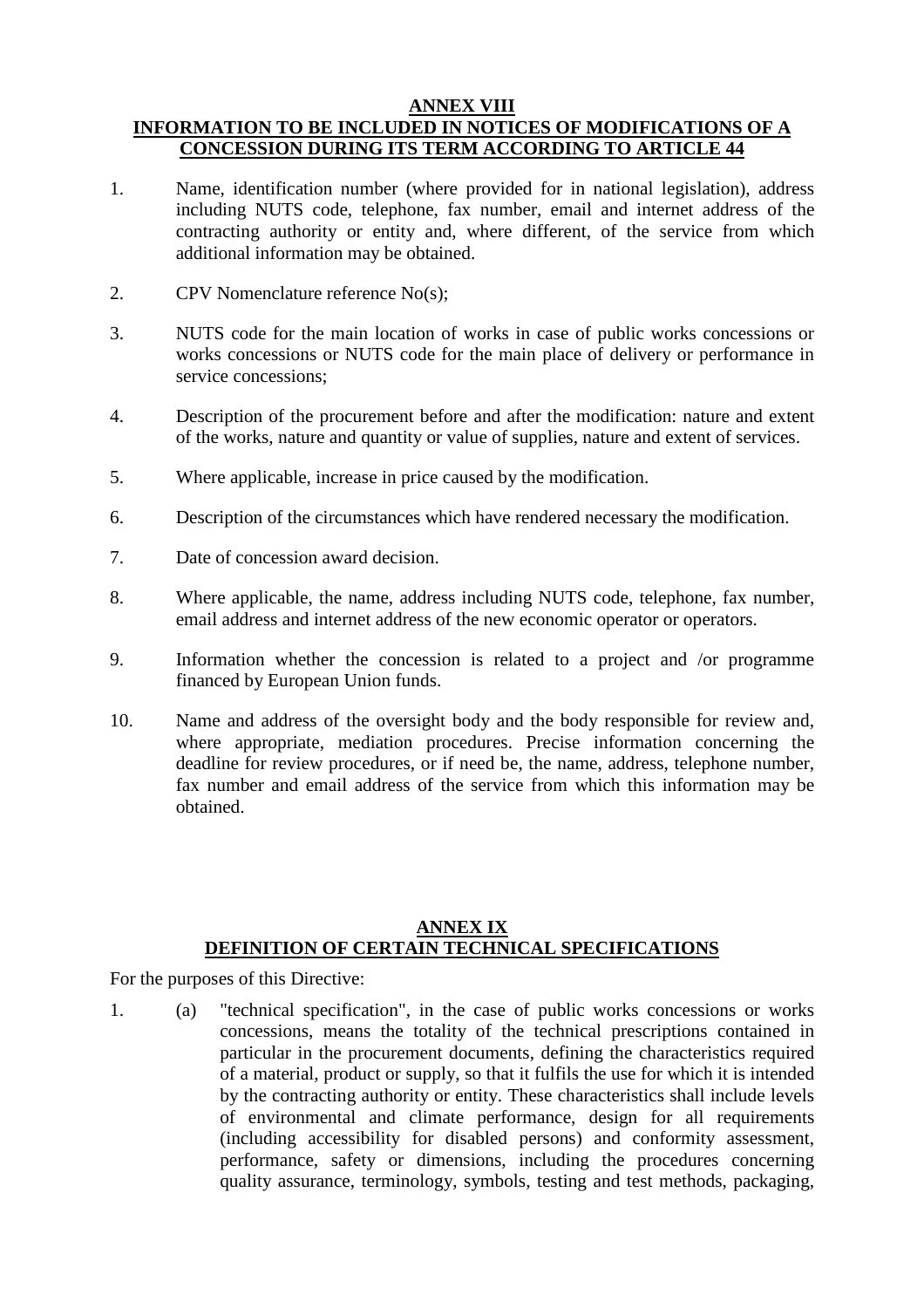marking and labelling, user instructions and production processes and methods at any stage of the life cycle of the works. They shall also include rules relating to design and costing, the test, inspection and acceptance conditions for works and methods or techniques of construction and all other technical conditions which the contracting authority or entity is in a position to prescribe, under general or specific regulations, in relation to the finished works and to the materials or parts which they involve;

- (b) "technical specification", in the case of service concessions, means a specification in a document defining the required characteristics of a product or a service, such as quality levels, environmental and climate performance levels, design for all requirements (including accessibility for disabled persons) and conformity assessment, performance, use of the product, safety or dimensions, including requirements relevant to the product as regards the name under which the product is sold, terminology, symbols, testing and test methods, packaging, marking and labelling, user instructions, production processes and methods at any stage of the life cycle of the supply or service and conformity assessment procedures;
- 2. "standard" means a technical specification approved by a recognised standardising body for repeated or continuous application, compliance with which is not compulsory and which falls into one of the following categories:
	- international standard: a standard adapted by an international standards organisation and made available to the general public,
	- European standard: a standard adopted by a European standards organisation and made available to the general public,
	- national standard: a standard adopted by a national standards organisation and made available to the general public;
- 3. "European technical approval" means a favourable technical assessment of the fitness for use of a product for a particular purpose, based on the fulfilment of the essential requirements for building works, by means of the inherent characteristics of the product and the defined conditions of application and use. European technical approvals are issued by an approval body designated for this purpose by the Member State;
- 4. "Common technical specification" means a technical specification laid down in accordance with a procedure recognised by the Member States which has been published in the Official Journal of the European Union;
- 5. "Technical reference": any deliverable produced by European standardisation bodies, other than European standards, according to procedures adopted for the development of market needs.

#### **ANNEX X FEATURES CONCERNING PUBLICATION**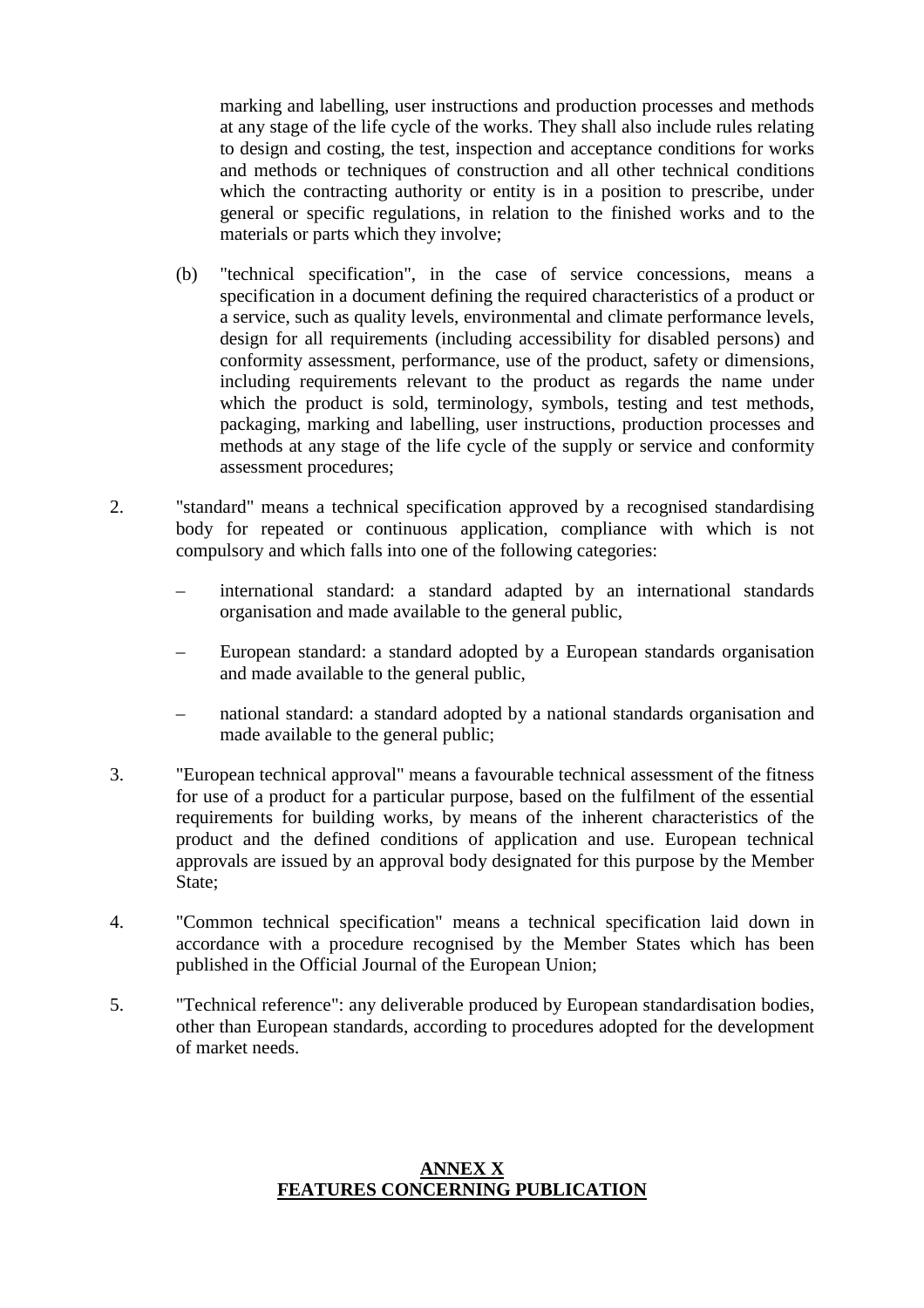#### 1. Publication of notices

Notices referred to in Articles 25, 26 and 30 must be sent by the contracting authorities or entities to the Publications Office of the European Union in the format established by implementing measures to be adopted by the Commission in accordance with the procedure referred to Article 51.

- (a) Notices referred to in Articles 25, 26 and 30 are published by the Publications Office of the European Union
- (b) The Publications Office of the European Union will give the contracting authority or entity the confirmation referred to in Article 27(5).
- 2. Publication of complementary or additional information
	- (a) Contracting authorities and entities shall publish the specifications and the additional documents in their entirety on the Internet.
- 3. Format and procedures for sending notices electronically

The format and procedure for sending notices electronically as established by the Commission are made accessible at the Internet address 'http://simap.europa.eu'.

| <b>CPV Code</b>                     | Description                                |
|-------------------------------------|--------------------------------------------|
| 7511000-4 and                       | Health and social services                 |
| from 85000000-9 to 85323000-9       |                                            |
| (except 85321000-5 and 85322000-2)  |                                            |
| 75121000-0, 75122000-7, 75124000-1  | Administrative educational, healthcare and |
|                                     | cultural services                          |
| 75300000-9                          | Compulsory social security services        |
| 75310000-2, 75311000-9, 75312000-6, | Benefit services                           |
| 75313000-3, 75313100-4, 75314000-0, |                                            |
| 75320000-5, 75330000-8, 75340000-1  |                                            |
| 98000000-3                          | Other community, social and personal       |
|                                     | services                                   |
| 98120000-0                          | Services furnished by trade unions         |
| 98131000-0                          | Religious services                         |

**ANNEX XI SERVICES REFERRED TO IN ARTICLE 6**

## **ANNEX XII LIST OF EUROPEAN UNION LEGISLATION REFERRED TO IN ARTICLE 4(2)**

Rights which have been granted by means of a procedure in which adequate publicity has been ensured and where the granting of these rights was based on objective criteria shall not constitute "special or exclusive rights" within the meaning of this Directive. The following lists procedures, ensuring adequate prior transparency, for granting authorisations on the basis of other legislative acts of the European Union which do not constitute "special or exclusive rights" within the meaning of this Directive: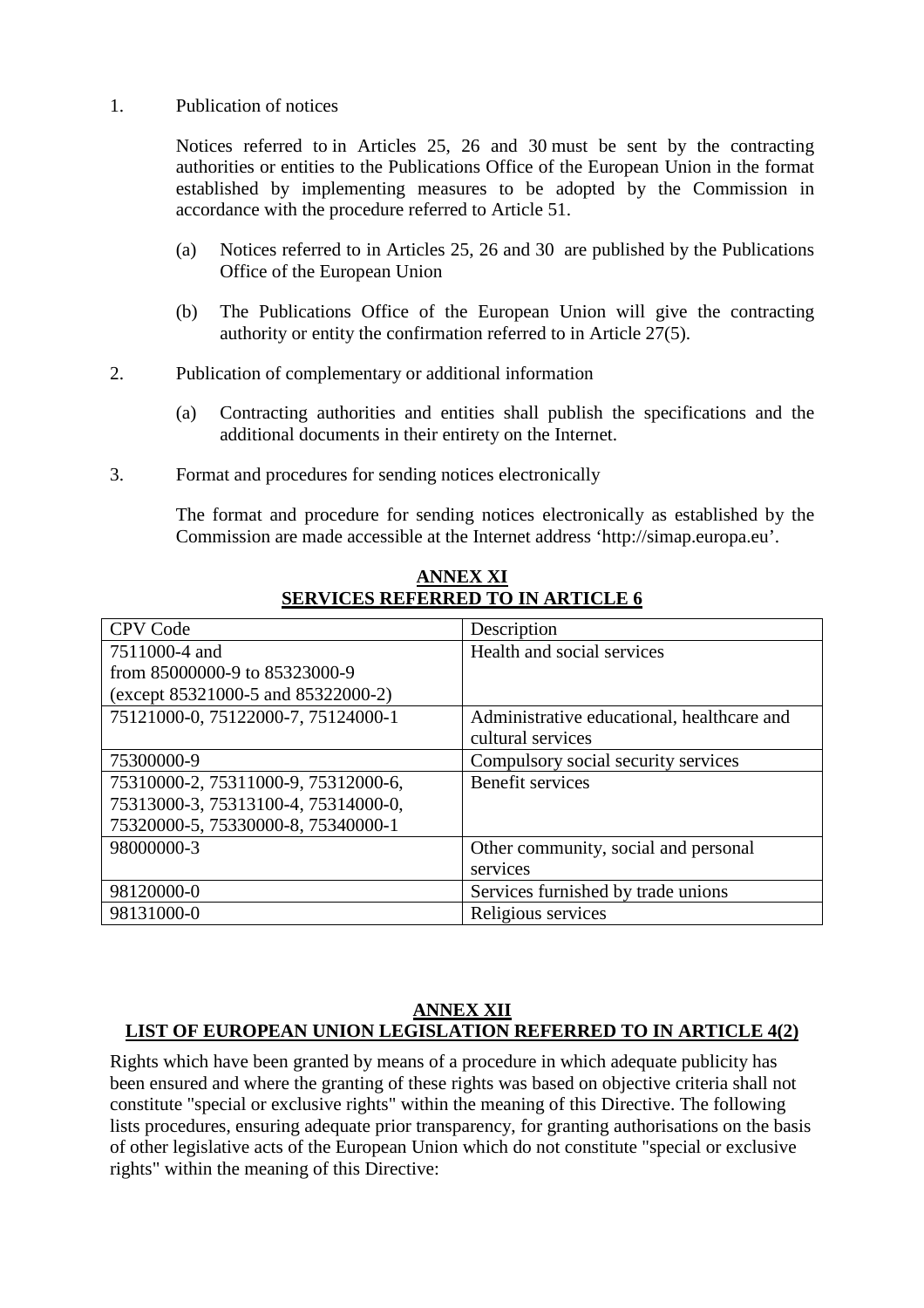- (a) Granting authorisation to operate natural gas installations in accordance with the procedures laid down in Article 4 of Directive 98/30/EC.
- (b) Authorisation or an invitation to tender for the construction of new electricity production installations in accordance with the provisions of Directive 96/92/EC.
- (c) The granting in accordance with the procedures laid down in Article 9 of Directive 97/67/EC of authorisations in relation to a postal service which is not or shall not be reserved.
- (d) A procedure for granting an authorisation to carry on an activity involving the exploitation of hydrocarbons in accordance with Directive 94/22/EC.
- (e) Public service contracts within the meaning of Regulation (EC) No 1370/2007 which have been awarded on the basis of a competitive tendering procedure in accordance with its Article 5(3).

#### **ANNEX XIII**

## **REQUIREMENTS RELATING TO DEVICES FOR THE ELECTRONIC RECEIPT OF TENDERS, REQUESTS FOR PARTICIPATION AND PLANS AND PROJECTS IN CONTESTS**

1. Devices for the electronic receipt of tenders, requests for participation and plans and projects in contests must at least guarantee, through technical means and appropriate procedures, that:

- (a) the exact time and date of the receipt of tenders, requests to participate and the submission of plans and projects can be determined precisely;
- (b) it may be reasonably ensured that, before the time limits laid down, no-one can have access to data transmitted under these requirements;
- (c) where that access prohibition is infringed, it may be reasonably ensured that the infringement is clearly detectable;
- (d) only authorised persons may set or change the dates for opening data received;
- (e) during the different stages of the procurement procedure or of the contest access to all data submitted, or to part thereof, must be possible only through simultaneous action by authorised persons;
- (f) simultaneous action by authorised persons must give access to data transmitted only after the prescribed date;
- (g) data received and opened in accordance with these requirements must remain accessible only to persons authorised to acquaint themselves therewith, and
- (h) authentication of tenders must conform to the requirements set out in this Annex.

2. Contracting authorities shall be deemed to offer suitable alternative means of access within the meaning of Article 24 (4) where they: